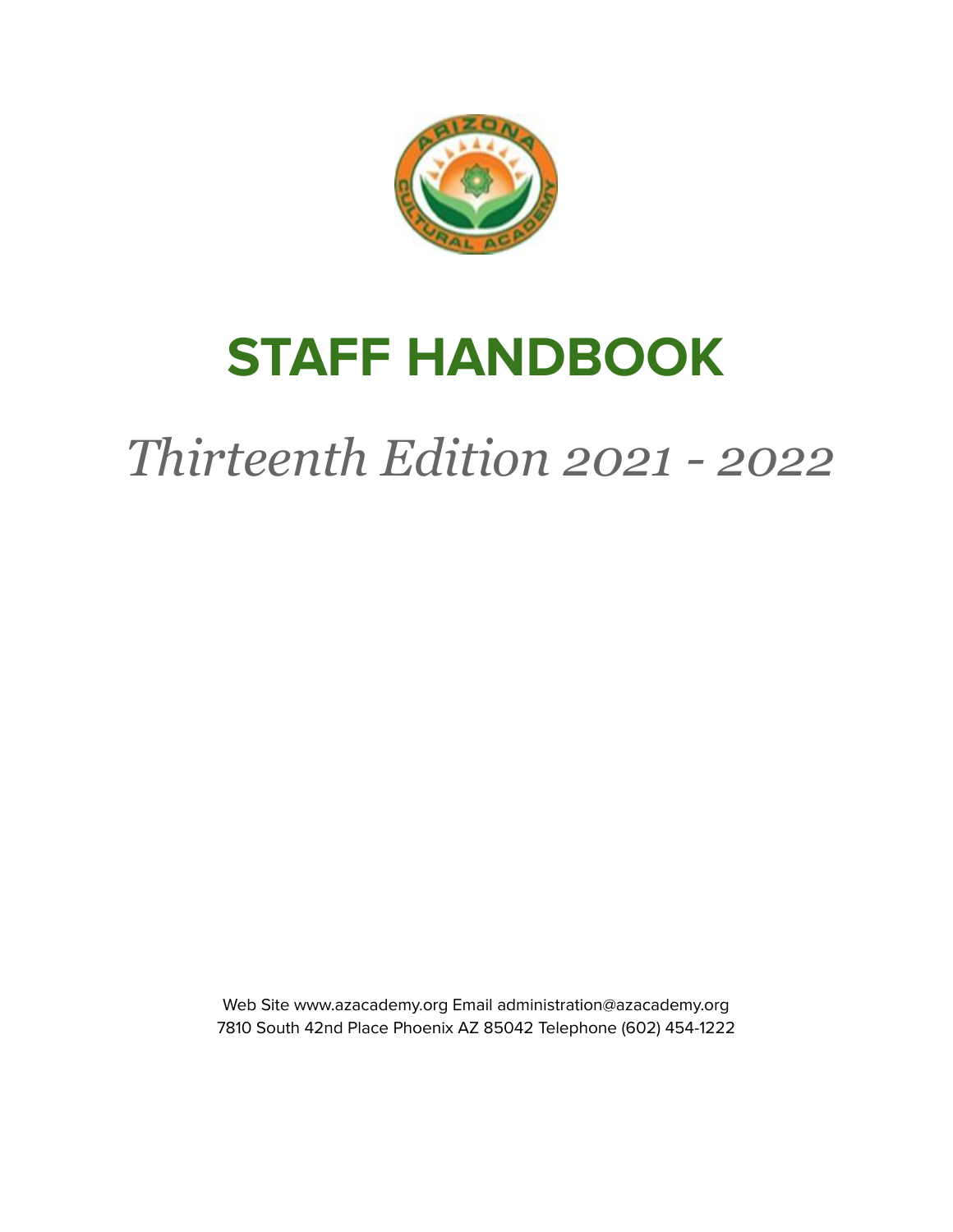# **TABLE OF CONTENTS**

Arizona Cultural [Academy](#page-5-0) & College Prep

**[INTRODUCTION](#page-5-1)** 

[ABOUT](#page-6-0) ACA

**[Motto](#page-6-1)** 

**[Mission](#page-6-2)** 

[Vision](#page-6-3)

I. [SECTION](#page-7-0) ONE

HUMAN RESOURCE & [EMPLOYMENT](#page-7-1) POLICIES

[EMPLOYMENT](#page-8-0)

LEGAL WORK [STATUS](#page-8-1) ACA EQUAL [OPPORTUNITY](#page-8-2) EMPLOYER DPS CLEARANCE CARD AND [BACKGROUND](#page-8-3) CHECK [PROBATIONARY](#page-9-0) PERIOD EMPLOYEE [ATTENDANCE](#page-9-1) **[MEETINGS](#page-10-0)** OTHER SCHOOL [ACTIVITIES](#page-10-1) [ABSENCE](#page-10-2) AND LEAVES [GUIDELINES](#page-10-3) FOR PTO USE PTO FOR [SUBSTITUTE](#page-11-0) HOURS PART TIME [EMPLOYEES](#page-12-0) SUMMER WORK [EXPECTATIONS](#page-12-1) LEAVE [POLICES](#page-15-0) Family Medical Leave and Leave of [Absence](#page-15-1) [BEREAVEMENT](#page-15-2) LEAVE

Immediate Family Defined for [Bereavement](#page-15-3) Leave:

Additional [Bereavement](#page-16-0) Time Off:

LEAVE [DONATION](#page-16-1) POLICY

**[Eligibility](#page-16-2)** 

**[Guidelines](#page-16-3)** 

[Donation](#page-16-4) of PTO

[Requesting](#page-17-0) Donated PTO

[OVERTIME](#page-17-1) AND HOURS WORKED

[EMPLOYEE](#page-17-2) BENEFITS

**[HOLIDAYS](#page-18-0)**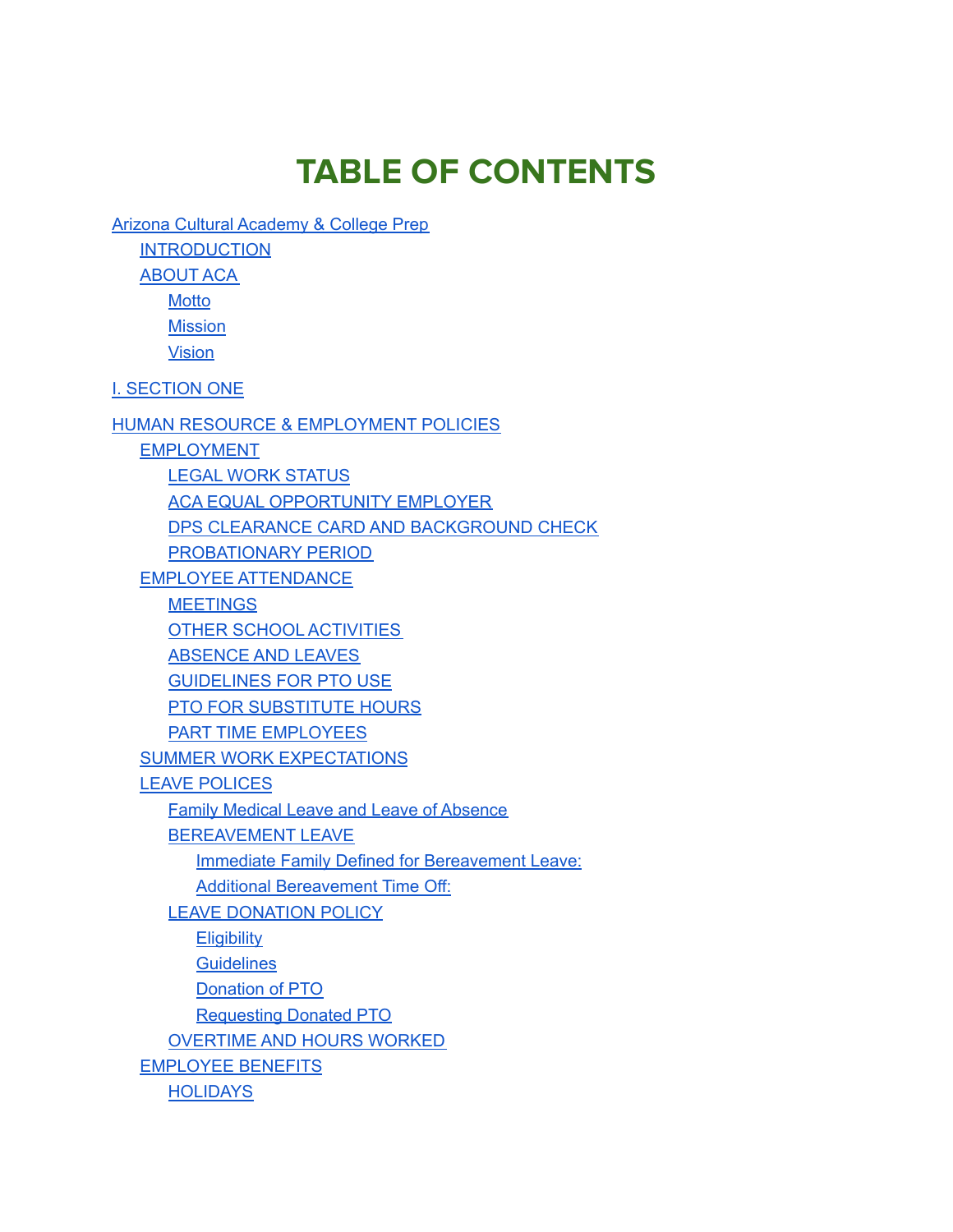The Holy Month of [Ramadan:](#page-18-1) [Holiday](#page-18-2) Rules [EMPLOYEE](#page-19-0) HEALTH AND SAFETY [EMPLOYEE](#page-19-1) INJURY

II. [SECTION](#page-20-0) TWO

EMPLOYEE CONDUCT & WORK [ENVIRONMENT](#page-20-1)

CODE OF [ETHICS](#page-21-0) **[OVERVIEW](#page-21-1)** [PRINCIPLE](#page-21-2) I: Ethical Conduct Toward Students PRINCIPLE II: Ethical Conduct toward Practices and [Performance](#page-21-3) PRINCIPLE III: Ethical Conduct Toward [Professional](#page-22-0) Colleagues **[PRINCIPLE](#page-22-1) IV: Ethical Conduct Toward Parents and Community** GENERAL EMPLOYEE CONDUCT [\(PROFESSIONALISM\)](#page-22-2) [PUNCTUALITY:](#page-23-0) [COMMUNICATION:](#page-23-1) COURTESY & EQUAL [TREATMENT](#page-23-2) [COOPERATION](#page-23-3) & FLEXIBILITY **[INTEGRITY](#page-23-4)** LOYALTY & PRIVATE [TUTORING](#page-24-0) ACA [PROPERTY](#page-24-1) [SCHOOL](#page-25-0) ID BADGES INTERNAL [COMMUNICATIONS](#page-25-1) **[HANDBOOKS](#page-25-2)** [BULLETIN](#page-25-3) BOARDS & FLYERS **[MEETINGS](#page-25-4)** WRITTEN [COMMUNICATIONS](#page-26-0) [E-MAILS](#page-26-1) EXTERNAL [COMMUNICATIONS](#page-26-2) [UNAUTHORIZED](#page-26-3) ELECTRONIC SURVEILLANCE ACCEPTABLE USE OF [TECHNOLOGY](#page-27-0) (AUP) [PURPOSE](#page-27-1) **[RESPONSIBILITIES](#page-27-2)** SCHOOL [LIMITATION](#page-28-0) OF LIABILITY DUE [PROCESS](#page-28-1) [SUSPENSION,](#page-28-2) SEARCH, AND SEIZURE

[UNACCEPTABLE](#page-29-0) USE

[REQUIREMENTS](#page-29-1)

STUDENT [INFORMATION](#page-30-0) AND STUDENT ACCESS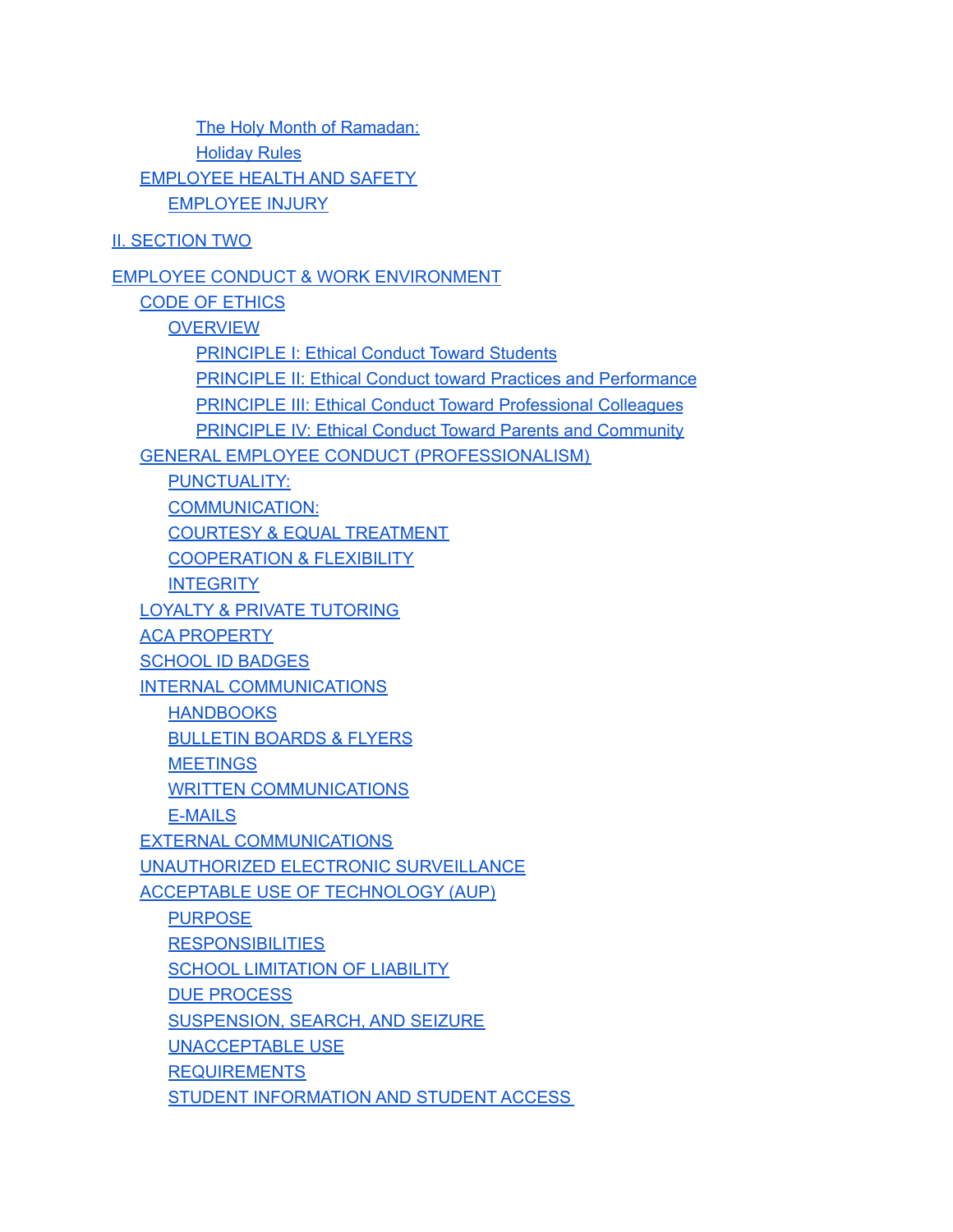WEB [PUBLISHING](#page-30-1) PERSONAL [COMPUTERS](#page-30-2) PLAGIARISM AND COPYRIGHT [INFRINGEMENT](#page-31-0) [DRESS](#page-31-1) CODE [FEMALE](#page-31-2) [MALE](#page-32-0) [CONFIDENTIAL](#page-33-0) INFORMATION [CLASSROOM](#page-33-1) SEATING POLICY [NON-FRATERNIZATION](#page-34-0) AND SOCIALIZING AT WORK NON [FRATERNIZATION](#page-34-1) [SOCIALIZING](#page-34-2) AT WORK [DIGNITY](#page-35-0) AT WORK SEXUAL [HARASSMENT](#page-35-1) WORKPLACE [HARASSMENT](#page-35-2) **[BULLYING](#page-35-3)** DEALING WITH SEXUAL & WORKPLACE [HARASSMENT](#page-36-0) **[RETALIATION](#page-37-0)** BULLYING & [AGGRESSION](#page-38-0) BY PARENTS INFORMAL [PROCEDURES](#page-38-1) FORMAL [PROCEDURES](#page-38-2) EFFECTS OF [HARASSMENT](#page-39-0) AND BULLYING PROBLEM SOLVING AND GRIEVANCE [PROCEDURE](#page-39-1) [STEP](#page-40-0) 1 – ACA [Informal](#page-40-1) Stage [Formal](#page-40-2) Stage STEP 2 – THE HR [DIRECTOR](#page-40-3) STEP 3 – ACA [BOARD](#page-40-4) EMPLOYEE CORRECTIVE [PROCEDURES](#page-41-0) VERBAL [WARNING](#page-41-1) WRITTEN [WARNING](#page-41-2) [PROBATION/IMPROVEMENT](#page-41-3) PLAN **[TERMINATION](#page-41-4)** CLEAN AIR [POLICY](#page-42-0) DRUGS, [ALCOHOL](#page-43-0) & WEAPON FREE CAMPUS [MANDATORY](#page-43-1) REPORTING III. [SECTION](#page-45-0) THREE ACA [ORGANIZATIONAL](#page-45-1) ROLES

THE [GOVERNING](#page-46-0) BODY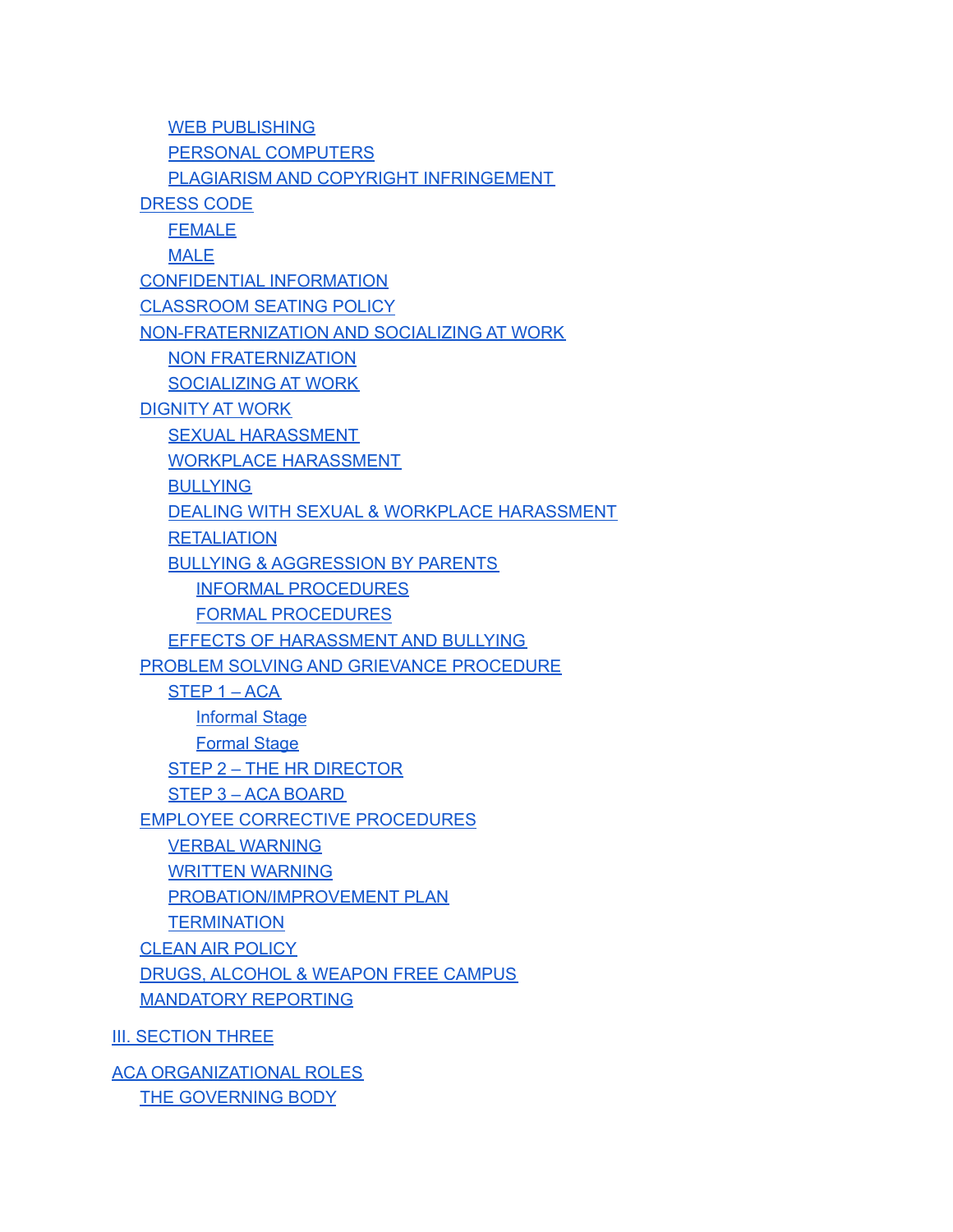THE [BOARD](#page-46-1) PARENT TEACHER [ASSOCIATION](#page-46-2) **PTA [Objectives](#page-46-3) Basic [Policy](#page-46-4) PTA [President](#page-47-0)** ACA SCHOOL [COUNCIL](#page-47-1) **[Mission](#page-47-2)** ACA FACILITY [MANAGEMENT](#page-48-0) DEPARTMENT & SECURITY **[Transportation](#page-49-0)** On [Campus](#page-49-1) Help and Repair Person ACA SCHOOL COUNSELING [DEPARTMENT](#page-49-2)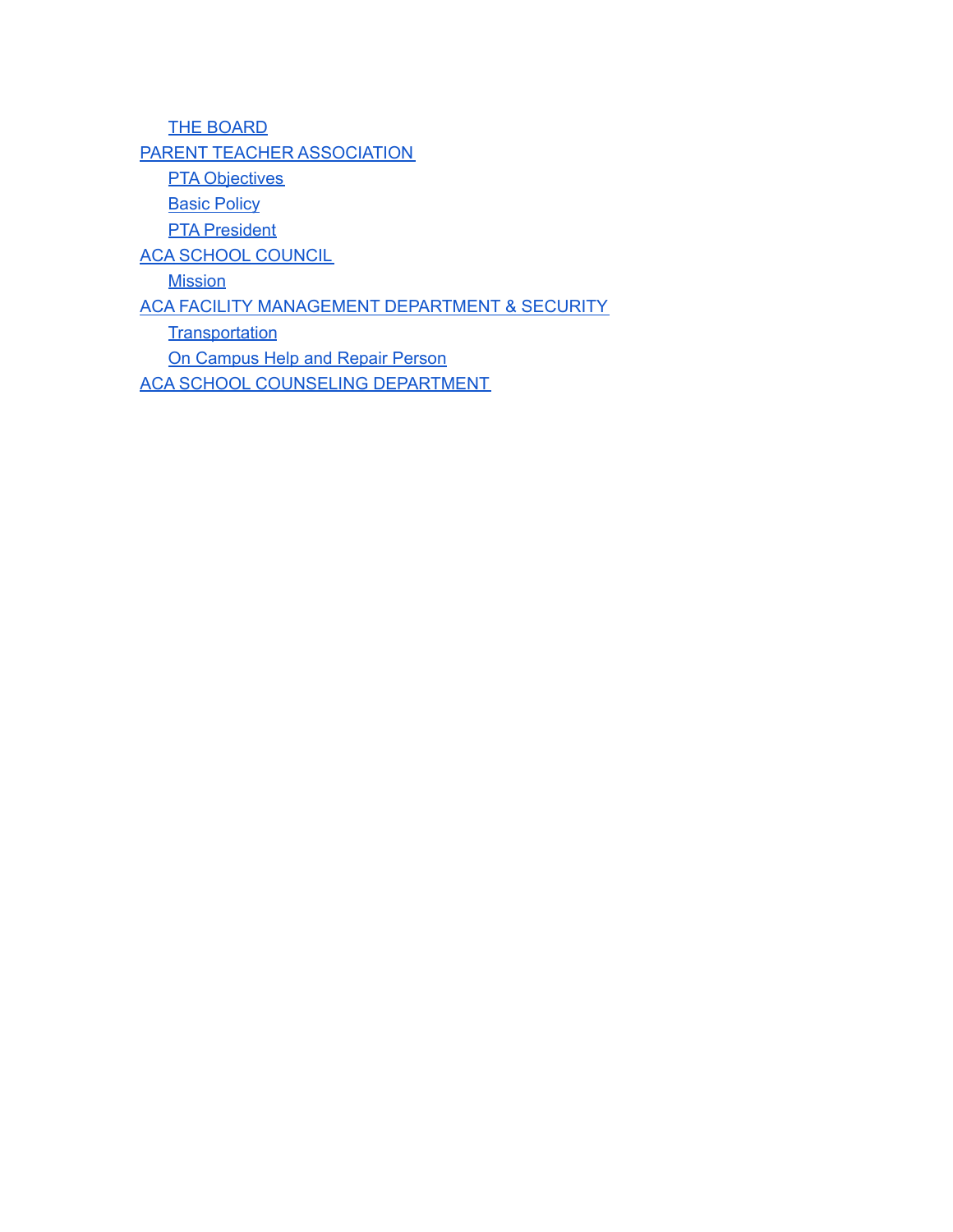# <span id="page-5-0"></span>**Arizona Cultural Academy & College Prep**

"Quality Education Is An Islamic Mandate"

"In the name of Allah the beneficent the Merciful"

# <span id="page-5-1"></span>**INTRODUCTION**

Dear ACA Staff Member,

Assalamu Alaikum, and welcome to the ACA family. We would like first, to thank you, sincerely for your commitment to education, and to ACA in particular. I hope your ACA employment will be your most fulfilling work experience. The ACA was founded with a well-defined mission: delivering "high standards of youth education".

At Arizona Cultural Academy & College Prep we take great care and pride in selecting our staff, because we consider you the key to accomplishing our mission, therefore you are our most valuable asset.

This is your ACA Staff Handbook, made available for your use during your work with Arizona Cultural Academy & College Prep. It is required that every employee of ACA read and become familiar with all of the ACA rules, procedures and policies, including the ones contained in this book. If you need clarification on any policy, please consult with your ACA administrator. Otherwise, it is presumed that you fully understand and are willing to comply with these rules. These policies have evolved from real situations, to comply with Federal, State, and local codes and statutes, and will continue to develop over time. Some rules are made in anticipation of near future development to minimize policy revisions. Your feedback about this handbook would be highly appreciated.

We thank you again for your interest and support of the ACA. We highly appreciate your hard work, and look forward to your constructive input.

ACA Board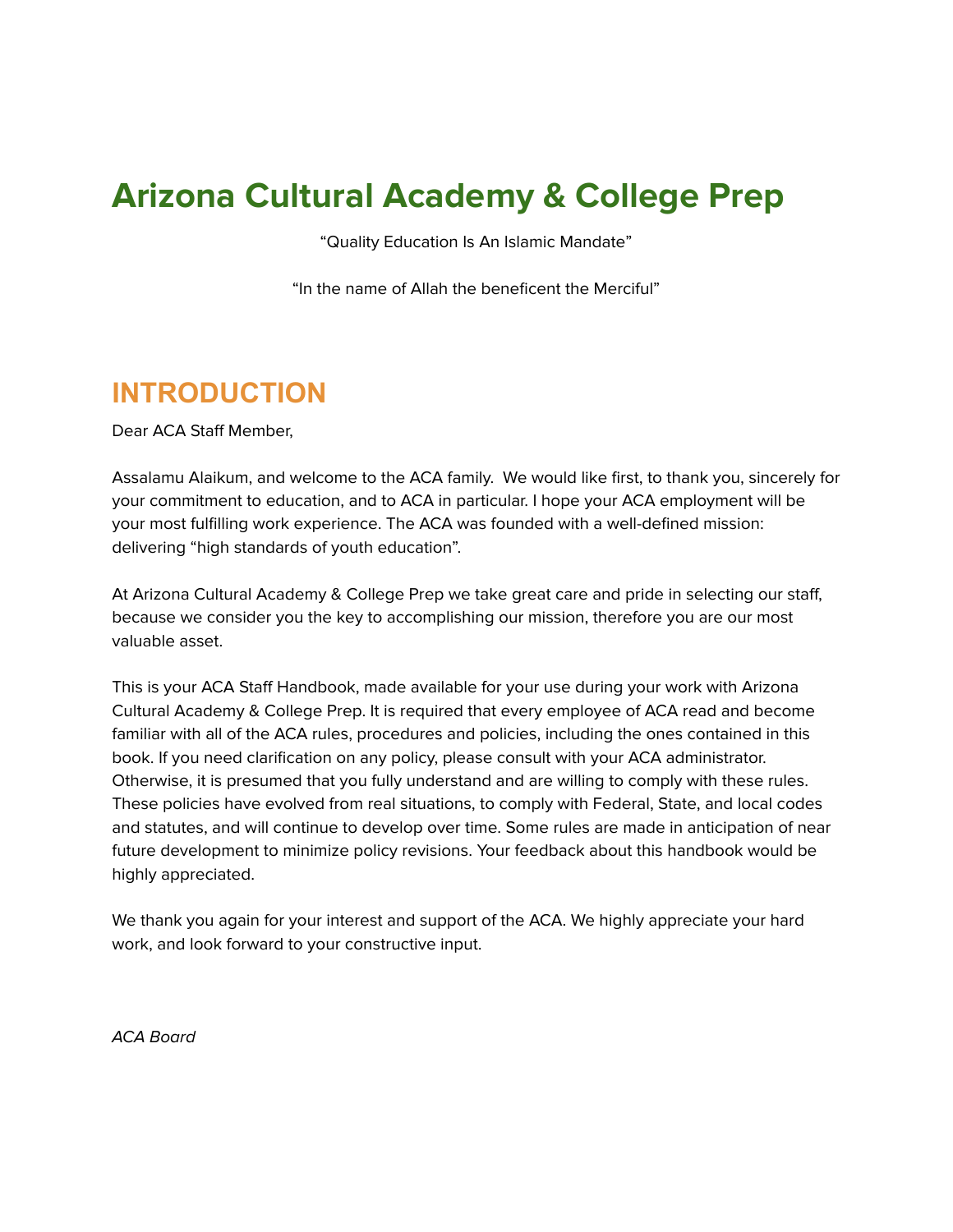# <span id="page-6-0"></span>**ABOUT ACA**

Arizona Cultural Academy is an Islamic private prek-12 school and college prep, with leadership that aspires to build a dream educational and cultural institution.

<span id="page-6-1"></span>We hold the following truth to be self-evident: "Quality education is an Islamic mandate"

#### *Motto*

"We are ACA. We empower our community with knowledge, spirit and service. "My Lord, increase me in knowledge"

#### <span id="page-6-2"></span>*Mission*

Here at Arizona Cultural Academy we strive to promote high morals and values based on the authentic teachings of mainstream Islam. We aspire to create a nurturing learning environment and to create a culture of responsibility and self-reliance. In this setting, we desire to promote scholastic success with student-centered instruction, challenging curriculum, and high academic standards utilizing the best Islamic and Arabic curriculums with the leading national academic standards of the Cognia (formerly known as North Central Association – AdvancED) organization.

We strive to teach interfaith tolerance, respect, harmony and reject violence as means of promoting the faith or advancing Muslims interest. We inspire curiosity through technology integration, the arts, and extracurricular activities. These practices are put in place to encourage students to graduate from high school, make positive post-secondary plans, and become productive members of their community.

#### <span id="page-6-3"></span>*Vision*

We envision ACA to be a leader among Islamic schools in the country serving as a model for learning, working and thriving in an Islamic environment for the community at large. ACA will become the home for the best and brightest students, each of whom will mature into upright, tolerant and law-abiding citizen, who will aspire a unique, grand purpose of life, and play a leadership role in society by becoming a major center for youth activity, promoting positive friendship, offering a variety of programs in education, sports and entertainment for the local community. ACA will be a model for a fast track academic education and for steady institutional growth in size, stature and performance. We strive to become a model for a fully integrated and diverse community and the preferred Muslim employer in the region, with the capacity to recruit and retain highly qualified, and effective faculty. ACA will be the recipient of major support from the community in general, and philanthropists in particular, who will provide ACA with long term financial stability.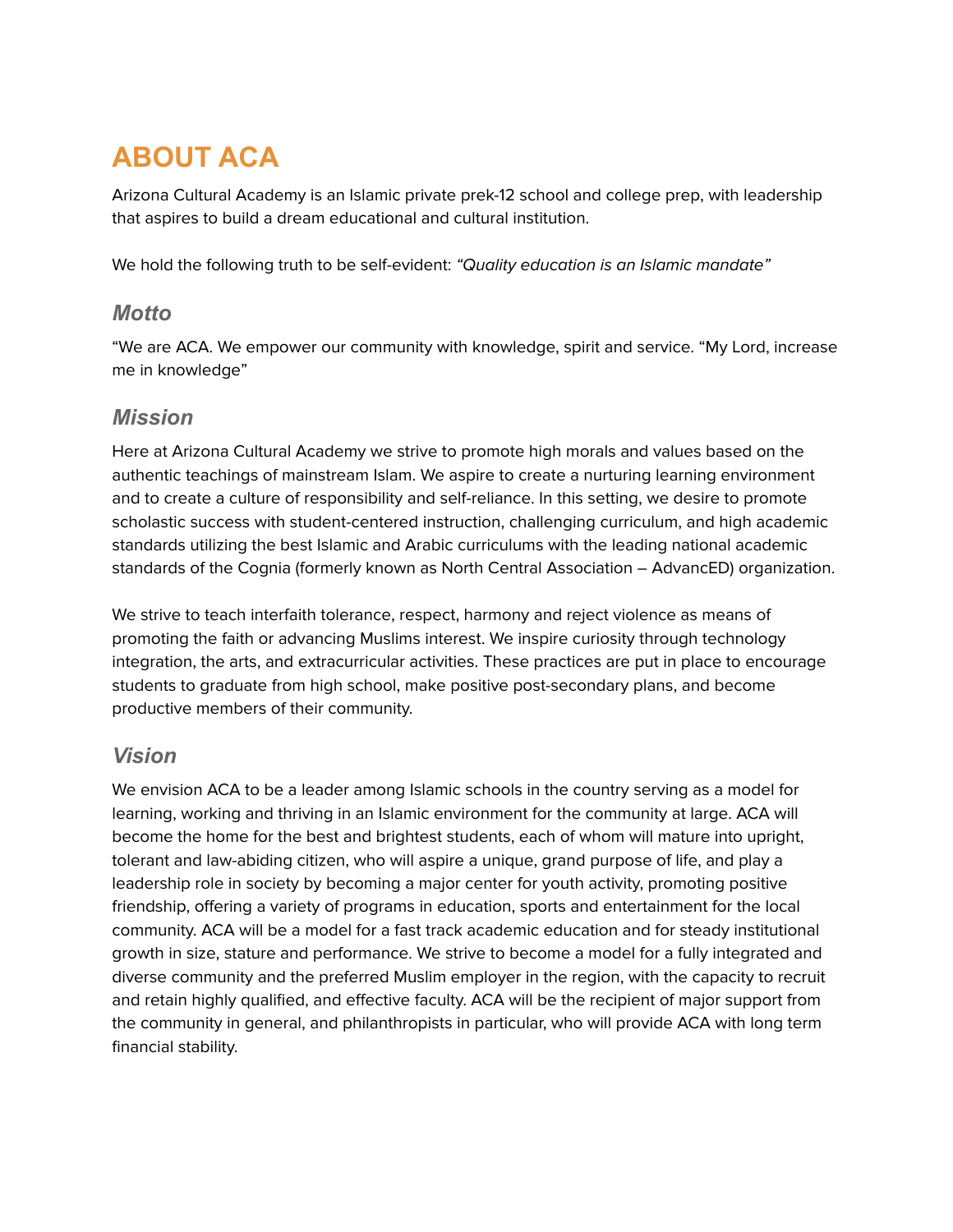# <span id="page-7-0"></span>**I. SECTION ONE**

# <span id="page-7-1"></span>**HUMAN RESOURCE & EMPLOYMENT POLICIES**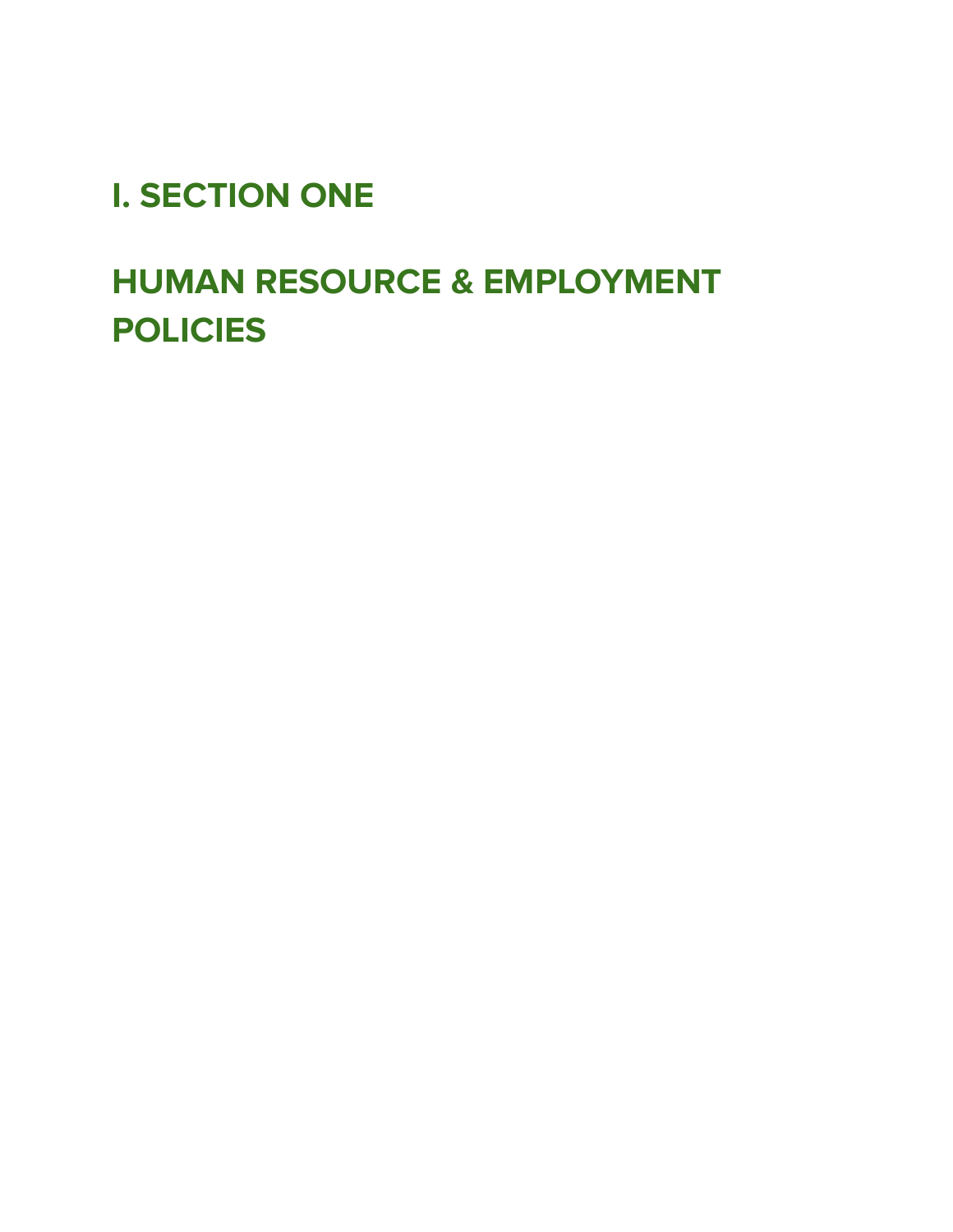# <span id="page-8-0"></span>**EMPLOYMENT**

# <span id="page-8-1"></span>*LEGAL WORK STATUS*

In compliance with the Immigration Reform and Control Act of 1986, each new employee, as a condition of employment, must complete the Employment Eligibility Verification Form I-9 and present original documentation establishing identity and employment eligibility. Former employees who are rehired must also complete the form if they have not completed an I-9 with ACA within the past three years, or if their previous I-9 is no longer retained or valid. Employees with questions or seeking more information on immigration law issues are encouraged to contact the ACA Human Resources Department. Employees may raise questions or complaints about immigration law compliance without fear of reprisal.

# <span id="page-8-2"></span>*ACA EQUAL OPPORTUNITY EMPLOYER*

Arizona Cultural Academy is an Islamic school with a specified mission and goals. ACA will employ qualified candidates who will best be able to achieve these specific goals. While doing so, the ACA will comply fully with all federal and state laws and regulations governing religious schools and designed to assure nondiscriminatory employment. It is the policy of ACA that all potentially qualified applicants for employment are recruited, and the most qualified be hired and assigned on the basis of merit without regard to race, color, sex, age, national origin, religion, disability , covered veteran status, or any other Federal, State, or local Protected Class.

All qualified employees are treated equally with no discrimination in compensation, opportunities for advancement (including promotions and transfers), and discipline based on race, color, religious beliefs, sex, age, national origin, disability or covered veteran status.

# <span id="page-8-3"></span>*DPS CLEARANCE CARD AND BACKGROUND CHECK*

It is Arizona State law that every ACA staff member and volunteer working with the students apply for a Department of Public Safety (DPS) clearance card, which requires fingerprinting. This is to comply with the Arizona Department of Education and the Arizona Department of Health Services' rules of child care licensure.

Follow the link for New Hire Documentation on our website for fingerprinting locations or call DPS at (602) 223-2279 to receive an application. You must have your DPS clearance card before you can begin employment at ACA if you will be working with students directly. You are also required to renew your clearance card in a timely manner. It is your responsibility to ensure that the ACA Administration has a current copy of your DPS clearance card. It is ACA policy to require a background check as part of the pre-employment process. Prospective employees will receive information concerning this process from Administration as part of their employment process.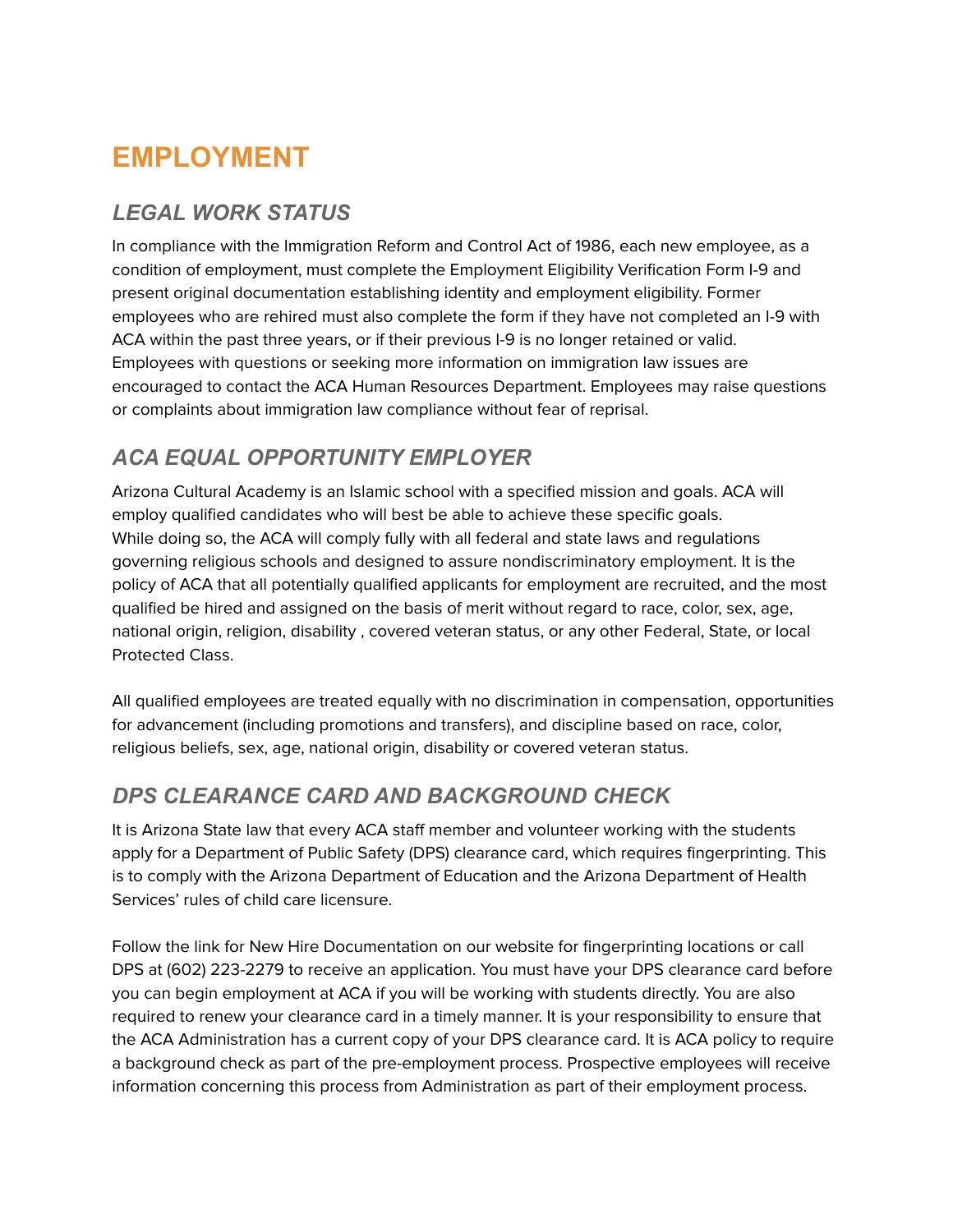Employment with the Arizona Cultural Academy & College Prep will be conditional until the records check is completed, and DPS issues a Clearance Card to the employee.

### <span id="page-9-0"></span>*PROBATIONARY PERIOD*

New employees are considered to be in a probationary period for ninety (90) school calendar days of employment. The probationary period gives the employee time to adjust to the new position and gives the school administration time to evaluate the employee's suitability for the position.

Satisfactory completion of the probationary period will result in an employee being considered on a non-probationary full time or part time status. Employment remains At-Will and may be terminated by either party at any time.

# <span id="page-9-1"></span>**EMPLOYEE ATTENDANCE**

Daily Tour of Duty In order for school operations to function smoothly, all employees must report to work, classes, duties, and meetings on time and remain at school until the school day has ended. Every effort should be made to avoid absenteeism.

Contrary to popular belief, a substitute teacher is no real substitute for the assigned classroom teacher. Many students feel insecure, disoriented, and anxious in the teacher's absence. However, if a teacher is planning to be absent, it is his/her responsibility to have detailed lesson plans made available to the office.

It is expected that teachers arrange for substitutes to cover all classes and duties in their schedule. If every effort has been made by the teacher to find coverage and they have not been able to do so, they should contact the /Principal/designee for assistance. Teachers should not leave it to the office to arrange for their substitutes unless they are incapacitated or experience an extreme emergency.

Unless prior arrangements have been made, employees who cannot report to work are required to directly notify the school Principal/designee each day they will not be attending work. Employees should also not depart the school campus before the end of the normal school day when students have early-release days. Employees must confirm with the /Principal/designee that they have completed all duties and assignments before they leave (such as lesson plans, grading, citizenship codes, or other duties as assigned).

An employee who is consistently tardy, absent, or departs early for three recorded incidents will be given a verbal warning and may receive additional consequences, up to and including separation from employment, with additional infractions.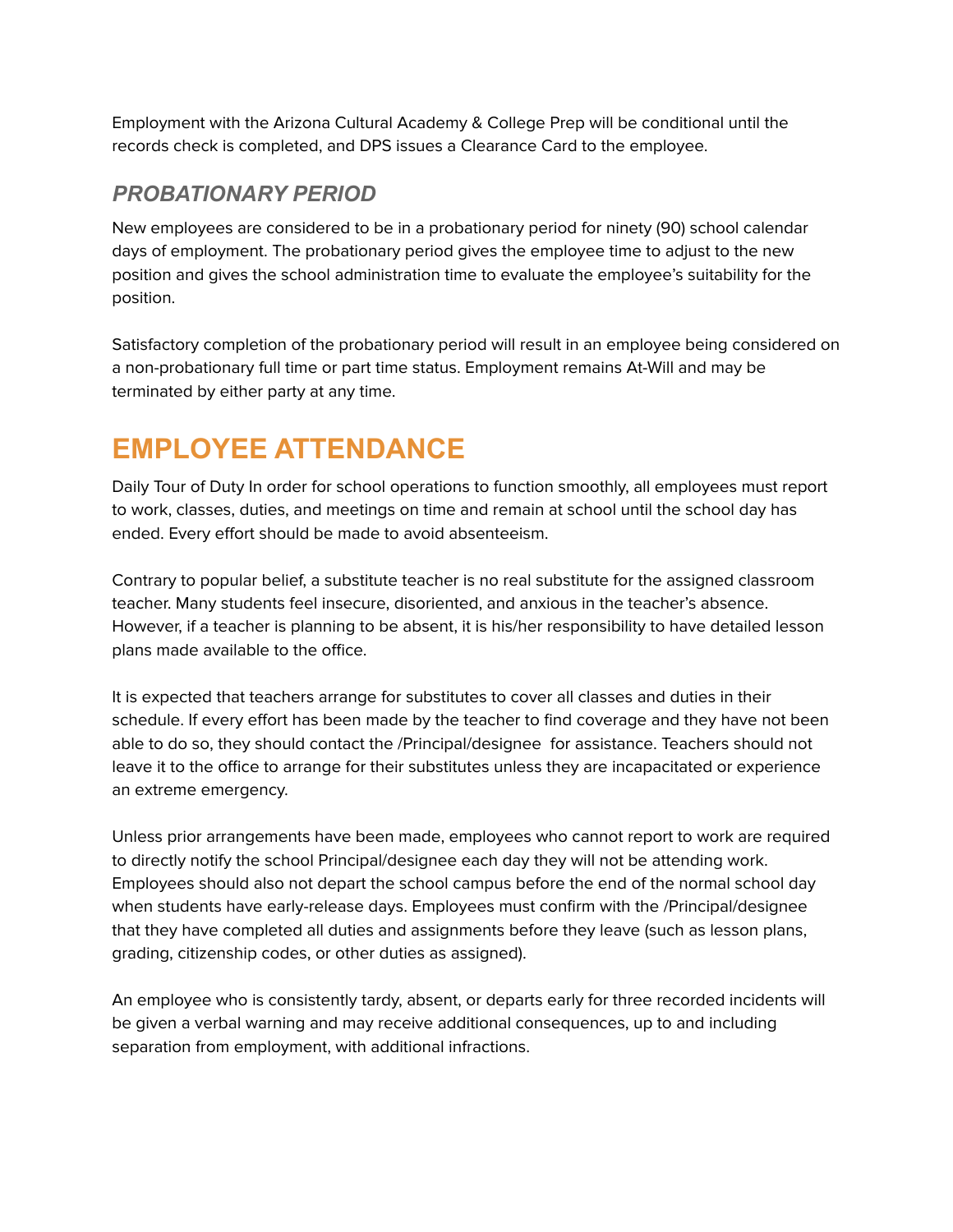### <span id="page-10-0"></span>*MEETINGS*

Please note that staff meetings are required as part of the workday, therefore attendance is mandatory. Meetings are used to discuss instructional program needs, general employment issues or problems, etc.

# <span id="page-10-1"></span>*OTHER SCHOOL ACTIVITIES*

All teachers may be required to participate in and attend school conferences, meetings, functions and activities that take place other than regular days or hours, as outlined below:

- Parent/Teacher Conferences
- Professional Development Training
- Back-to-School Orientation
- School Fairs Fundraising/ School Events
- Workshops / Seminars Weekly Staff Meetings
- ACA Committee Meetings as assigned
- Meetings with parents Student Graduations

## <span id="page-10-2"></span>*ABSENCE AND LEAVES*

Permission to Leave Campus Teachers may be granted permission to leave the campus during the school day in case of an emergency only. Please contact the Administrator/ if an emergency arises. DO NOT leave your classroom until arrangements have been made to relieve you of your duties. Doctor appointments, classes, etc. should be scheduled so as not to interfere with the teacher's school day.

Paid Time Off (PTO) The purpose of Paid Time Off (PTO) is to provide employees with flexible paid time off from work that can be used for such needs as vacation, personal or family illness, doctor appointments, and other activities of the employee's choice. Employees are responsible for managing their PTO and ensuring that they do not exceed their annual allotment. Employees will be granted up to 40 hours of PTO per school year. PTO is accrued at a rate of 2.66 hours per pay period for Full Time employees and one (1) hour per 30 hours worked for

Part Time employees. Accrued and unused PTO hours may not be carried over from one academic year to the next and are paid out at 100% at the end of the school year ( after pay period 22).

### <span id="page-10-3"></span>*GUIDELINES FOR PTO USE*

ACA appreciates as much notice as possible for scheduled absences to ensure that your job responsibilities are covered. Unless the PTO is used for legitimate, unexpected illness or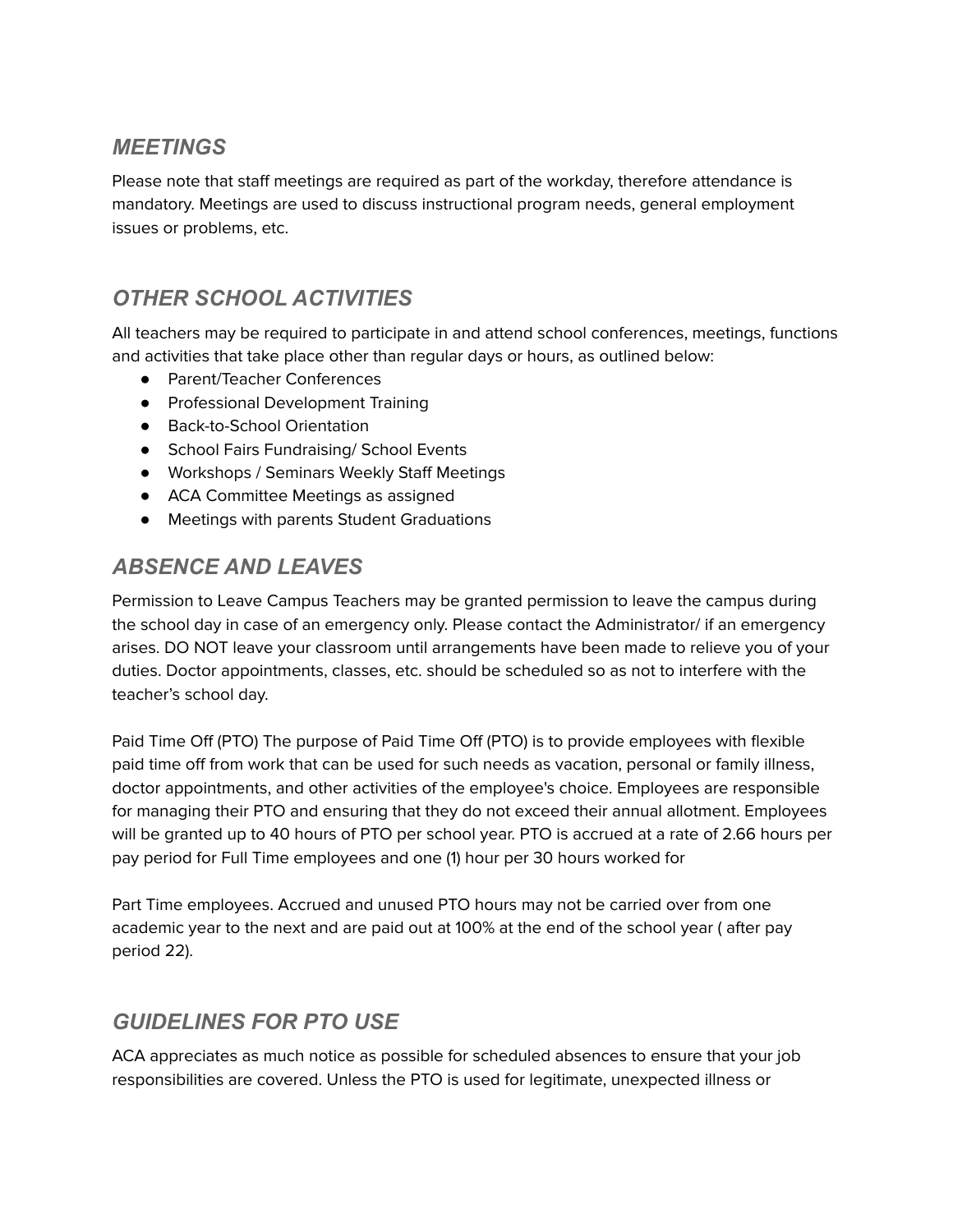emergencies, you should receive prior approval from the /or Principal/designee. Please use the Time Off Request Form to document your request.

Employees who miss more than three (3) consecutive unscheduled days, may be required to present a doctor's release to the Principal/designee that permits them to return to work. ACA reserves the right to require documentation related to unscheduled PTO used before or after a paid holiday. Unscheduled PTO that is taken after a PTO request is denied may result in progressive disciplinary action up to and including employment termination.

PTO taken in excess of the PTO allotment may result in progressive disciplinary action up to and including employment termination. This time will be unpaid. If the employee is in a negative PTO balance, ACA will apply new accruals to the PTO bank to bring the employee to a positive balance.

PTO will run concurrent with any other leave of absence and must be taken before the start of any unpaid time. Employees will not accrue PTO while on unpaid leave of absence for an entire pay period. Employees who give a two-week notice of employment termination must work the notice period without utilizing PTO.

Employees who voluntarily resign before the end of the academic school year and employees who are involuntarily terminated are not entitled to any unused PTO payout. Accrued and unused PTO hours may not be carried over from one academic year to the next and are paid out at 100% at the end of the school year (pay period 22).

# <span id="page-11-0"></span>*PTO FOR SUBSTITUTE HOURS*

Full Time Employees When a Full Time teacher substitutes for a colleague they earn PTO credit for the hours they sub for. Full Time teachers are not capped on the amount of PTO hours they can earn through substitute hours.

When a full time employee is out of PTO credit, the school will document absences in one (1) hour increments in the form of negative PTO. Negative PTO will be deducted from the employees next pay check in the form of unpaid time. Generally speaking full time salaried employees may miss upto half a work day (approximately four (4) hours) before their PTO is deducted. FMLA and other leaves will be deducted in one (1) hour increments.

If an employee misses a school half day their PTO bank will be charged for a full day of work. Generally speaking school half days are intended for students, while staff are required to fulfil a full day of work.

The school reserves the right to require teachers with negative PTO balance to substitute for other teachers when needed.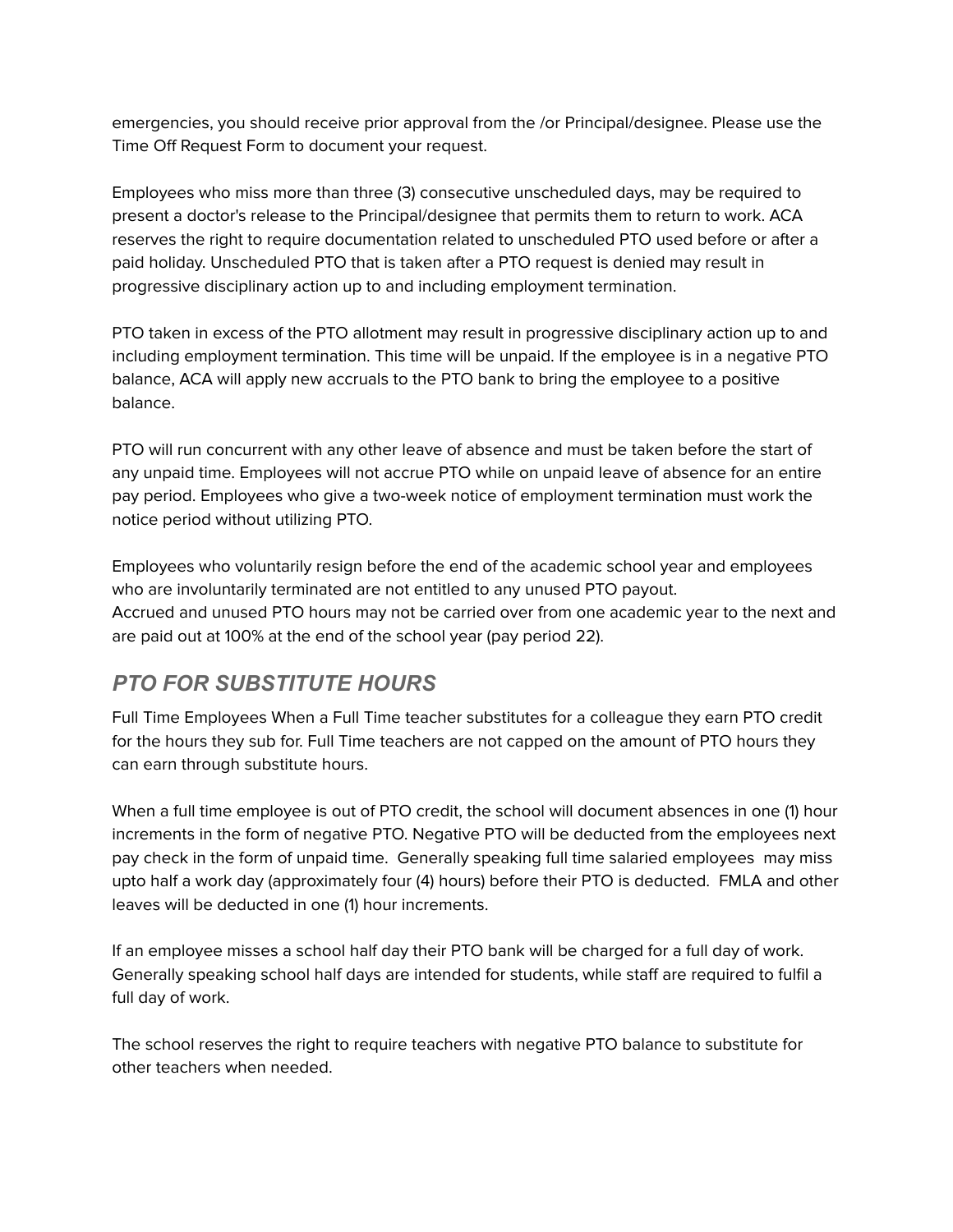## <span id="page-12-0"></span>*PART TIME EMPLOYEES*

When Part Time teachers substitute for their colleagues they are paid for the time they worked as hourly employees. Part Time employees cannot exceed 80 hours per pay period when combining scheduled and substitute hours without prior approval. The school reserves the right to mandate teachers with negative PTO balance to substitute for other teachers when needed.

# <span id="page-12-1"></span>**SUMMER WORK EXPECTATIONS**

ACA has several categories of employees with different roles and responsibilities that are all equally valued and necessary for the success of ACA. Based on the nature of work of each employee category, PTO and work expectations will vary. Specifically, the ACA team is composed of teaching staff, administration staff, and classified staff also known as administration support staff.

Generally speaking, the following positions are grouped in the following categories:

Administration Staff:

- Principal
- Vice Principal
- Deans
- Director of Facilities & Real Estate

Teaching Staff:

- Early Childhood teachers
- K-12 Teachers
- Teachers Aides
- Instructional Coaches
- Interventionists

Classified Staff (AKA Administration Support Staff):

- Custodial/Facility staff
- HR Staff
- Library Staff
- IT Staff
- Registrar
- Lunch/Title/Testing Coordinator
- Health Aide/School Nurse
- Student Services Coordinator
- School Counselor
- Media Coordinator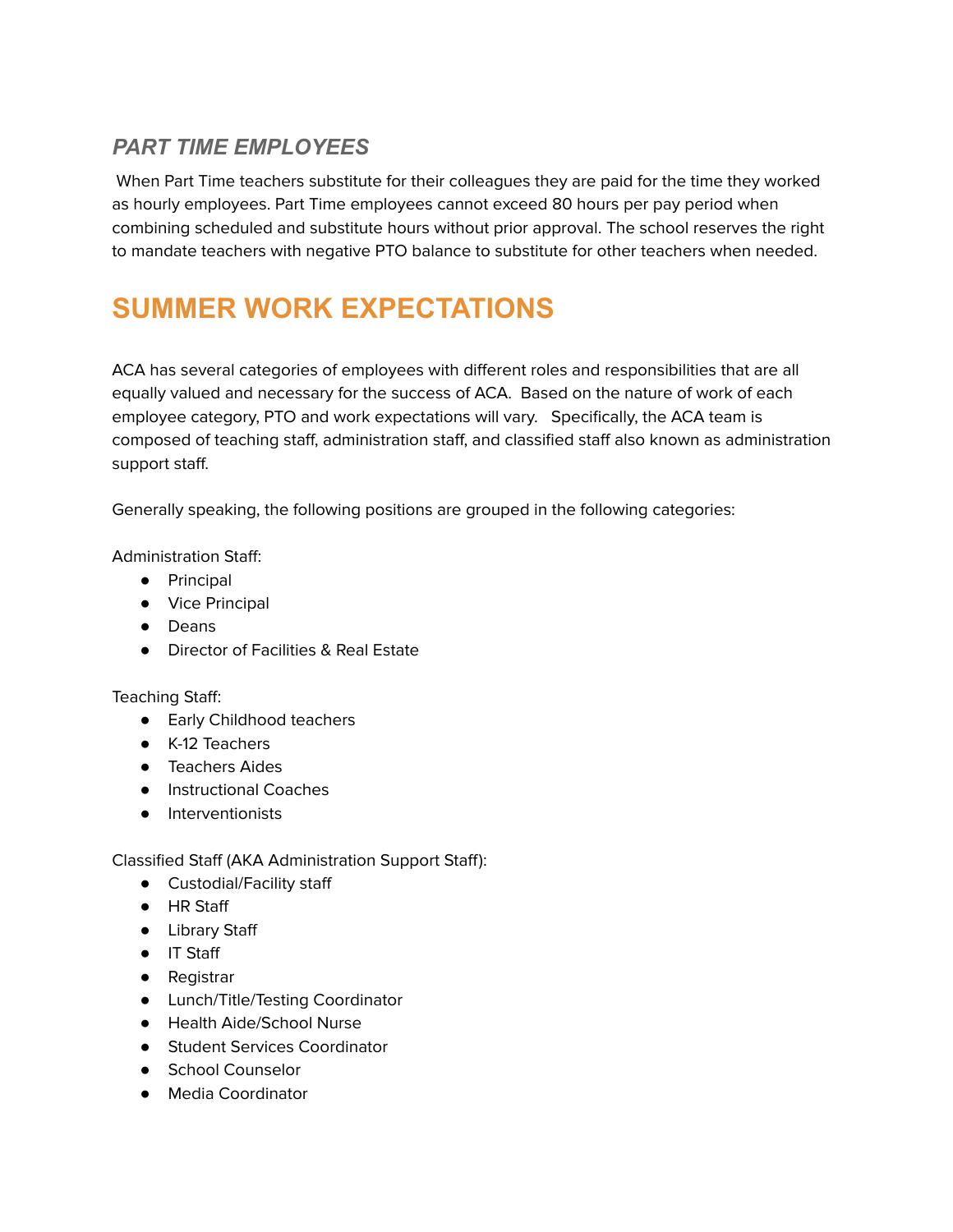- Principal's Assistant
- Office Manager
- Any Administrative Support position (that is not a teacher or administrator).

All employee categories are subject to either full time or part time, holiday, school break, as well as PTO accrual and use policies during the school year. The school year is generally defined as the time period school is in session and includes the staff orientation session.

Once the school year has concluded the summer school break period begins. This period is generally defined as the time period from the last day of students being on campus until the first day (but not inclusive) of staff orientation. Staff Orientation marks the beginning of a new school year for salary and work purposes. During this period the following expectations apply:

**Teaching Staff:** do not have any assigned work once all Year End Checklist items have been completed. Their summer break period is included in their annual salary if full time and is unpaid if they are part time. If teachers participate in summer teaching/camp/activities they will be given a predetermined stipend at the end of their assignment.

Teaching staff will have their accrued and unused PTO/Sub PTO balances cashed out at the end of the school year per ACA's PTO policy (typically in any pay period ranging PP 23-25). Teaching staff will not accrue PTO during any summer teaching assignments and any missed time will be a prorated deduction from their stipend.

\*\* Instructional Coaches/Interventionists are expected to perform work during the summer break in preparation for staff orientation/school year. Two weeks prior to the start of orientation (or a comparable amount of time during the break) Instructional Coaches are expected to be on campus working. Instructional Coaches/Interventionists are not eligible for Sub PTO hours when subbing in a classroom.

**Administrative Staff:** are considered year-round positions and their salary calculation is inclusive of this period. During the summer break period they are expected to work the entire summer break period with the exception of a two-week (80 hour) paid break to be taken between the last day of school and two (2) weeks before the start of staff orientation. This 80 hour accrual is in addition to the 40 PTO hours accrued for all full time employees during the school year. During their summer work period, Administration staff may work a modified schedule and may work some days remotely. Any schedule modifications or paid break time must be approved in advance and in coordination with the /Principal/designee. Administrative staff do not receive Sub PTO hours for any substitute teaching, as it is an expectation of their position to step into classrooms when needed by school operations.

Employees in this category will receive their PTO payout for the balance of the accrued but unused FT PTO in the final pay period of the salary year (PP26). There is no payout or carry over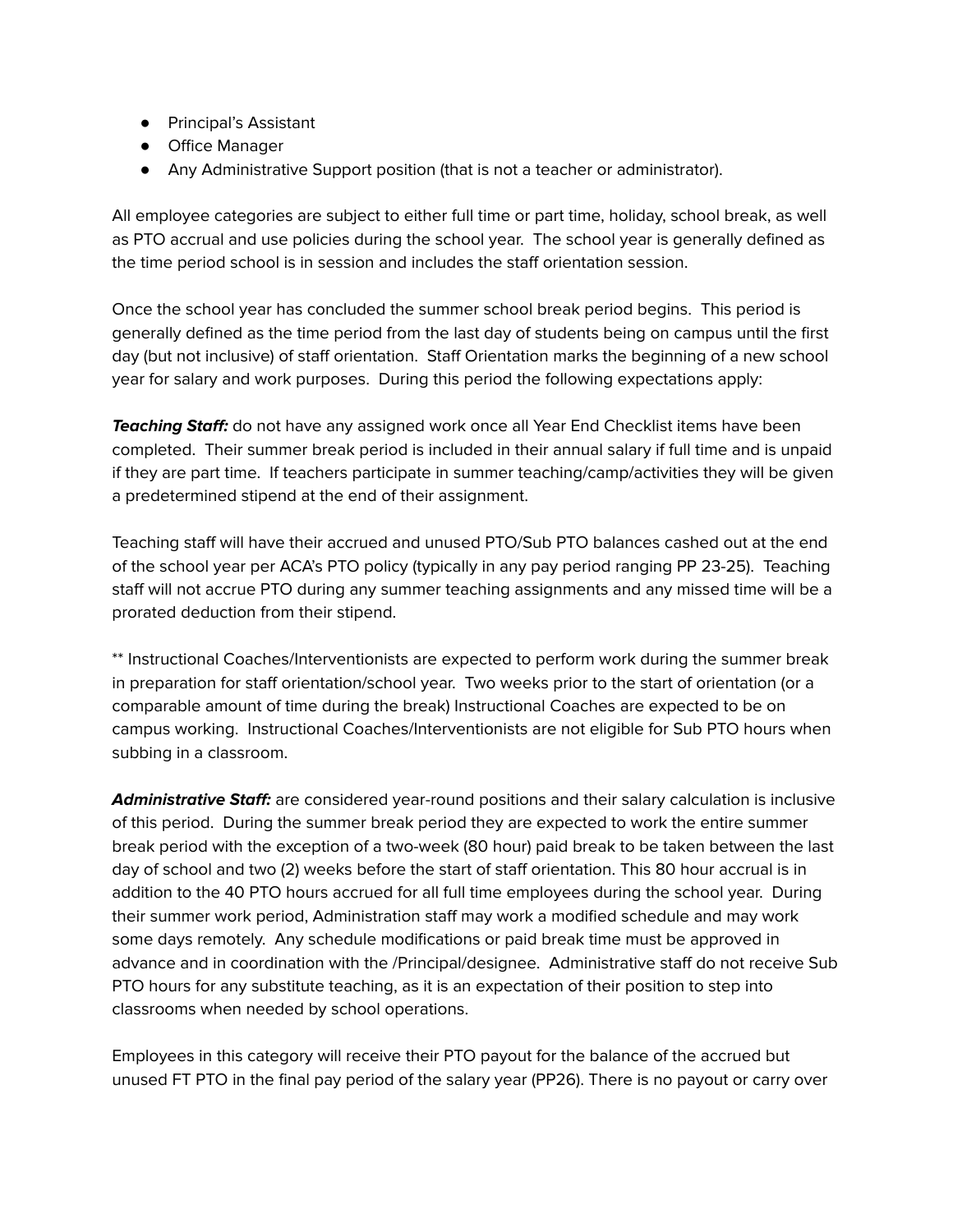for the 80 hour paid break (ie use it or lose it stipulation). Any unworked time in excess of the 80 hour summer break allotment and balance of FT PTO allotment will be unpaid.

**Classified Staff (AKA Administration Support Staff):** Summer work is included in the salary of full time classified staff and is based on the operational needs of ACA. A summer commitment may vary from year to year depending on specific tasks, projects, assignments, or support needs of ACA. Employees in this category should generally not expect to have no work during the summer break period. Even if they have completed tasks assigned to their work area, classified employees are expected to assist any other support areas if needed. Summer work for classified staff is further broken down into two categories:

- 1. Year Round Support Staff: The following positions within this category are considered year round support positions:
	- Custodial/Facility staff
	- HR Staff
	- IT Staff
	- Registrar

During the summer break period this category of classified employees are expected to work the entire summer break period with the exception of a two-week (80 hour) paid break to be taken between the last day of school and two (2) weeks before the start of staff orientation. This 80 hour accrual is in addition to the 40 PTO hours accrued for all full time employees during the school year. During their summer work period, year round support staff may work a modified schedule and may work some days remotely. Any schedule modifications or paid break time must be approved in advance and in coordination with the /Principal/designee.

2. Classified Support Staff: All other full time classified employees are expected to work 40 hours per week on campus for the first two weeks of the summer break and the last two weeks before staff orientation. Employees in this category may take the remaining summer break while receiving their salary with prior approval of the Principal/Principal/designee. Any time not worked according to the above schedule may have accrued and unused FT PTO balances as well as 80 hours of paid summer break time applied. Any remaining unworked time may be unpaid.

All classified employees will receive a FT PTO or PT PTO payout for the balance of the accrued but unused FT PTO in the final pay period of the salary year (PP26). There is no payout or carryover for the 80 hour paid summer break (ie use it or lose it stipulation).

All full time classified staff are not eligible to receive Sub PTO hours for any substitute teaching during the school year, as it is an expectation of their position to step into classrooms when needed by school operations. (PT employees are paid for any hours worked).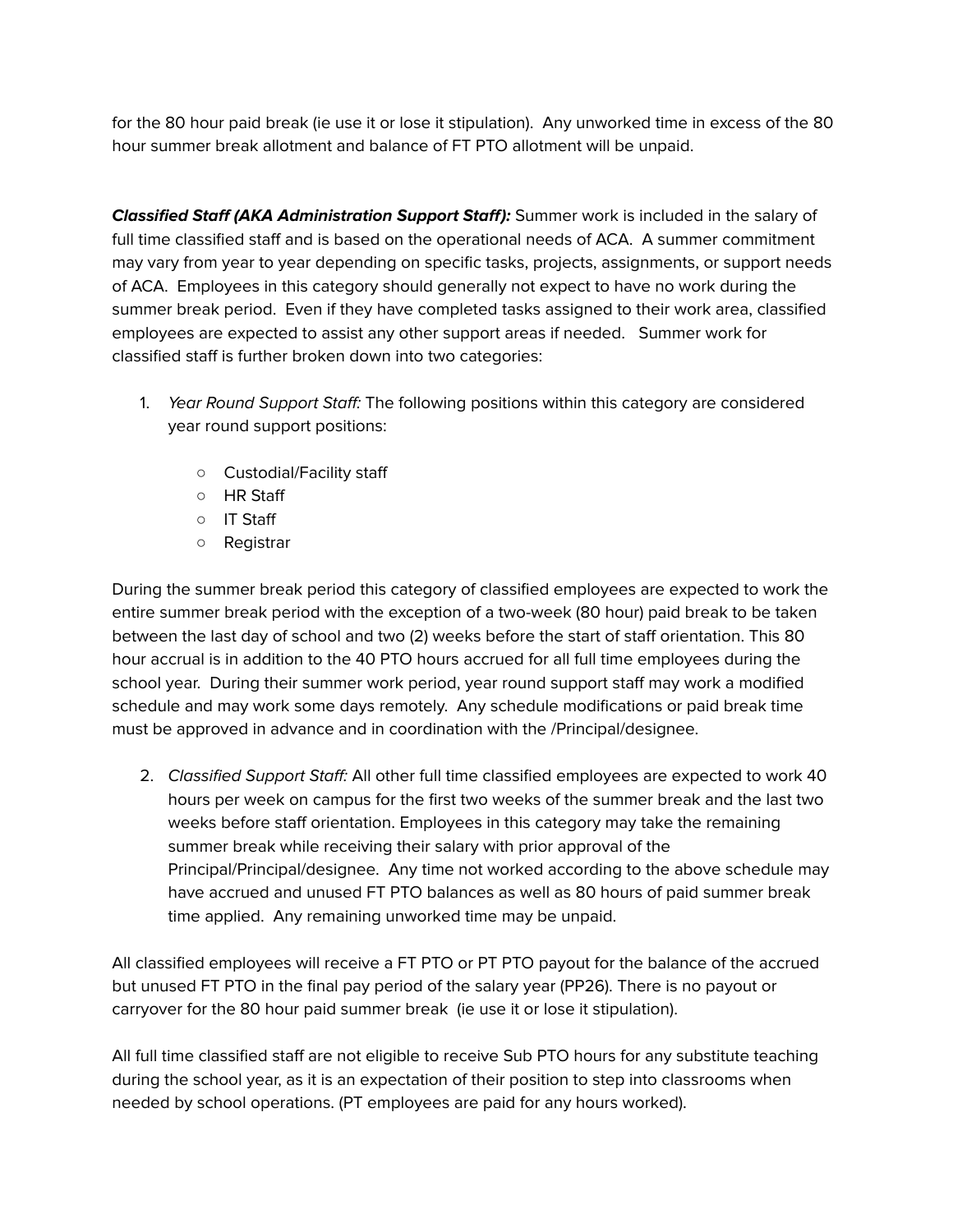Part time classified employees are subject to the PT PTO policy. Employees in this category may also have required tasks and responsibilities during the school summer break. Part time employees are expected to coordinate with the /Principal/designee on summer work expectations in advance of the summer break.

# <span id="page-15-0"></span>**LEAVE POLICES**

### <span id="page-15-1"></span>*Family Medical Leave and Leave of Absence*

Some employees may be eligible for Family Medical Leave (FML) to care for their own serious medical condition or that of an eligible family member. Employees should contact the Administrator for more details if they believe their circumstances warrant such a leave. ACA allows eligible employees to take an unpaid leave of absence for medical or personal reasons. Employees are eligible to request a leave of absence after having completed one calendar year of continuous employment. The school grants a maximum of 45 days leave during a school year. Medical leave may be granted for an extended period depending on the nature of the condition. Whenever possible, an employee should provide a written request for a leave of absence thirty (30) days prior to the day the proposed leave begins. For a medical leave request, a physician's statement must be provided verifying the medical condition and its beginning and expected ending dates.

Requests for personal leave will be evaluated based on a number of factors, including anticipated staffing and load requirements. Wages and Benefits will be suspended during the leave and will resume upon return to active employment.

When personal or medical leave ends, every effort will be made to return the employee to the same position, if it is available, or to a similar position for which the employee is qualified. If an employee does not or cannot report to work at the end of a leave of absence, Arizona Cultural Academy will assume the employee has voluntarily resigned.

### <span id="page-15-2"></span>*BEREAVEMENT LEAVE*

When a death occurs in an employee's immediate family, all regular full time employees may take up to three (3) days off with pay to attend to their family affairs. The pay for time off will be prorated for a part time employee. ACA may, at its discretion, require verification of the need for bereavement leave.

#### <span id="page-15-3"></span>**Immediate Family Defined for Bereavement Leave:**

Immediate family members are defined as an employee's spouse, parents, stepparents, sisters, brothers, children, stepchildren, grandparents, father-in-law, mother-in-law, brother-in-law, sister-in-law, son-in-law, daughter-in-law, or grandchild.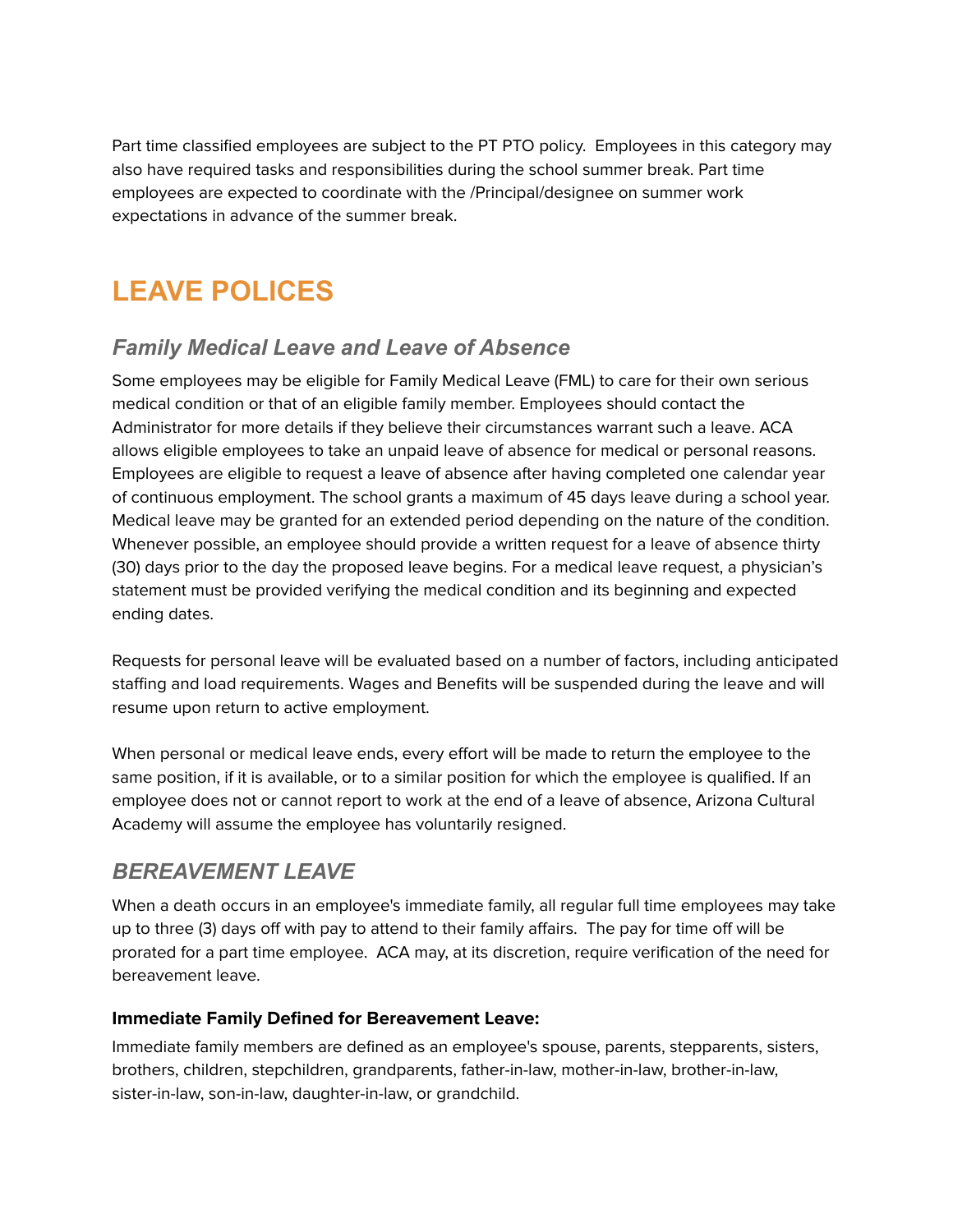#### <span id="page-16-0"></span>**Additional Bereavement Time Off:**

ACA understands the deep impact that death can have on an individual or a family, therefore additional unpaid time off may be granted on a case-by-case basis. Employees may be granted a maximum of four unpaid days off.

### <span id="page-16-1"></span>*LEAVE DONATION POLICY*

ACA recognizes that employees may have a family medical emergency or be affected by a major disaster, resulting in a need for additional time off in excess of their available PTO (Paid Time Off). To address this need, all eligible employees will be allowed to donate accrued PTO hours from their unused balance to their co-workers in need of additional paid time off, in accordance with the policy outlined below. Participation in this policy is strictly voluntary.

#### <span id="page-16-2"></span>**Eligibility**

Employees must be employed with ACA for a minimum of 90 days to be eligible to donate and/or receive donated PTO.

#### <span id="page-16-3"></span>**Guidelines**

Employees who would like to make a request to receive donated PTO from this program must have a situation that meets the following criteria:

Medical emergency, defined as a medical condition of the employee or an immediate family member that will require the prolonged/extended absence of the employee from duty and will result in a substantial loss of income to the employee due to the exhaustion of all PTO available. An immediate family member is defined as a spouse, child or parent.

Major disaster, defined as a disaster declared by the president under §401 of the Robert T. Stafford Disaster Relief and Emergency Assistance Act (the Stafford Act), or as a major disaster or emergency declared by the president pursuant to 5 U.S.C. §6391 for federal government agencies. An employee is considered to be adversely affected by a major disaster if the disaster has caused severe hardship to the employee or to a family member of the employee that requires the employee to be absent from work.

#### <span id="page-16-4"></span>**Donation of PTO**

- The donation of PTO is strictly voluntary.
- ACA reserves the right to not disclose the recipient identity or the identity of donating employees.
- Donated PTO time will go into the PTO bank for use by eligible recipients and deducted from the leave bank of the donating employee and forfeited.
- The donation of PTO is in hourly increments, without regard to the dollar value of the donated or used leave.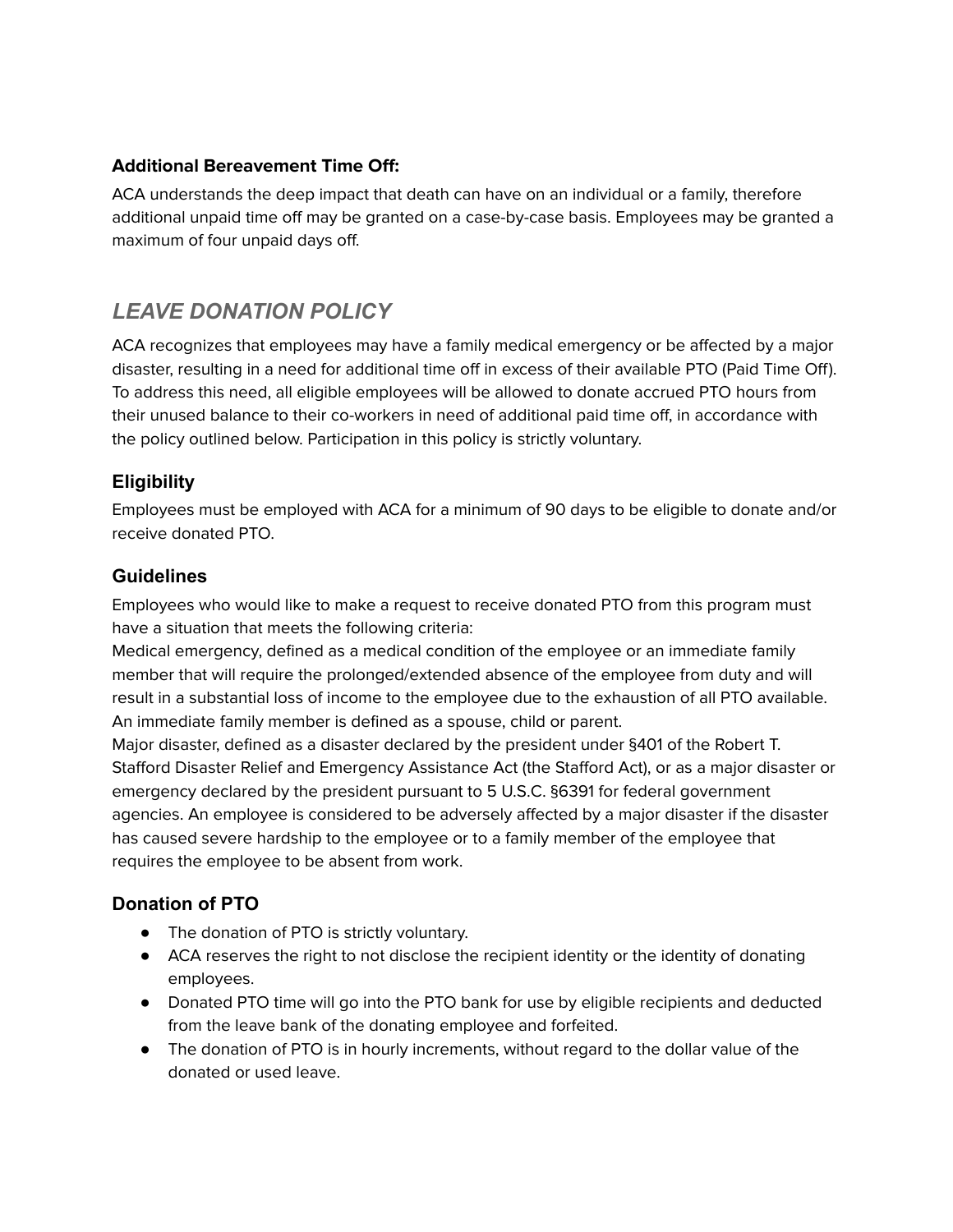- Employees will not receive donated PTO in excess of needed leave time. If there are more donated PTO hours from employees than needed by recipients, ACA will keep the donated hours for future employee PTO donations (donation pool).
- The minimum number of PTO hours that an eligible employee may donate is 1 hour per academic year; the maximum is 40 hours of PTO. PTO donations will first be taken from the Substitute PTO bank and then from the regular PTO bank. Employees cannot borrow against future PTO to donate.
- Employees who are currently on an approved leave of absence cannot donate PTO.

#### <span id="page-17-0"></span>**Requesting Donated PTO**

Employees who would like to request donated PTO time are required to complete a Donation of PTO Request Form and submit it to the Principal/ Principal/designee.

Requests for PTO donations must be approved by the Principal/Principal/designee and HR Committee.

If the recipient employee has available PTO in his/her balance, this time will be used prior to any donated PTO. Donated PTO may only be used for time off related to the approved request. Employees who receive donated PTO may receive no more than 480 hours (12 weeks) within a rolling 12-month period.

Nothing in this policy will be construed to limit or extend the maximum allowable absence under the Family and Medical Leave Act.

### <span id="page-17-1"></span>*OVERTIME AND HOURS WORKED*

Employees are expected to adhere to their schedule. Occasional exceptions may occur due to operational necessity. Any changes to an employee's schedule or hours worked must be approved by the /Principal/designee in advance. Only non-Exempt full time employees are eligible for overtime. Overtime or additional hours may not be taken without prior approval of the Principal/Principal/designee.

# <span id="page-17-2"></span>**EMPLOYEE BENEFITS**

Benefits eligibility is dependent upon employee status (i.e. Full Time or Part Time). The administration can identify the programs for which you may be eligible. Some benefits may include:

- Child tuition discount
- Health insurance
- Employer matching contribution to Simple IRA plan up to 3%
- Paid holidays
- Paid Time Off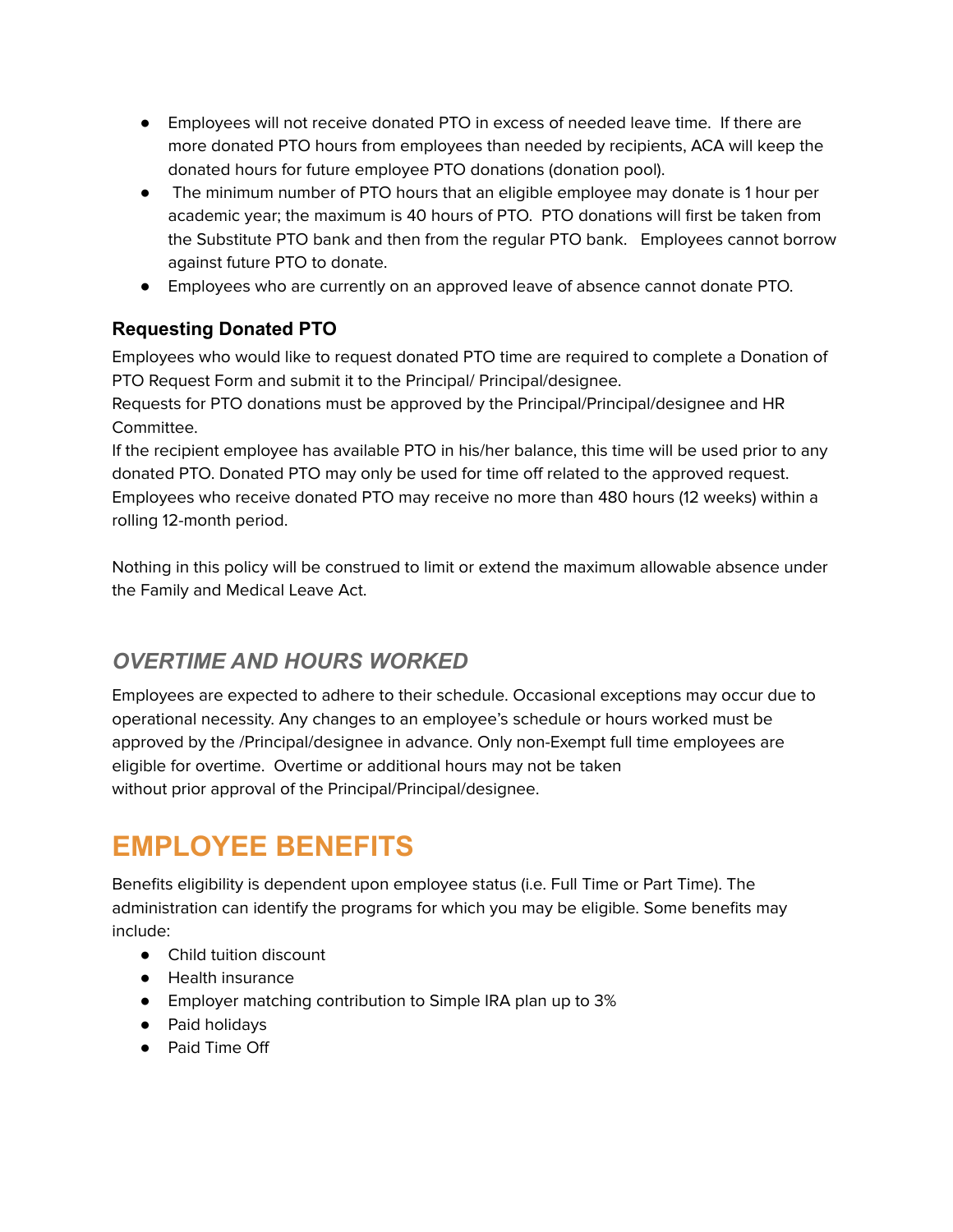## <span id="page-18-0"></span>*HOLIDAYS*

Holiday pay is available to full time employees only who work the last scheduled day preceding the holiday and the first scheduled day following it. If a recognized holiday takes place on a Saturday or Sunday or during an employee's paid absence, the employee will be ineligible for holiday pay.

ACA celebrates the following Islamic holidays if school is in session:

#### <span id="page-18-1"></span>**The Holy Month of Ramadan:**

It is a lunar month extending (29 or 30 days). It is a month of fasting for Muslims but it is not a paid holiday. Older Muslim children (10 years and above) are encouraged to observe the fasting from food and drinks from dawn to sunset during this month, especially if their parents so desire. Children (6-9) are encouraged to fast any part of the day they can without undue hardship if their parents so desire.

Staff members are free to practice the religion of their choice; therefore whether to fast or not, is their own choice. We do ask non-fasting adults to refrain from eating in front of fasting children and adults as a common courtesy. Lunch options in the cafeteria may be limited during the month of Ramadan. Eid-alFitr, the day following the end of Ramadan is either a day off or a day of school celebration with fun and games. Eid-al Adha, the 10<sup>th</sup> day of the Hajj (lunar month) is either a day off or a day of school celebration with fun and games.

ACA will be in recess during the following Federal Holidays (if school is in session):

- December 25 and January 1, as they coincide with the winter break
- Thanksgiving and the day after (fourth Thursday and Friday of November)
- Memorial Day (Last Monday of May)
- Freedom Day (AKA Juneteenth, June 19th)
- Independence Day (the 4th of July)
- Labor Day (first Monday of September)

#### <span id="page-18-2"></span>**Holiday Rules**

Since the society at large does not observe Islamic holidays, ACA may be the only source of information or cordial celebration of these holidays. The ACA faculty and staff members are requested, but not required, to emphasize and celebrate these Islamic holidays with their students.

Students should be advised of what each American or non-Islamic holiday means by explaining the origin of such holidays. It is up to individual families to decide if they want to celebrate American or non-Islamic holidays. Special practices or costumes of such holidays are not allowed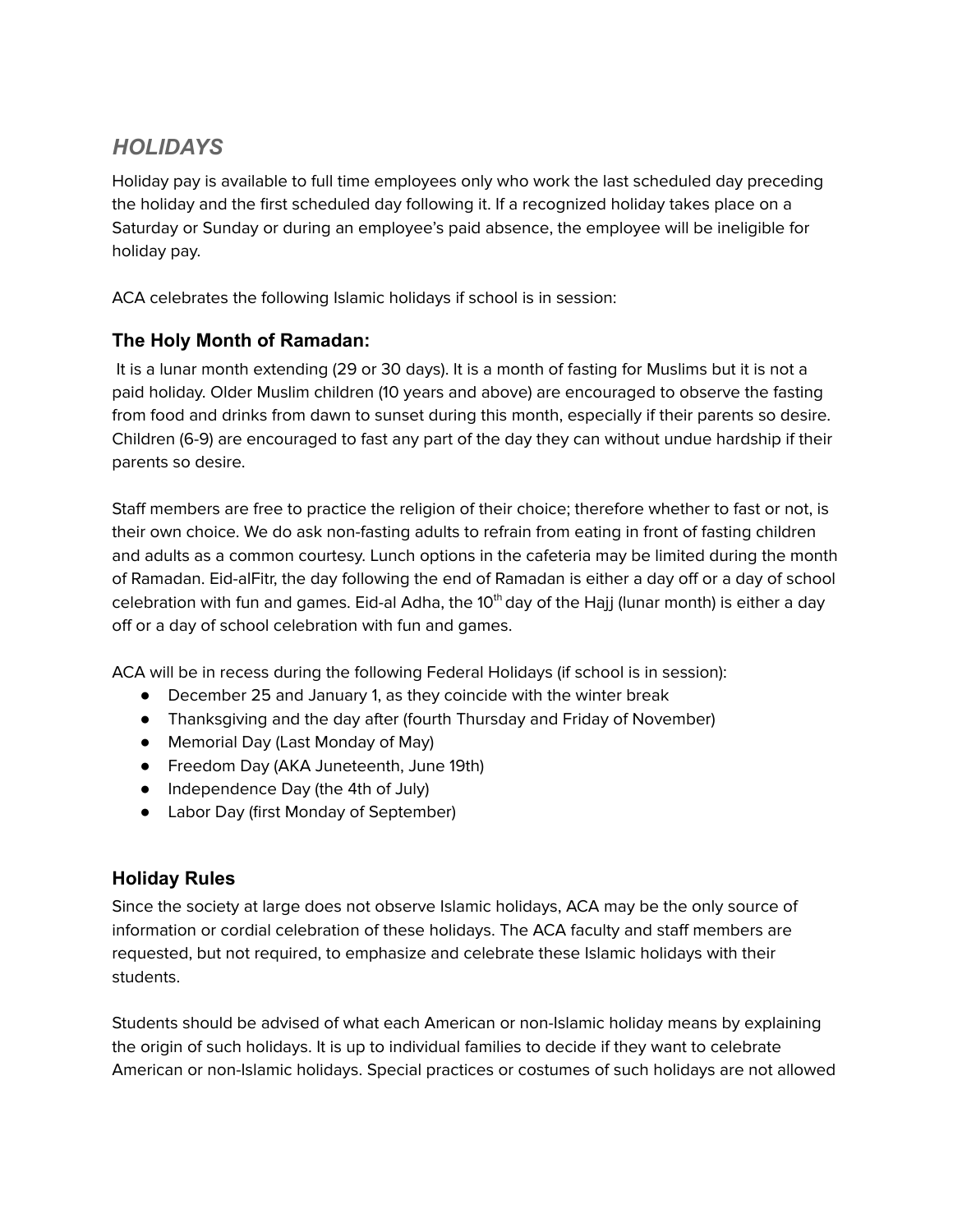on school campus (Halloween costumes, fireworks etc.). \*\*Staff or student birthdays should not be celebrated at school.

# <span id="page-19-0"></span>**EMPLOYEE HEALTH AND SAFETY**

Each staff member must provide documentation to show that s/he is immunized against measles, rubella, diphtheria, mumps, and pertussis. A report showing results of a tuberculosis (TB) test (within 1 year of starting), or a chest x-ray (within 6 months of starting), indicating the employee is free of any TB contagion is required.

Employees are encouraged to take good care of their health and avoid harmful behavior, action or substances. Keeping the work area clean and unobstructed at all times is the responsibility of each employee.

No staff member may be at the school with any sign of illness such as fever, cold, cough, fever, diarrhea, etc. regardless of how well they may be feeling. The same expectation is set for both staff and students. This is to attempt not to infect others as illness may spread quickly in our work environment.

If you will be absent for any reason, contact the Principal /Principal/designee the day before or as soon as you are aware of your condition. Please ensure you have received acknowledgement of your absence. Do not simply leave voice mails or send texts without ensuring your messages have been received.

### <span id="page-19-1"></span>*EMPLOYEE INJURY*

Immediately report any injury, no matter how slight, to the Principal/designee and file an industrial accident claim. If medical attention appears necessary, it is the Principal's responsibility to ensure that appropriate follow up occurs, such as calling an ambulance or referring the employee to a medical professional.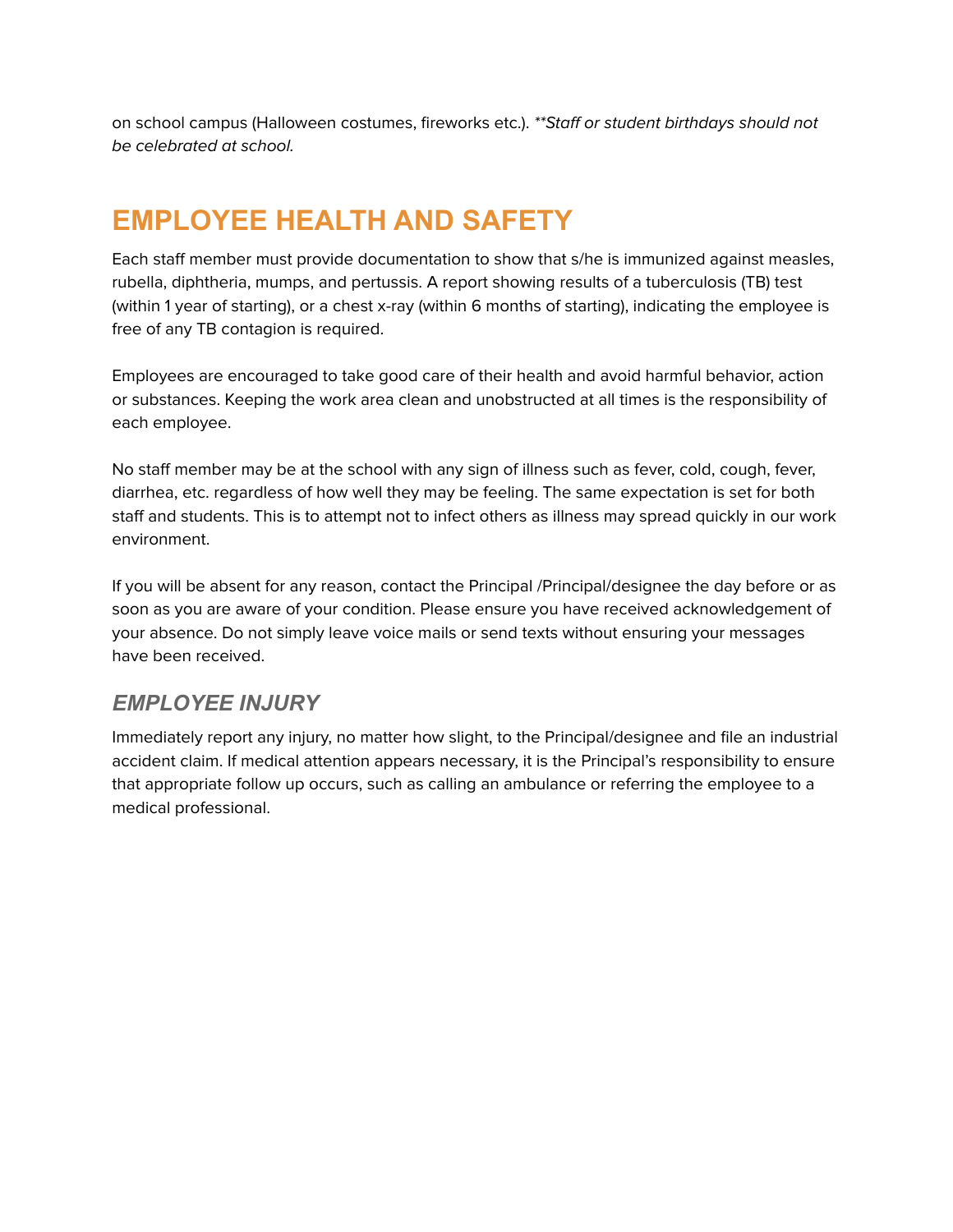<span id="page-20-0"></span>**II. SECTION TWO**

# <span id="page-20-1"></span>**EMPLOYEE CONDUCT & WORK ENVIRONMENT**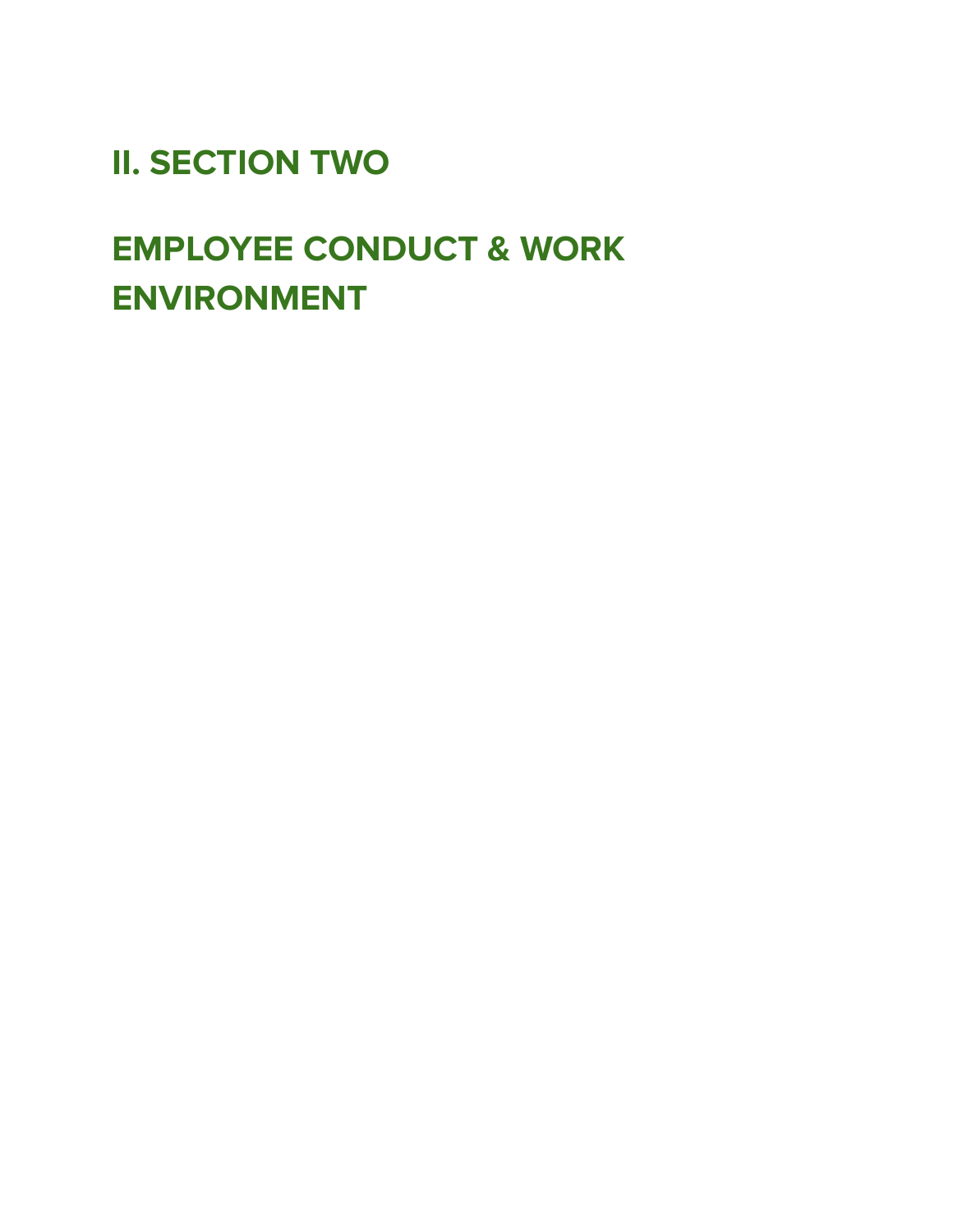# <span id="page-21-0"></span>**CODE OF ETHICS**

All Staff members must follow the Association of American Educators (AAE) Code of Ethics at all times.

### <span id="page-21-1"></span>*OVERVIEW*

The professional educator strives to create a learning environment that nurtures to fulfillment the potential of all students. They act with conscientious effort to exemplify the highest ethical standards. The professional educator responsibly accepts that every child has a right to an uninterrupted education free from strikes or any other work stoppage tactics.

#### <span id="page-21-2"></span>**PRINCIPLE I: Ethical Conduct Toward Students**

The professional educator accepts personal responsibility for teaching students character qualities that will help them evaluate the consequences of and accept the responsibility for their actions and choices. We strongly affirm parents as the primary moral educators of their children. Nevertheless, we believe all educators are obligated to help foster civic virtues such as integrity, diligence, responsibility, cooperation, loyalty, fidelity, and respect-for the law, for human life, for others and for self.

● The professional educator, in accepting his or her position of public trust, measures not only by the progress of each student toward realization of his or her personal potential, but also as a citizen of the greater community of the greater community of the republic.

● The professional educator deals considerately and justly with each student, and seeks to resolve problems, including discipline, according to law and school policy.The professional does not intentionally expose the student to disparagement.

● The professional educator does not reveal confidential information concerning students, unless required by law.

● The professional educator makes a constructive effort to protect the student from conditions detrimental to learning, health, or safety.

● The professional educator endeavors to present facts without distortion, bias, or personal prejudice.

#### <span id="page-21-3"></span>**PRINCIPLE II: Ethical Conduct toward Practices and Performance**

● The professional educator assumes responsibility and accountability for his or her performance and continually strives to demonstrate competence.

● The professional educator endeavors to maintain the dignity of the profession by respecting and obeying the law, and by demonstrating personal integrity.

● The professional educator applies for, accepts, or assigns a position or a responsibility on the basis of professional qualifications, and adheres to the terms of a contract or appointment.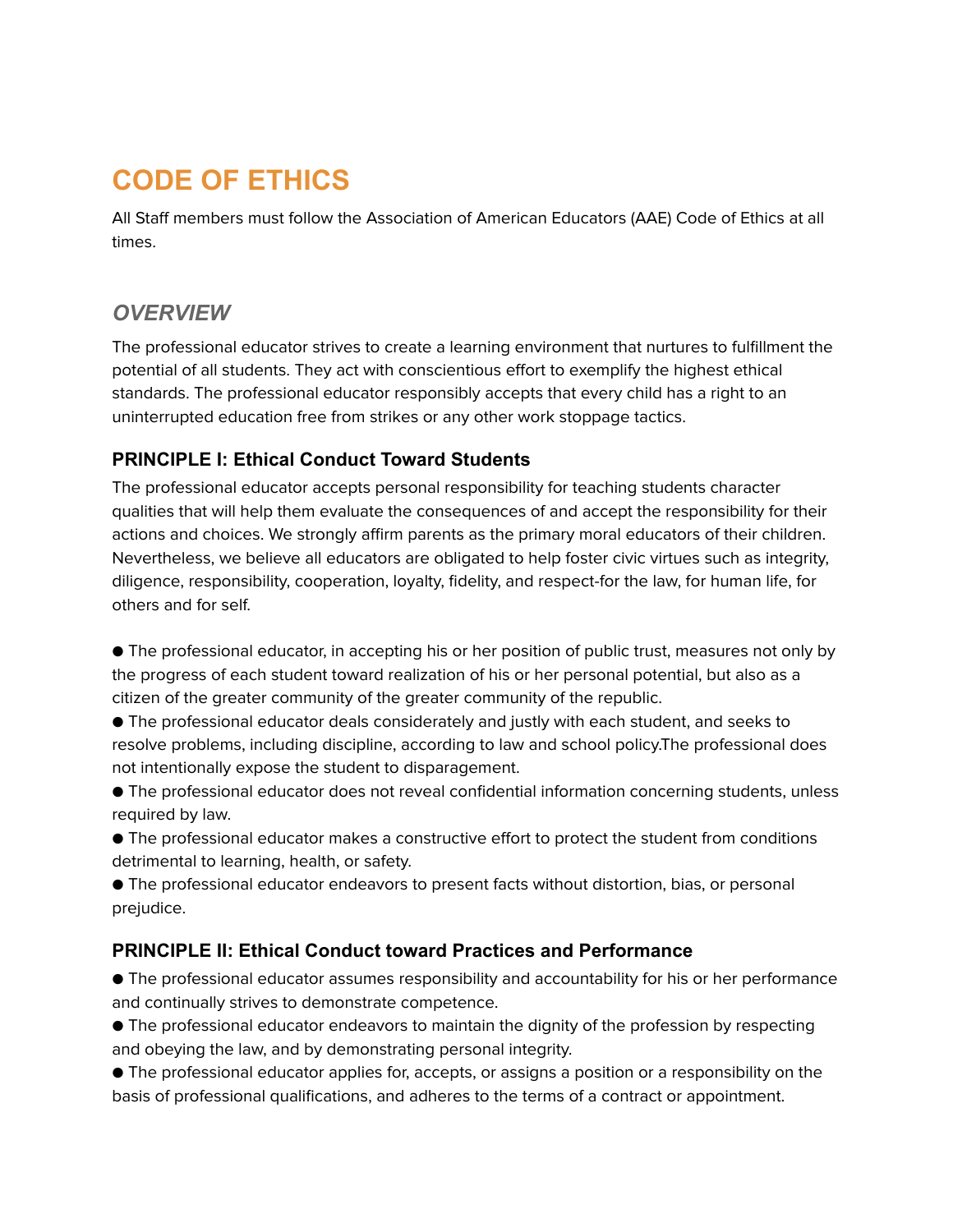- The professional educator continues professional growth.
- The professional educator complies with written local school policies and applicable laws and regulations that are not in conflict with this code of ethics.

● The professional educator does not intentionally misrepresent official policies of the school or educational organizations, and clearly distinguishes those views from his or her own personal opinions.

● The professional educator honestly accounts for all funds committed to his or her charge.

● The professional educator does not use institutional or professional privileges for personal or partisan advantage.

#### <span id="page-22-0"></span>**PRINCIPLE III: Ethical Conduct Toward Professional Colleagues**

● The professional educator, in exemplifying ethical relations with colleagues, accords just and equitable treatment to all members of the profession.

- The professional educator does not reveal confidential information concerning colleagues unless required by law.
- The professional educator does not willfully make false statements about a colleague or the school system.

● The professional educator does not interfere with a colleague's freedom of choice, and works to eliminate coercion that forces educators to support actions and ideologies that violate individual professional integrity.

#### <span id="page-22-1"></span>**PRINCIPLE IV: Ethical Conduct Toward Parents and Community**

- The professional educator pledges to protect public sovereignty over public education and private control of private education
- The professional educator recognizes that quality education is the common goal of the public, boards of education, and educators, and that a cooperative effort is essential among these groups to attain that goal.
- The professional educator makes concerted efforts to communicate to parents all information that should be revealed in the interest of the student.
- The professional educator endeavors to understand and respect the values and traditions of the diverse cultures represented in the community and in his or her classroom.
- The professional educator manifests a positive and active role in school/community relations.

# <span id="page-22-2"></span>**GENERAL EMPLOYEE CONDUCT (PROFESSIONALISM)**

As a faculty and staff member of an Islamic school, you are expected to abide by professional ethics as well as the moral codes of conservative community standards. Arizona Cultural Academy employees represent the school to the parents and children who put their trust in us. Parents form an opinion of us based upon the way we conduct ourselves at all times. As such, our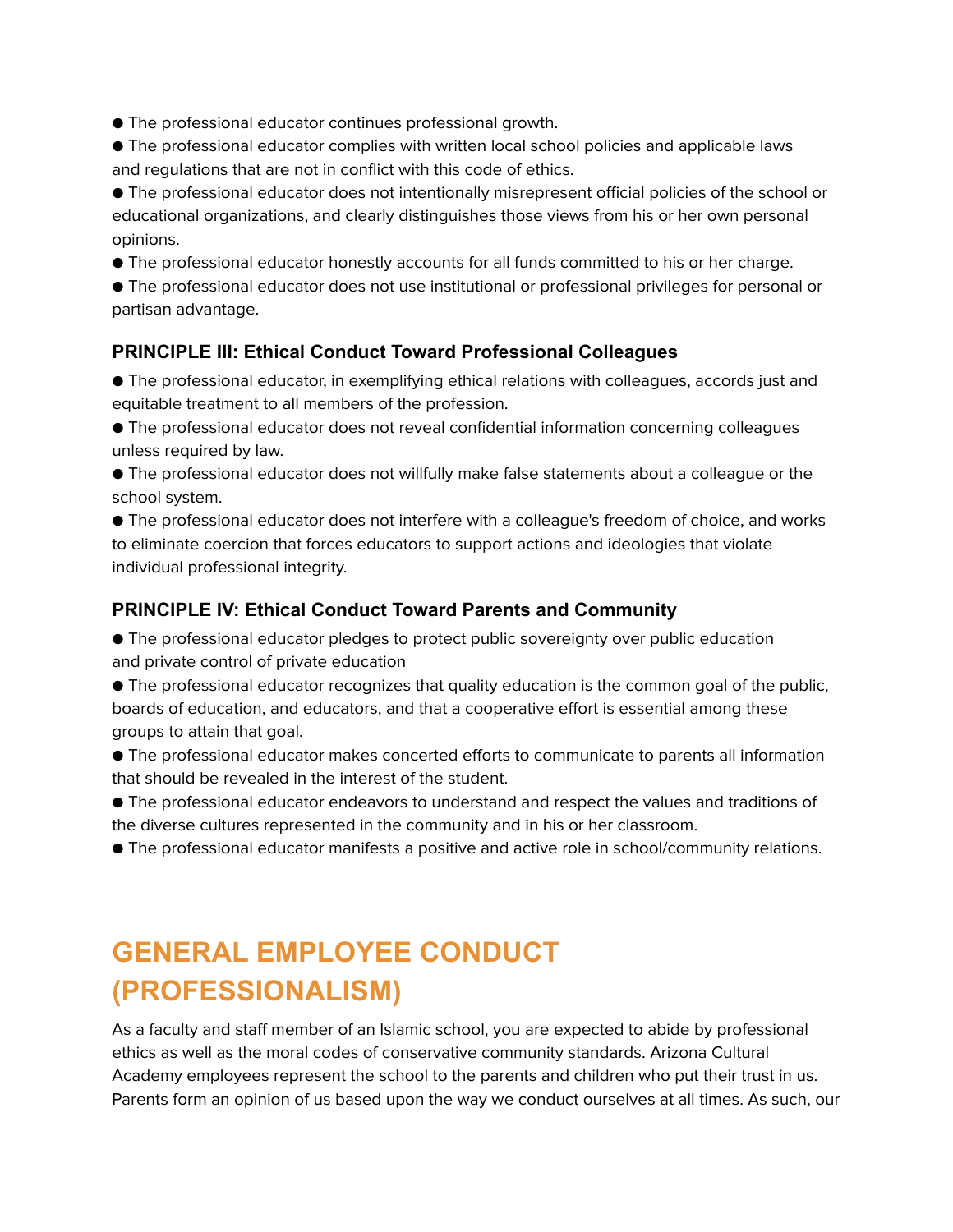appearance, manners and demeanor should reflect a positive image of our school. The goal is that each of us should conduct ourselves in a manner that leaves parents with a good feeling that their child is safe and secure in a caring faith based environment. Some key criteria that constitute professionalism:

### <span id="page-23-0"></span>*PUNCTUALITY:*

- Coming to school on time, starting and ending classes on time, attending all the required meetings and conferences.
- Giving the administration adequate notice in case of absence or tardiness.
- Completing all required grade entries, parent-teacher conferences, failing grade reports by the required deadline.

#### <span id="page-23-1"></span>*COMMUNICATION:*

- Staying abreast of internal and external communication messages from administration, school Board, and . You are required to read all messages sent through official channels within the same business day and respond accordingly.
- Parent emails must be acknowledged within 24 business hours. Staff must actively work to resolve the query or concern within a week of the initial communication. Seek assistance from the /Principal/designee or administration if necessary.
- Non school related phone calls, messaging, and communication must not take place during contact hours such as duty time or class time.

# <span id="page-23-2"></span>*COURTESY & EQUAL TREATMENT*

- Being cheerful, especially when talking to or dealing with others.
- Treating all colleagues, parents and students with respect, regardless of gender, race, economic or social status, religion, age, disability, national origin or veteran status.
- Demonstrate business gratitude to customers (parents).

# <span id="page-23-3"></span>*COOPERATION & FLEXIBILITY*

- Showing willingness to perform all assigned tasks by their supervisors.
- Offering to help colleagues with their line of work.
- Taking initiative to perform extra tasks necessary to complete schoolwork and to meet school obligations

#### <span id="page-23-4"></span>*INTEGRITY*

● Executing the assigned work with the best of one's abilities.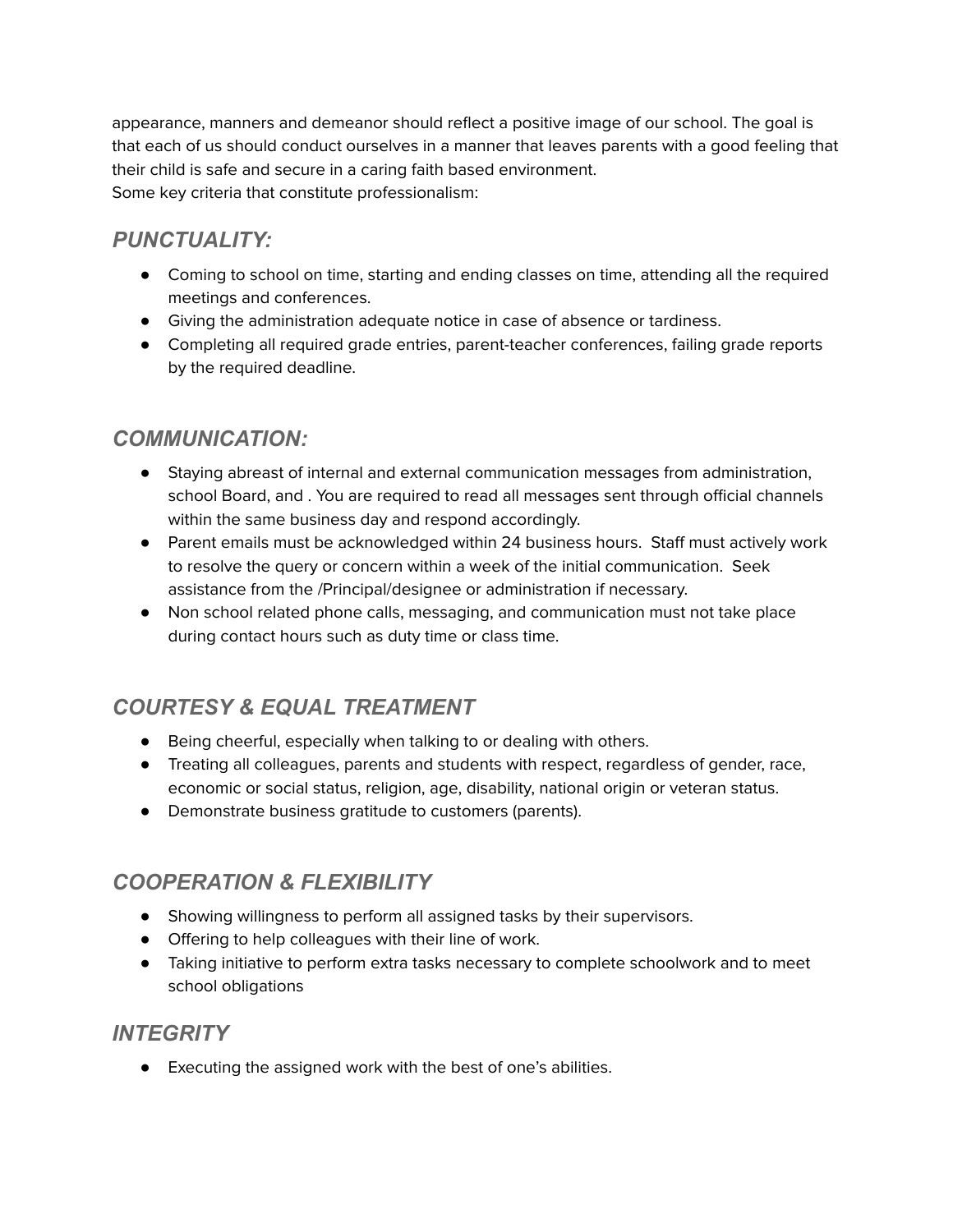- Actively supervising students during any assigned contact time such as classes, duties, or events.
- Dedicating school time for carrying out one's assignments, promoting student education and the mission of the school.
- Taking care of personal business during school hours should be limited to break time, or in case of emergencies, with permission of the .
- Respecting school property resources (Telephones, computers, copiers and other equipment and resources) and using them only as intended, in the conduct of school business

# <span id="page-24-0"></span>**LOYALTY & PRIVATE TUTORING**

ACA Employees are expected to show loyalty to ACA and strive for its successful operation. That includes not engaging in any business transaction that may compromise or compete with the school's interests, achievements or compromise its reputation. Any breach of loyalty, such as defaming ACA in public, or slandering one of ACA's staff may result in consequences up to and including separation of employment.

Although ACA does not prohibit faculty members from giving private lessons to ACA students or others, ACA staff should be cautioned against any special treatment of private class students during ACA class time. Private tutoring may not take place on ACA property.

# <span id="page-24-1"></span>**ACA PROPERTY**

As ACA grows, missing property can become a major drain of ACA finances and addition to the budget deficit. ACA cannot afford to become complacent regarding its properties. ACA Board considers ACA property a trust by Allah (SW) and the Muslim community to serve a defined goal. Our trust is a collective obligation that must be guarded for the benefit of our students. This policy is not only sound financial and Islamic practice but also is required by the Internal Revenue Service and other government agencies, and to keep accurate accounting.

The ACA Board considers all ACA property, regardless of condition, as valuable. This applies to all non-disposable property. It does not apply to small amounts of disposable items of daily consumption.

ACA started a computerized inventory system as of June 2007, to account for all purchased and donated items. This will be facilitated by scanning equipment. All ACA Property shall remain in inventory until ACA Facilities Department disposes of it with the approval of the Board. No other employee of ACA is authorized to dispose of ACA property as "trash" or redundant without the Principal/designee approval.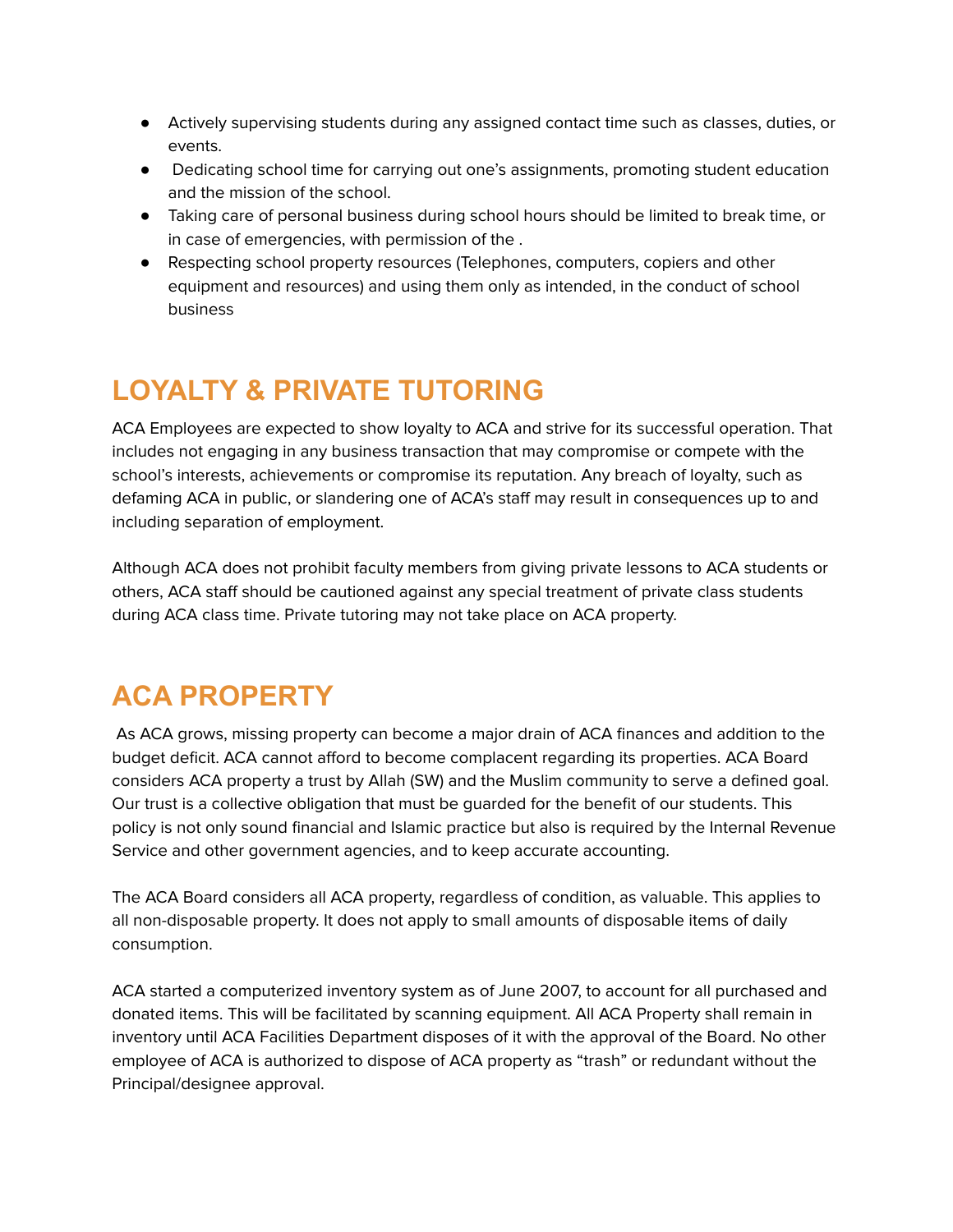All school equipment given to ACA employees during the academic year must be signed for by the employees, at the time of receipt. They all must be returned to the Principal/designee at the end of the academic year. Non-returned items shall be considered stolen ACA property. ACA reserves the right to recover the value of all returnable property from employees paychecks up to statutory limits, if not returned by the last day of school, or upon request by the Principal/designee or upon employee's resignation or dismissal. ACA reserves the right to take legal action regarding any non-returned or stolen ACA property.

# <span id="page-25-0"></span>**SCHOOL ID BADGES**

All ACA employees will be provided with school identification which they must display, on their outermost garment and above the waist. School identification must be returned upon ending employment with ACA. Employees who have lost their badge will be charged a \$5.00 replacement fee. The replacement fee may be waived if the employee provides a police report or other documentation indicating their badge was stolen. Lost or stolen badges must be reported to the Administration office.

# <span id="page-25-1"></span>**INTERNAL COMMUNICATIONS**

Each employee is required to remain informed about necessary information related to day to day ACA operations to be fully functional. Since one-on-one exchange of all information is impractical, group communication methods are necessary. Those include:

# <span id="page-25-2"></span>*HANDBOOKS*

Employees are responsible for reviewing the Staff and Student Handbooks and are held accountable to their contents. ACA posts its most updated Handbook editions on the ACA website. When a new edition of the Staff Handbook is published and distributed to ACA employees, its provisions supersede all prior editions and publications.

### <span id="page-25-3"></span>*BULLETIN BOARDS & FLYERS*

It is the employee's responsibility to read announcements and information posted on the staff bulletin boards. The Calendar of events is posted on the School Website. Boards display information required by law and also memorandums from the school office. Staff members who wish to place personal notices should submit them to the office for approval.

#### <span id="page-25-4"></span>*MEETINGS*

Meetings are an important tool for obtaining and exchanging information and expected to be attended regularly. If an employee is unable to attend a meeting, the meeting minutes should be read if they are available.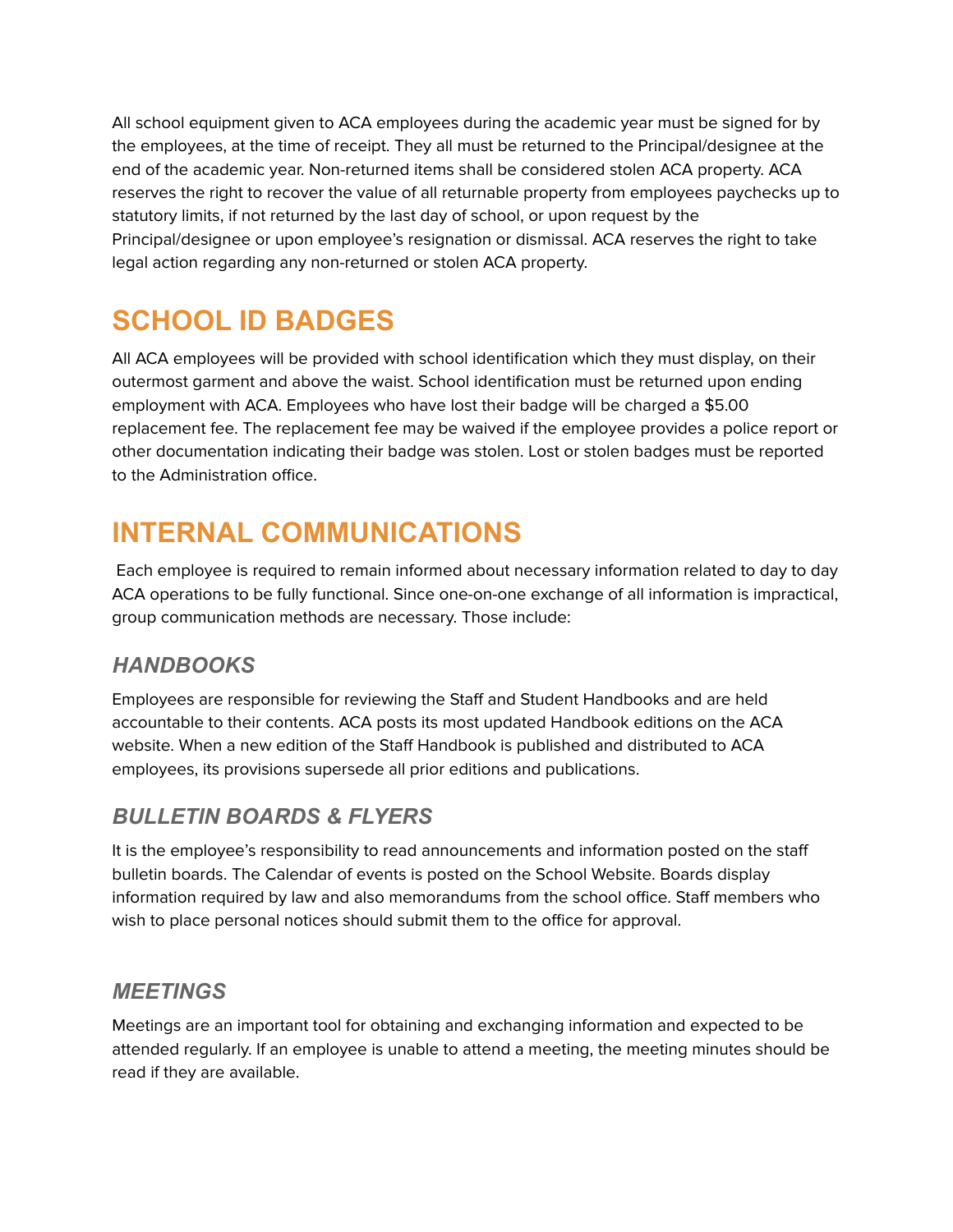## <span id="page-26-0"></span>*WRITTEN COMMUNICATIONS*

Whenever possible, verbal communications among employees and between them and the administration or parents should be recorded in writing immediately after the meeting to ensure accuracy of the event.

## <span id="page-26-1"></span>*E-MAILS*

Mass e-mails will be allowed only when it is sent to the employees by the administrators such as the Board Members, , Vice , Department Chairs, and Division leaders for the purpose of announcement. It is encouraged to share positive moments with colleagues, those comments can be sent to the administrators to be distributed at his/her discretion.

# <span id="page-26-2"></span>**EXTERNAL COMMUNICATIONS**

- ACA staff is expected to communicate with parents or other ACA stakeholders with their ACA (azacademy.org) email.
- Staff should use the most current ACA signature line and form email verbiage where assigned.
- Parent emails must be acknowledged within 24 business hours. Staff must actively work to resolve the query or concern within a week of the initial communication. Seek assistance from the /Principal/designee or administration if necessary.
- Staff are discouraged from texting parents on their personal devices or using non-school designated communication channels.
- Staff is prohibited from texting, communicating or establishing connections/communications via any social media platforms with students. Student communication may only be through school designated channels and of appropriate content.

ACA internal and external communication is monitored by the administration. Any inappropriate communication will be redirected at the discretion of the Principal/designee. Any concerns staff may have related to internal or external communication should be brought up to the attention of the administrators only. Any violation of the above may result in disciplinary action up to and including separation of employment.

# <span id="page-26-3"></span>**UNAUTHORIZED ELECTRONIC SURVEILLANCE**

Unauthorized electronic surveillance of employees is disruptive to employee morale and inconsistent with the respectful treatment required of our employees. For this reason, no employee may record the conversation of another employee without his or her full knowledge and consent.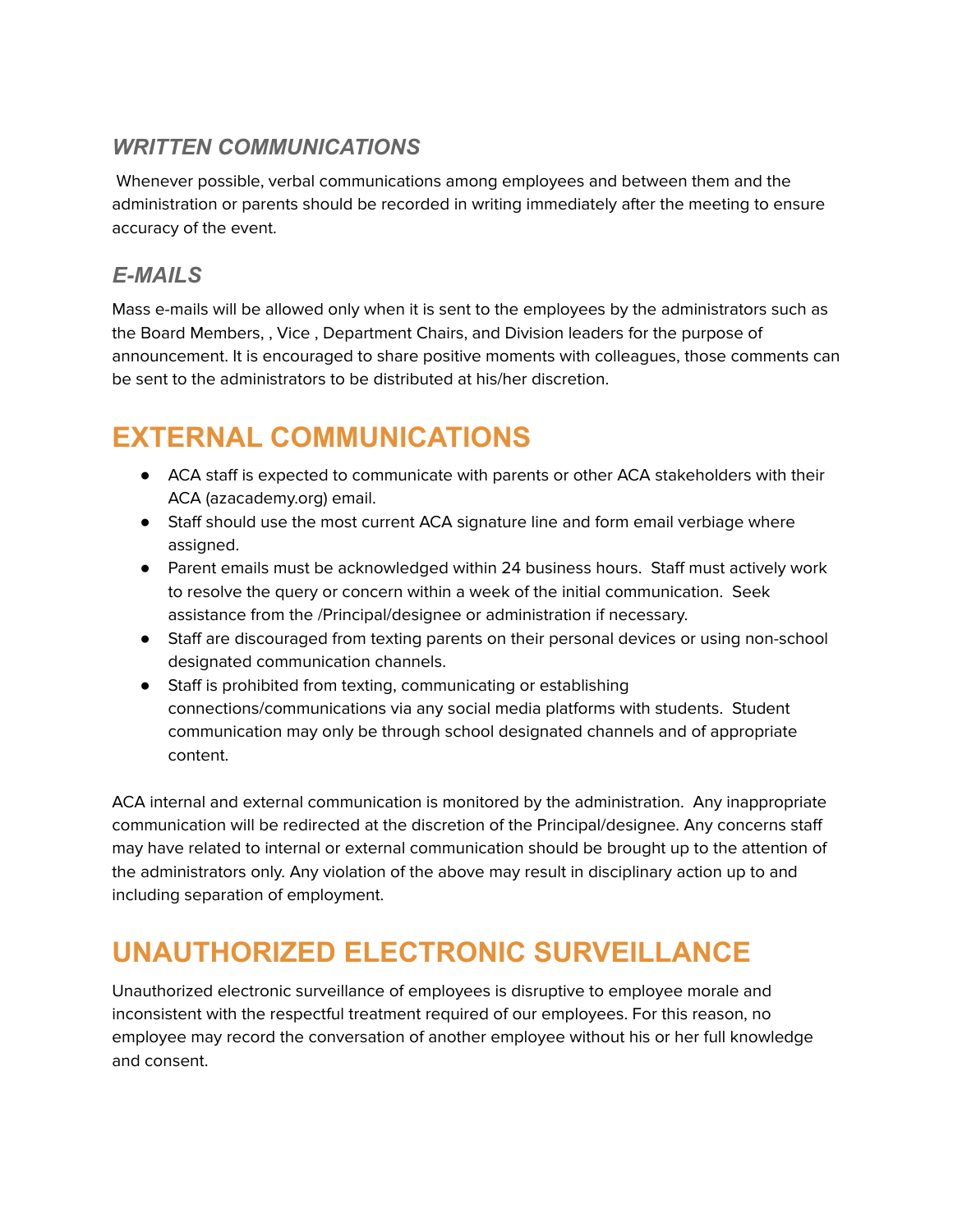No employee may record, by any means, a conversation with another employee unless all of the following criteria are met:

- 1. A legitimate purpose for the recording.
- 2. A recording device is in plain view.
- 3. Written authorization from the /Principal/designee or supervisor of the employee who wishes to record the conversation.
- 4. Consent of all parties to the conversation has been obtained in writing.

Secret recordings are strictly prohibited unless authorized in writing by ACA legal counsel. A violation of this provision may result in disciplinary action, including separation of employment.

# <span id="page-27-0"></span>**ACCEPTABLE USE OF TECHNOLOGY (AUP)**

ACA recognizes the value of teacher inquiry, investigation, and innovation using technology tools to enhance learning. Arizona Cultural Academy & College Prep recognizes an obligation to teach and ensure responsible and safe use of technology by their staff. This policy addresses staff use of the school network, e-mail, web publishing, personal computers, and publicly available social media networks including personal web sites, blogs, wikis, social networks, online forums, virtual worlds, and any other sites considered social media. The use of professional social media is an extension of the classroom. Whether at home or in school, anything considered inappropriate in the classroom is also inappropriate in the use of social media.

#### <span id="page-27-1"></span>*1. PURPOSE*

- Arizona Cultural Academy & College Prep provides employees and students access to the Arizona Cultural Academy & College Prep Local and Wide Area Network (hereinafter referred to as the network), that also serves as our gateway to the Internet.
- The network has been developed for educational purposes. The term "educational purposes" includes use of the network for curriculum activities, research, and professional or career development activities related to education.
- The network may not be used for personal and/or commercial purposes, such as (but not limited to) offering or purchasing goods and/or services for personal use without explicit permission of the /Principal/designee.

#### <span id="page-27-2"></span>*2. RESPONSIBILITIES*

● The School I.T. Department will oversee access to the network and will establish processes for: authorization for software installation; virus protection; and compliance with the Children's Internet Protection Act (CIPA)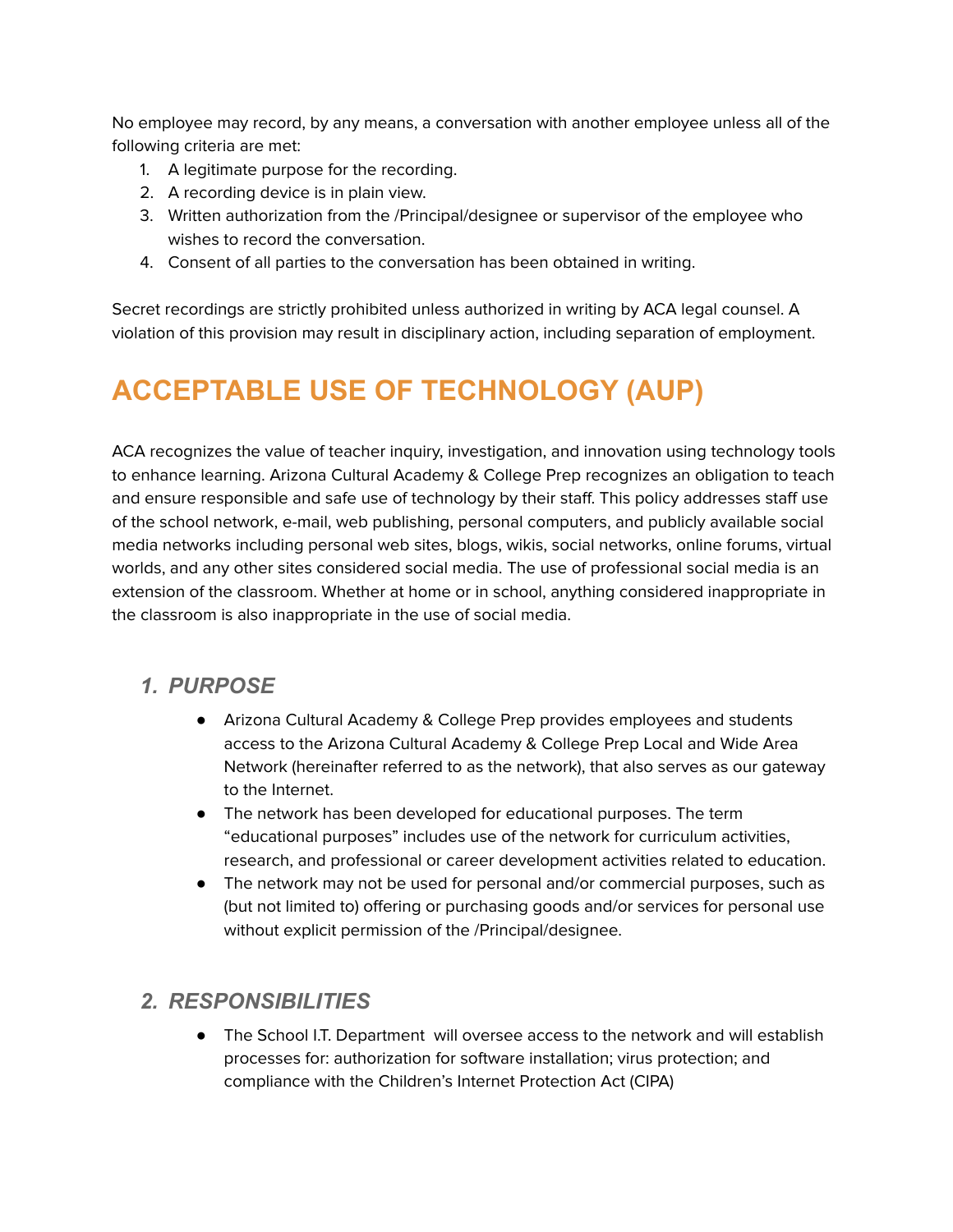- The or Principal/designee will maintain signed user agreements, and be responsible for enforcing the Technology AUP.
- When using the Internet for class activities, teachers will have previewed and selected material appropriate to the students and relevant to the course objectives. Teachers will develop critical thinking skills (i.e., assessing reliability of information found on the Internet) and provide guidelines and resources to assist their students in focused research activities.

# <span id="page-28-0"></span>*3. SCHOOL LIMITATION OF LIABILITY*

- Arizona Cultural Academy & College Prep makes no warranties of any kind, either expressed or implied, that the functions or the services provided by or through its network will be error-free or without defect.
- The school will not be responsible for any damages users may suffer, including but not limited to, loss of data or interruptions of service, or personal physical, psychological, or monetary damages.
- The school is not responsible for the accuracy or quality of the information obtained through or stored on the system. The school will not be responsible for unauthorized financial obligations arising through the use of the system.

# <span id="page-28-1"></span>*4. DUE PROCESS*

- When using the network, the user agrees to take full responsibility for his or her actions. The Arizona Cultural Academy & College Prep will not be held liable for the actions of anyone connecting to the Internet through this network. Therefore, all users shall assume full liability, legal, financial, or otherwise, for their use of the network.
- Violations of the Technology AUP can carry serious consequences and could result in the immediate suspension of the user's privileges. Further disciplinary action may be taken by the Administration of Arizona Cultural Academy & College Prep, State or Federal authorities. Disciplinary action may include termination of employment.
- Any question or allegations concerning adherence to the Technology Acceptable Use Policy should be brought to the attention of the school's /Principal/designee.

### <span id="page-28-2"></span>*5. SUSPENSION, SEARCH, AND SEIZURE*

- The Network and school issued email is the property of ACA and its storage systems are therefore subject to inspection by the administration at any time.
- System users have a limited privacy expectation in the contents of their personal files on the network.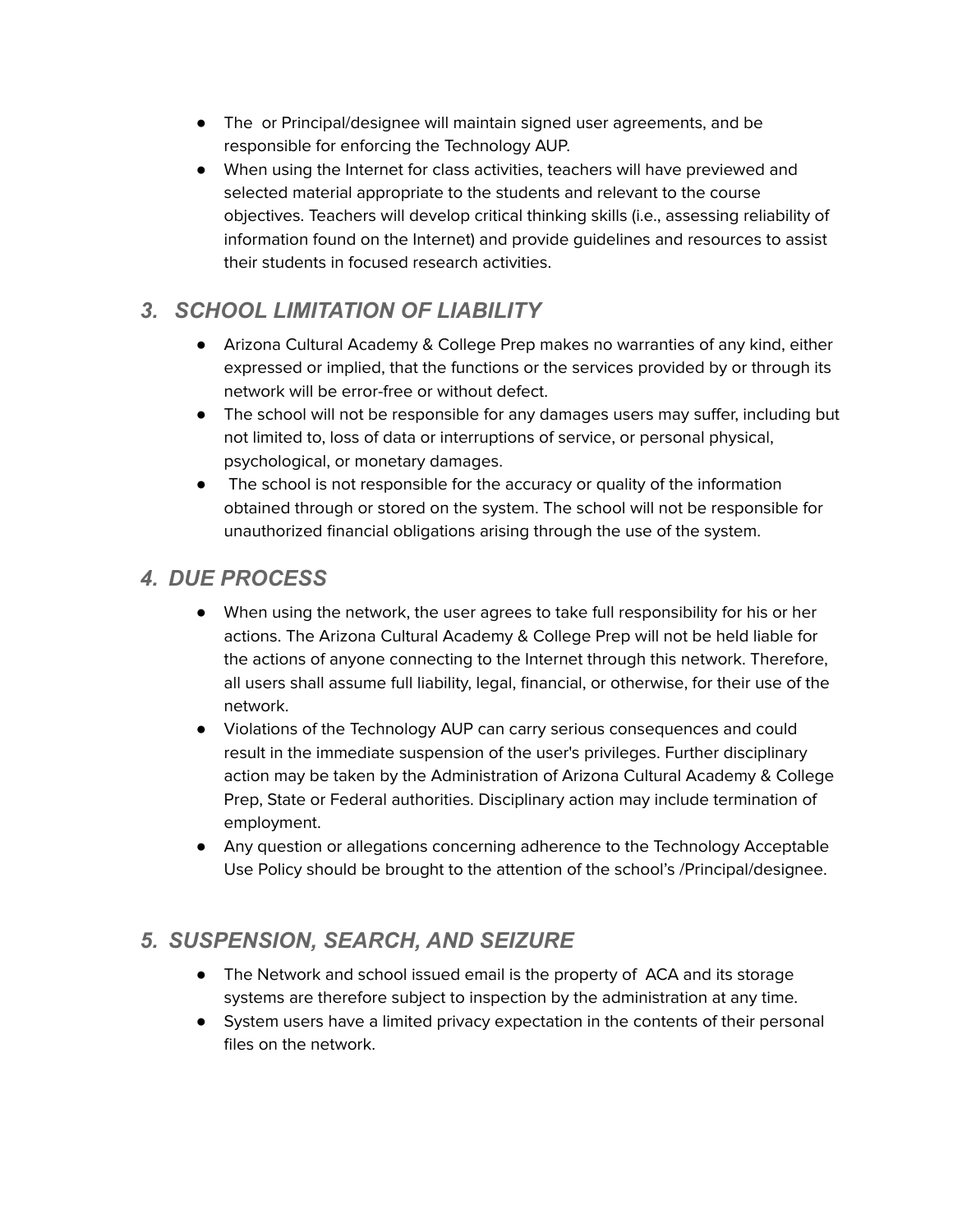- An individual search will be conducted if there is suspicion that a user has violated the AUP or the law. The nature of the investigation will be in the context of the nature of the alleged violation.
- ACA may suspend a staff member's Network or email rights at any time deemed necessary by the school administration. Such time may be during, but not limited, to an internal investigation or misconduct or AUP misuse by a staff member.

### <span id="page-29-0"></span>*6. UNACCEPTABLE USE*

- When faculty and staff of Arizona Cultural Academy & College Prep use the Internet connection they become an extension of the Arizona Cultural Academy & College Prep and are expected to follow the guidelines of this policy.
- Inappropriate use will not be allowed.
- Access to the Internet, other electronic resources, and the hardware is a privilege, not a right, and carries with it responsibilities for safe and respectful use.

## <span id="page-29-1"></span>*7. REQUIREMENTS*

- Employees must be respectful and professional in all communications (by word, image, text or any other means). Employees shall not use obscene, profane, lewd, vulgar, rude, inflammatory, threatening, or disrespectful language.
- Employees should not engage in personal attacks, including prejudicial or discriminatory attacks or sexual harassment; they should not knowingly or recklessly post false or defamatory information about a person or organization, or post information that could cause damage or disruption. This includes, but is not limited to, the posting of broadcast messages or other actions that cause congestion of the network or interfere with the work of others.
- Employees should not install unauthorized software or download unauthorized software from a remote location without express permission of the I.T. department.
- Employees should not attempt to go beyond their authorized access, make deliberate attempts to disrupt system performance or destroy data (by spreading computer viruses or by any other means), or engage in other illegal activities.
- Employees should not disseminate passwords, codes, access telephone numbers, or account numbers to unauthorized persons.
- Employees should not use the network to access material that is profane or obscene (e.g., pornography), that advocates illegal acts, or that advocates violence or discrimination towards other people (e.g., hate literature).
- Employees should not damage or vandalize computers, computer systems, or networks.
- Employees should not trespass in other folders, work or files, or use another's password.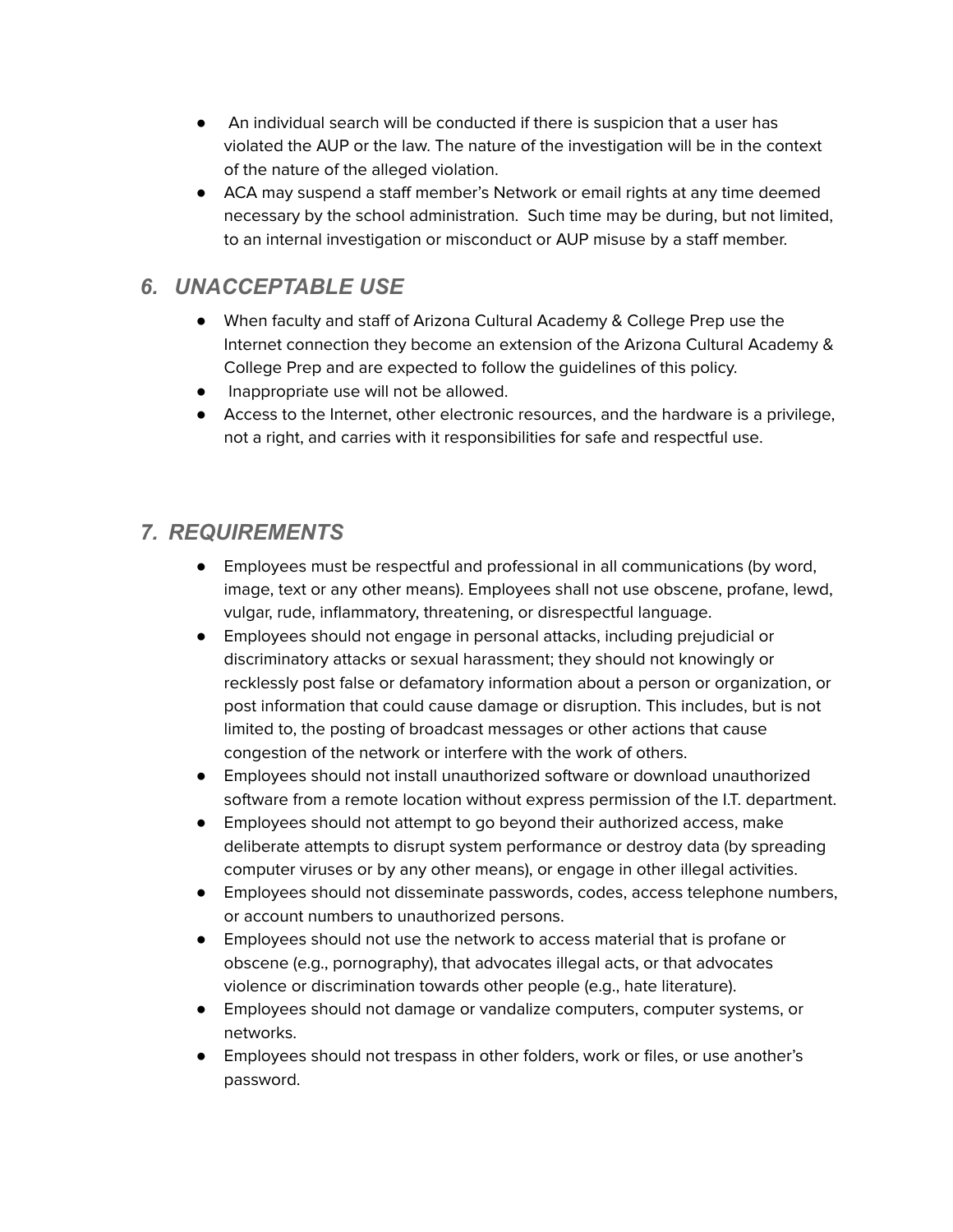#### <span id="page-30-0"></span>**8. STUDENT INFORMATION AND STUDENT ACCESS**

- Online content monitoring and ensuring student personal information is not disclosed; as required under the Children's Internet Protection Act (CIPA) and the Family Educational Rights and Privacy Act (FERPA.)
- Staff are expected to monitor student internet use in such a manner to prevent access by minors to inappropriate matter on the internet, including attempts to access inappropriate materials and circumvent system security; and provide instruction to students on interacting with other individuals on social networking websites and in chat rooms, and response to cyber-bullying.

#### <span id="page-30-1"></span>*9. WEB PUBLISHING*

- The school's Student Information Management System ( FACTS) is designed to provide a portal to enable communication among teachers, students, staff, administration, and the community.
- Material posted on CACTS portal must reflect the educational standards of the school.
- To insure the safety of our students and the accuracy and security of school information, the guidelines and procedures listed below must be followed:
	- No student's personal information, such as last name, home address, and telephone number may be posted anywhere outside FACTS. Students must have signed permission from their parent/guardian granting permission to post the student's work.
	- Staff and teachers must have access to the report for the students who are not allowed to be photographed and/or have their pictures posted anywhere outside FACTS. A Report will be provided by the school's administration and updated as changes occur.
	- Student directory information may not be published or shared with anyone
	- It should be noted that the Arizona Cultural Academy & College Prep name or logo may not be used on a personal web page without permission from the Principal/Principal/designee.

### <span id="page-30-2"></span>*10. PERSONAL COMPUTERS*

- Faculty and staff personal computers may be configured on the Arizona Cultural academy & College Prep network with approval from the Technology Department.
- Personal computers must have up-to-date virus protection software in order to be placed on the school's network.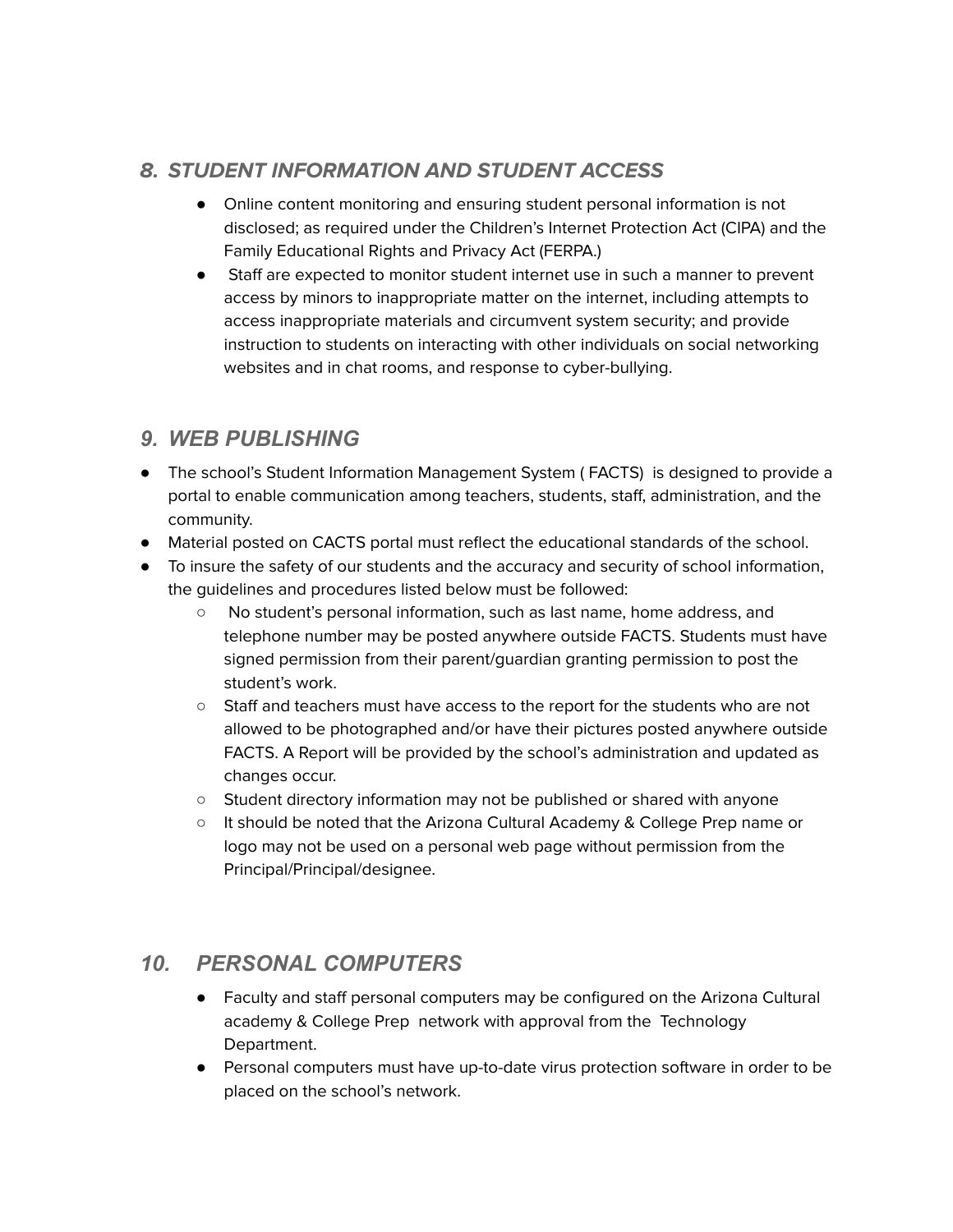### <span id="page-31-0"></span>*11. PLAGIARISM AND COPYRIGHT INFRINGEMENT*

- Existing copyright law will govern the use of material accessed through the school's network.
- The user will not plagiarize works found on the Internet. Plagiarism is generally defined as taking the ideas or writings of others and presenting them as if they were yours.

# <span id="page-31-1"></span>**DRESS CODE**

ACA strives to achieve a business professional image as well as a modest and conservative image. One of the hallmarks of Islamic behavior is modesty of dress for males and females. Part of being an ACA staff member is an understanding that, as Muslims, we should adopt fashions and lifestyles that adhere to Islamic values. Our pride and positive self-image are reflected in how we dress. In order to model professional and Islamic attire for students and parents, neatness, cleanliness, and modesty in dress are essential in an Islamic school environment. All employees must comply with the following dress code. The guidelines below may not be all inclusive and ACA reserves the right to address any dress that may not meet professional standards even if not included below. Repeated violations of this policy may result in an employee being sent home without pay to change their attire.

# <span id="page-31-2"></span>*FEMALE*

Female faculty and staff members are required to dress in a high standard of modesty and use good judgment when selecting their attire:

- Clothing must be non-transparent
- Clothing must be physically and obviously loose on the body (pinch an inch rule)
- Skirts and dresses should be ankle length
- Garments worn over pants should be loose fitting and covering the thigh, front and back
- No visible tattoos
- No facial piercings (small nose ring on the side of the nose permitted)
- Nails must be well groomed no longer than '¼ inch
- Clear, light pink, neutral, or french tips permitted (no dark, neon, or non neutral/pink tones permitted, no designs, crystals, or other embellishments, length is limited to  $\frac{1}{4}$  inch)
- Shoes should be safety conscious and must have a closed back or strap in the back.
- All female Muslim employees should also:
	- Cover their hair at all times hijab should fit securely with underpiece and pins required. No hair, neckline, or shoulders may show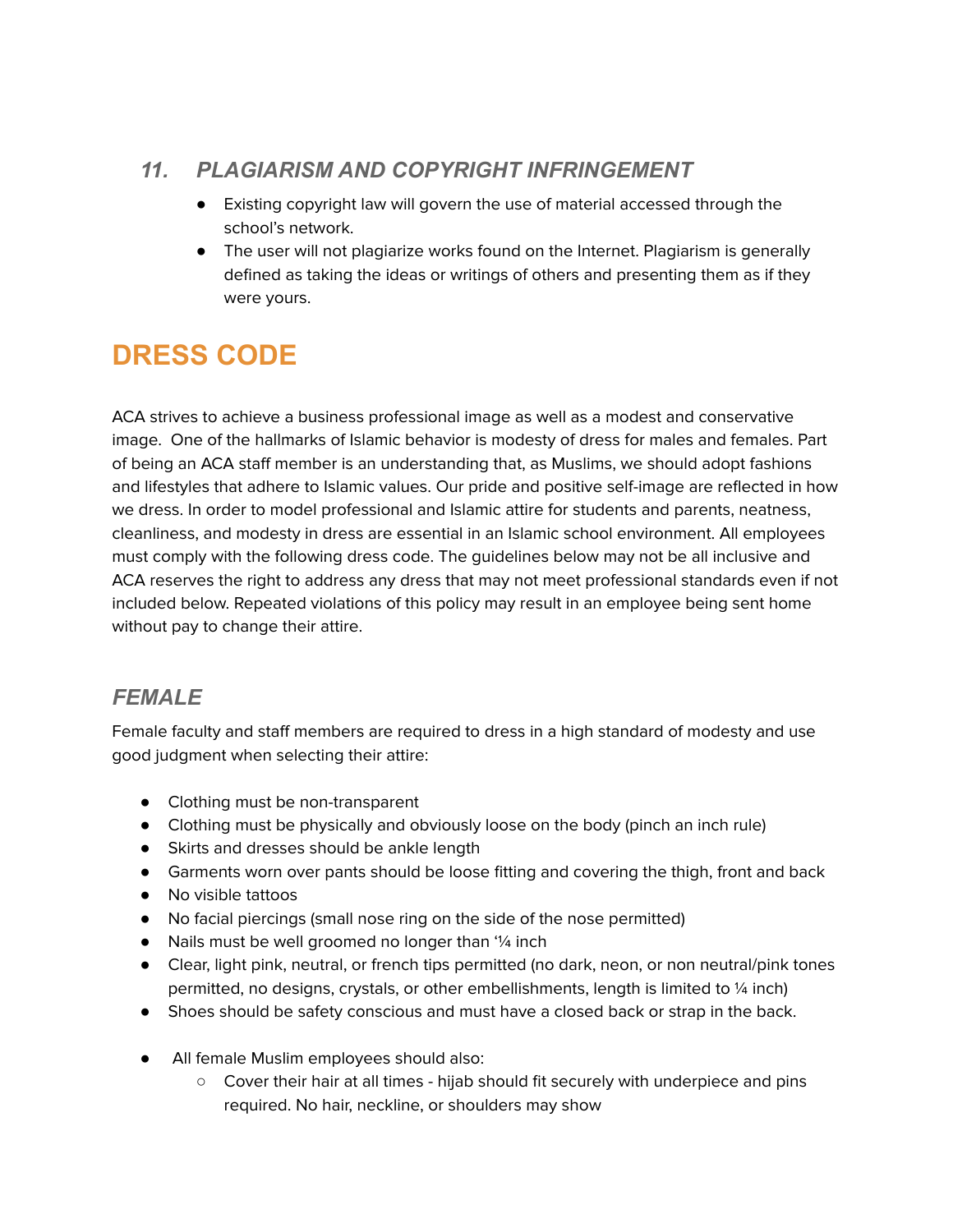- Wear loose clothing that covers from the neckline to the ankle
- Wear long sleeves to the wrist (¾ sleeves not acceptable)
- Wear garments over slim pants that reach to the knee.
- All female non-Muslim employees must adhere to the general dresscode guidelines but may make the following modifications:
	- Sleeves may be elbow or ¾ length, but not to the shoulder or capped sleeves
	- Sleeveless dresses/shirts must have a loose fitting jacket/cardigan over at all times
	- Clothing does not have to cover the neckline, but must cover cleavage
	- Garments worn over pants may reach the top of the thigh
	- Hairstyles must be conservative in nature. Natural tone highlights and hair (colors such as black, blond, brown, or red)
- Although not inclusive of all items and criteria, the following are some examples of unacceptable dress code:
- Flip-flops
- Tight tops with tight sleeves
- Belts that accentuate the waistline
- Jump suites or overalls
- Tight pants, skinny jeans or leggings, with a shirt that is shorter than the knee

Jeans are permitted every Wednesday. Jeans must be in good repair, no frayes or rips. (Some positions are excluded from this requirement and may wear jeans everyday. The Principal or supervisor of your department will advise you if this clause applies to your position).

\*\* Female members of the leadership (Admin) team should wear business formal attire or cultural attire on most days when interacting with students/parents.

#### <span id="page-32-0"></span>*MALE*

Male faculty and staff members are required to dress in a high standard of modesty and use good judgment when selecting their attire.

- Clothing must be non-transparent
- Clothing must be loose on the body
- All male employees should wear collared shirts with sleeves and dress slacks
- Pants must be ankle length
- Open toed shoes are not permitted
- No cutoff or sleeveless shirts
- No visible tattoos
- No nail polish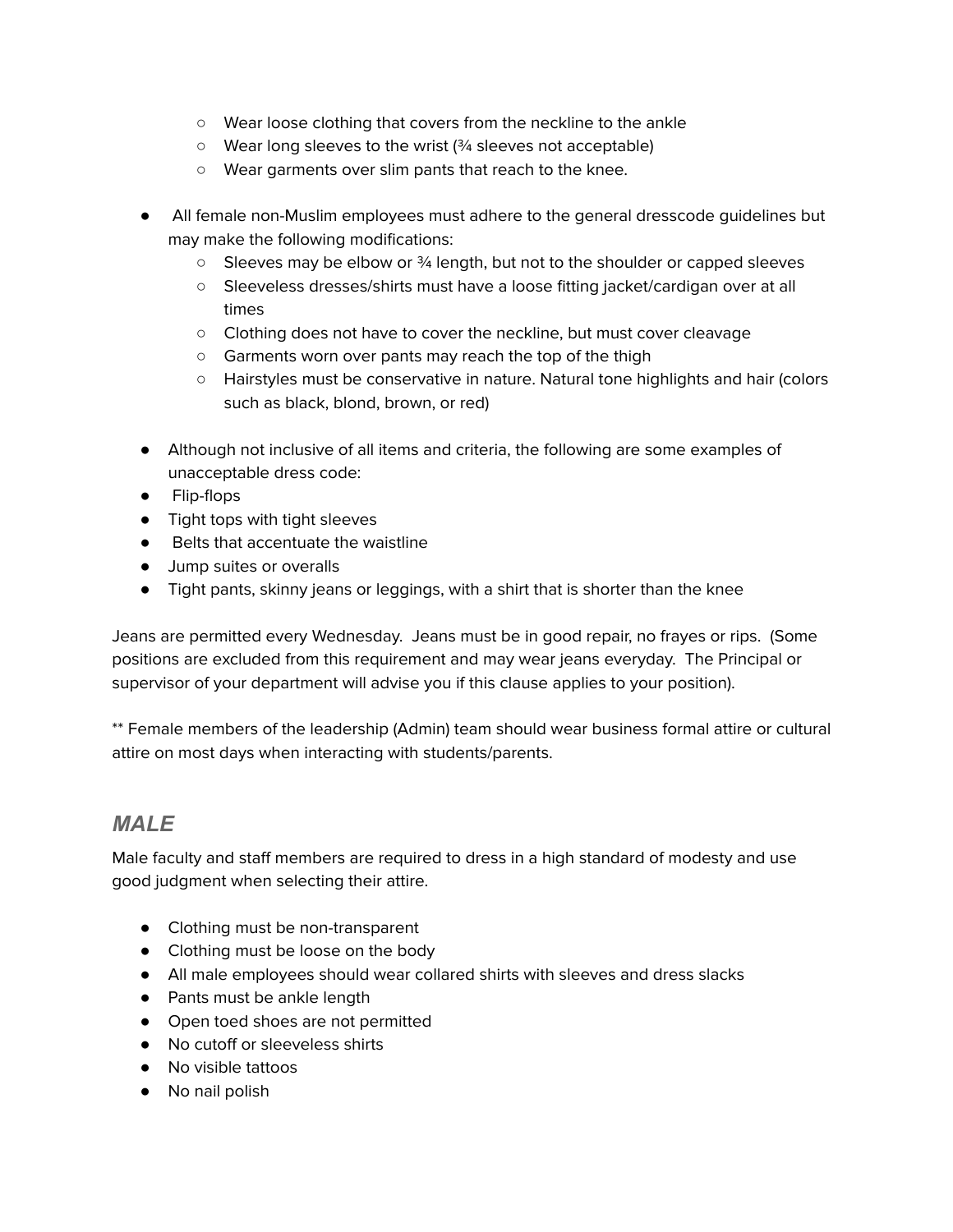- No facial piercings (including earrings and nose rings)
- Nails must be clean, short, and well groomed
- Natural tone highlights and hair (colors such as black, blond, brown, or red)
- Conservative and well groomed hairstyles (no spikey hairstyles for example).
- No gold or excessive jewelry

Although not inclusive of all items and criteria, the following are some examples of unacceptable dress code:

- Flip-flops
- Tight tops with tight sleeves
- Belts that accentuate the waistline
- Jump suites or overalls
- Tight pants, skinny jeans or leggings, with a shirt that is shorter than the knee

Jeans are permitted every Wednesday. Jeans must be in good repair, no frayes or rips. (Some positions are excluded from this requirement and may wear jeans everyday. The Principal or supervisor of your department will advise you if this clause applies to your position).

\*\* Male members of the leadership (Admin) team should wear business formal attire or cultural attire on most days when interacting with students/parents.

# <span id="page-33-0"></span>**CONFIDENTIAL INFORMATION**

All ACA staff are bound by the Family Educational Rights and Privacy Act (FERPA). This is a Federal law that protects the privacy of student information. ACA faculty and staff members are exposed to confidential information regarding parents, children, and coworkers. This information should not be discussed with anyone, including ACA co workers, unless designated by the /Principal/designee. Confidential information includes but is not limited to academic, health, behavioral, or financial information, as well as personal information about parents or co-workers. Teachers may also be unknowingly labeling children as either "troublemakers" or "wellbehaved," "slow students" or "bright students." Knowing the behavioral and academic the background of the students encourages teachers to form an opinion of a particular child, before that child has even entered his/her classroom. As many education studies have shown, teacher perceptions and expectations strongly affect student performance. In other words, students who are expected to perform poorly and behave inappropriately will be the ones most likely to do so.

# <span id="page-33-1"></span>**CLASSROOM SEATING POLICY**

Classroom seating arrangement is an important part of a student's learning process. When classroom setup is in harmony with the teaching style, students, and the space and furniture of the class, the benefits can be endless. Many factors contribute to determining the most effective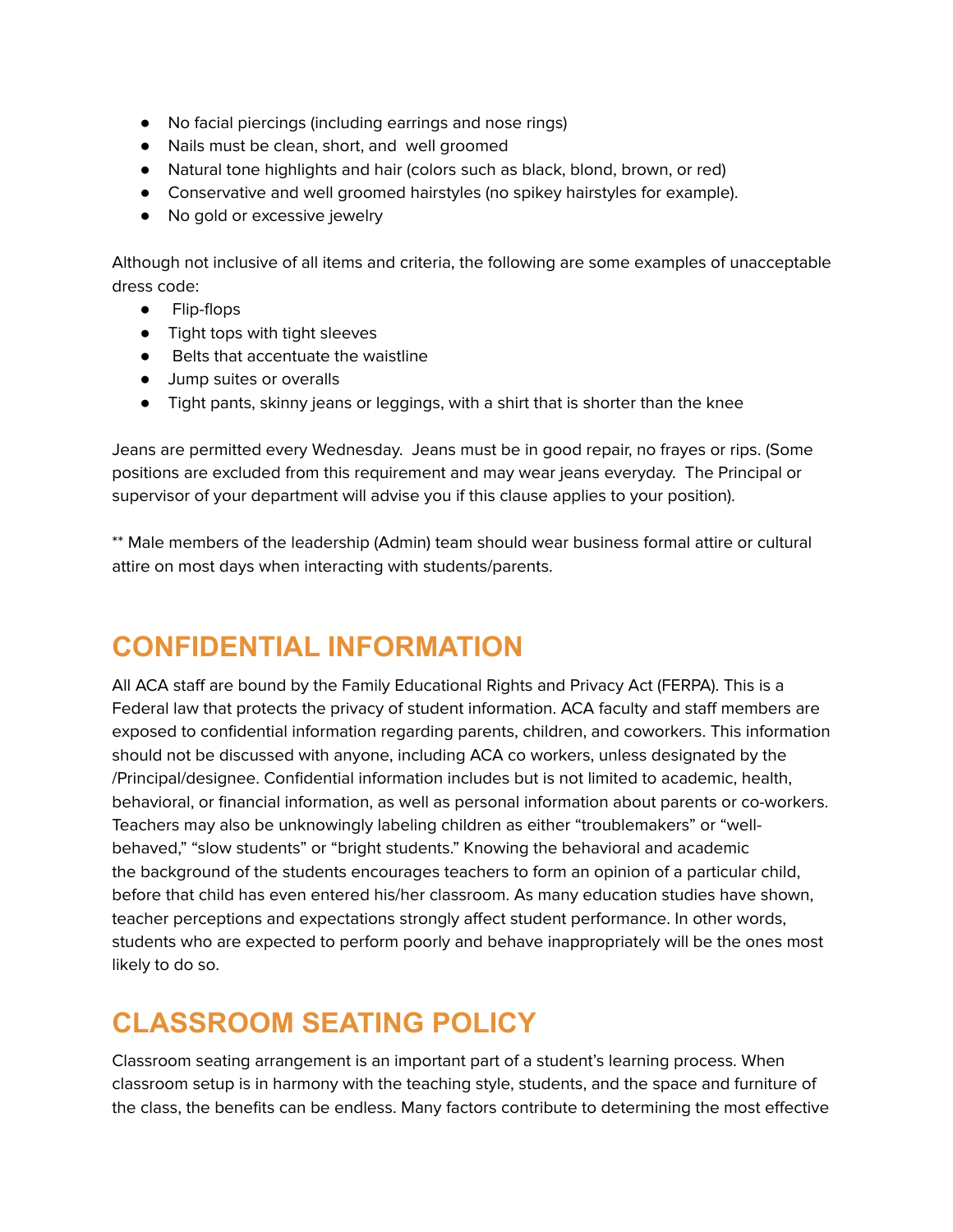classroom seating arrangement. Because some of these factors change daily (and sometimes even hourly), it's important to have a configuration that can be flexible to accommodate classroom variety. Arizona Cultural Academy classroom seating policy states that teachers will use their discretion to arrange the seating in the classrooms. The arrangement will be based on the classroom dynamic, student's needs, discipline, and the teaching and learning process. However, all ACA staff members are required to follow the Islamic guidelines as they plan for their classroom arrangements.

# <span id="page-34-0"></span>**NON-FRATERNIZATION AND SOCIALIZING AT WORK**

ACA encourages its employees to form friendships with coworkers provided that such relationships are conducted in an Islamic, appropriate, and professional manner and do not violate any of the Dignity at Work policies.

### <span id="page-34-1"></span>*NON FRATERNIZATION*

Conflicts of interest, gossip, favoritism, and expanded courtesies, real or imagined can result from romantic relationships between coworkers. Even relationships between non-reporting employees can cause friction in the workplace and/or possible claims of favoritism or sexual harassment. Furthermore, employees are expected to conduct themselves in an Islamic, appropriate, manner in all coworker interactions, and particularly between co workers of the opposite sex. Notwithstanding the above, if two employees begin a romantic relationship, they must disclose the relationship, in its entirety, to the or Principal/designee. If the two employees do not disclose the relationship immediately, they may be subject to disciplinary action up to termination. ACA reserves the right to take appropriate action to address employees' behavior related to this policy, on a case by case basis and according to relevant circumstances.

### <span id="page-34-2"></span>*SOCIALIZING AT WORK*

As a courtesy to the students we serve as well as co workers, socializing during working hours should be kept to a reasonable level. ACA may address excessive socializing between co workers during working hours. Socializing, for the purpose of this policy, includes behaviors such as non-work related conversations, texting, emailing, or other forms of electronic communication such as social media platforms. In addition, all visitors, including relatives of employees, who do not have official business with ACA may be restricted from prolonged visits to the workplace. Time spent attending to non-work related interactions between co workers as well as personal visitors, detracts from work production of both employees and their coworkers.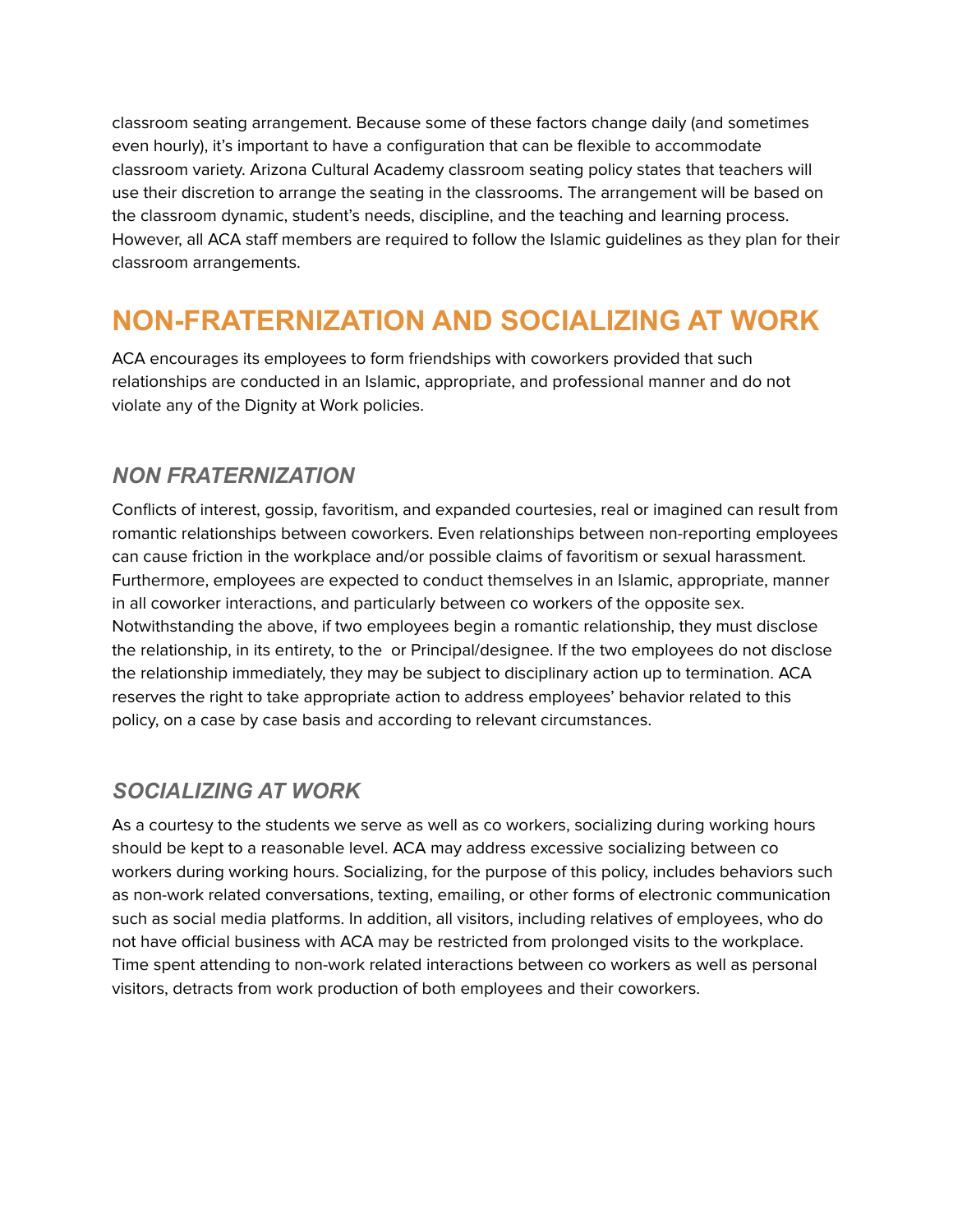# <span id="page-35-0"></span>**DIGNITY AT WORK**

It is a policy of ACA that all employees have the right to work in an environment free from all forms of discrimination and conduct which can be considered harassing, coercive, or disruptive, including sexual harassment, workplace harassment, and bullying.

## <span id="page-35-1"></span>*SEXUAL HARASSMENT*

The ACA believes that sexual harassment is Islamicly forbidden and a form of misconduct that undermines the integrity of the employment relationship. Included within the types of conduct, either verbal or physical, which are prohibited by the ACA as sexual harassment, are as follows:

- Requesting or demanding sexual favors as an implicit or explicit condition of Employment;
- The making of sexually related disparaging remarks;
- The use of vulgar or obscene language that would offend ordinary sensibilities and which is of a sexual nature;
- Unwelcome and/or unwanted staring, leering, touching, fondling or bodily contact;
- Any other contact which creates or tends to create an intimidating, hostile or offensive work environment based on an individual's or group's sex.

## <span id="page-35-2"></span>*WORKPLACE HARASSMENT*

Harassment on the basis of factors other than sex is equally unacceptable. ACA strongly supports the rights of all of its employees to work in an environment free from harassment on the basis of race, color, religion, gender, national origin, age, disability and veteran status. Harassing conduct includes but is not limited to:

- Epithets
- Negative stereotyping
- Slurs
- Threatening, intimidating or hostile acts that relate to the above characteristics
- Written or graphic material that denigrates or shows hostility to an individual or group because of the above characteristics.

There is no single, simple definition of sexual or workplace harassment. Harassment may, however, be summarized as conduct which is unwanted, unreasonable, and offensive to the recipient based on sex or being part of a protected class. This could be persistent behavior over a period of time or a single serious incident.

### <span id="page-35-3"></span>*BULLYING*

ACA defines workplace bullying as repeated inappropriate behavior, either direct or indirect, whether verbal, physical or otherwise, conducted by one or more persons against another or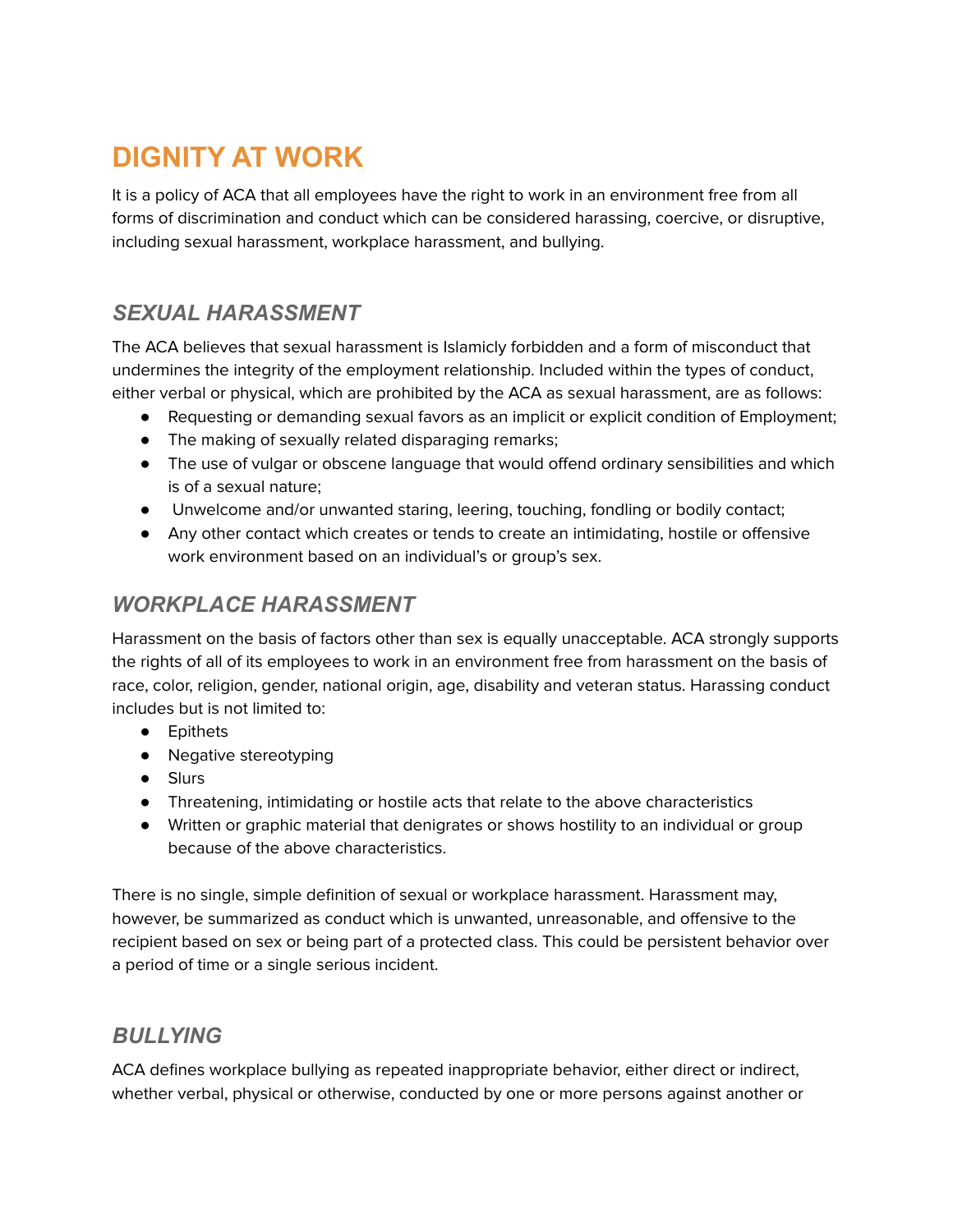others, at the place of work and/or in the course of employment. Such behavior violates ACA's Dignity at Work policy, which clearly states that all employees will be treated with dignity and respect.

Bullying can range from extreme forms such as violence and physical/verbal aggression to less obvious actions. Below are types of behavior which are considered unacceptable and will not be tolerated. This is not an exhaustive list but seeks to provide illustrations of unacceptable behavior:

- Shouting at a person either in person or over the telephone
- Physically intimidating a person, e.g. standing very close to him/her
- The use of aggressive hand gestures
- Threatening
- Shaking and/or holding a fist towards another person
- Verbal and written abuse through jokes, offensive language, name-calling, gossip, and spreading rumors
- Slander and character defamation
- Abuse of management procedures to threaten, humiliate, or coerce
- Threats or promises affecting work performance or linked to employment prospects

The above referenced examples related to sexual harassment, workplace harassment, and workplace bullying, are non-exhaustive and refer to communication that may be verbal, non-verbal, in person or via electronic or phone messaging, and/or social media platforms. These expectations are required of all staff interactions whether on or off the clock. Employees who are found to have violated these expectations may incur disciplinary action up to and including separation of employment.

# <span id="page-36-0"></span>*DEALING WITH SEXUAL & WORKPLACE HARASSMENT*

This procedure is intended to enable complaints related to sexual harassment, workplace harassment, and bullying to be dealt with sensitively and quickly. Where a complaint has been upheld, ACA will take all reasonable steps to ensure that:

- The offensive behavior has ceased
- No retaliation occurs as a result
- Any changes to policies, practices, and procedures are made if necessary.

If an employee believes he or she has been subjected to sexual harassment, workplace harassment, or bullying, she/he is urged to notify the Administrator or immediately. Likewise any person in a position of authority who becomes aware of sexual harassment, workplace harassment, or bullying by any employee against a fellow employee is required to take immediate and appropriate corrective action.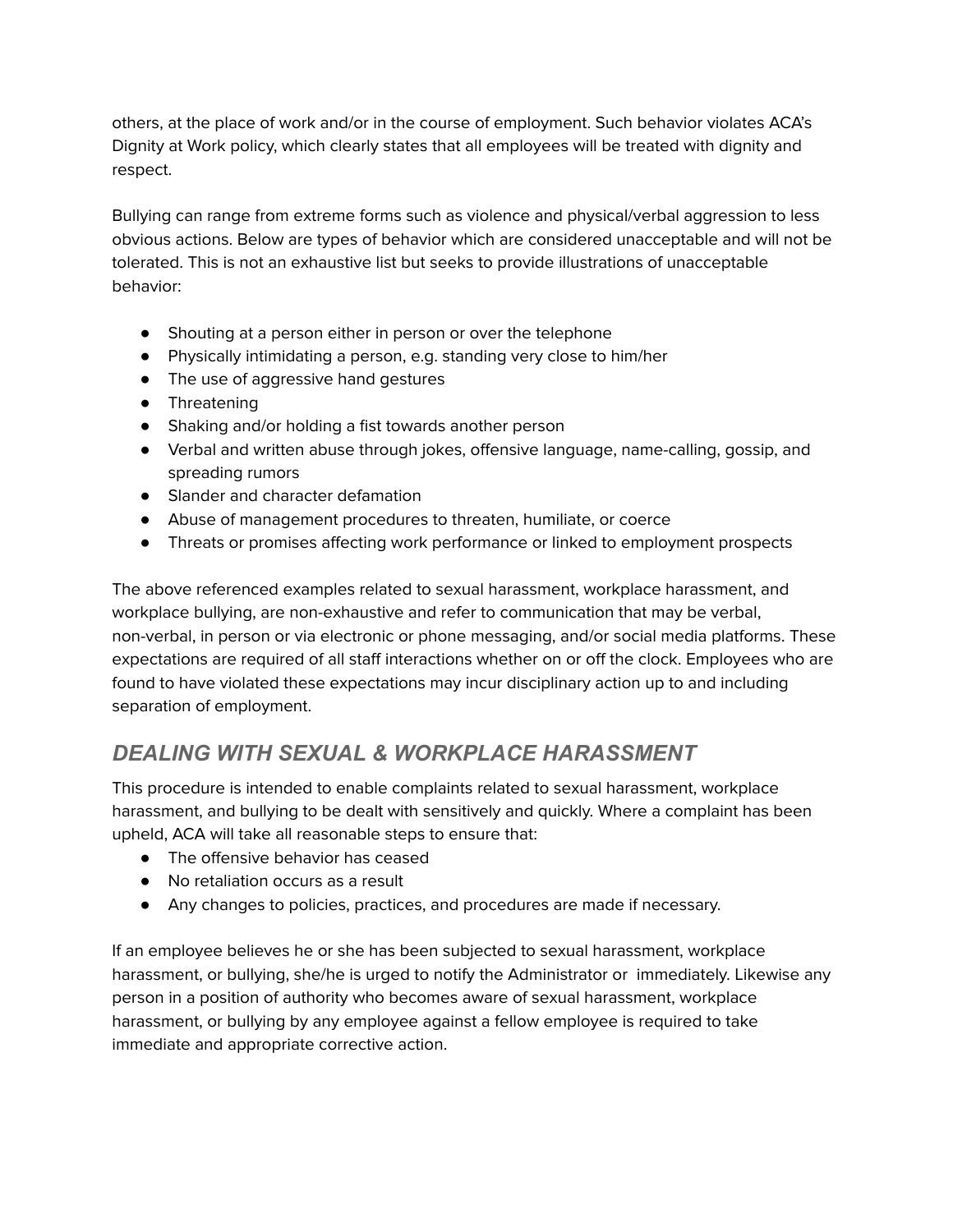If an employee is unable or uncomfortable about discussing their complaint with the , the following individuals are available and properly trained to discuss complaints in a confidential manner:

- Any ACA Board member
- HR Committee member
- Principal/designee.

To assist in the investigation all complaints shall be submitted in writing as well and will be kept confidential to the extent possible.

The ACA will not tolerate sexual harassment, workplace harassment, or bullying of any nature and will investigate all reported allegations promptly and confidentially to the extent possible. Disciplinary action, up to and including termination, may be taken against an employee who is found to have violated this policy.

#### <span id="page-37-0"></span>*RETALIATION*

In many instances, ACA must rely on individual faculty, staff, and students to report to the appropriate individuals cases where it appears that a member or members of the ACA community are not complying with applicable law or policy. A major deterrent to such reporting is the fear that the person or persons against whom the report is made will retaliate against the person making the report. The purpose of this policy is to clearly articulate that ACA prohibits retaliation against those who make bona fide reports of possible non-compliance.

ACA administrators and staff shall not intimidate or take retaliatory action, as defined below, against any member of the ACA community or a relative of such a person who is an employee or student at ACA, who makes a report of the type defined below in good faith and without malice. This policy also prohibits persons from knowingly and intentionally making a report of noncompliance that is false. The prohibition against retaliation applies to:

- The disclosure of information concerning conduct that the reporter believes is illegal or in violation of ACA policies
- The provision of information or testimony to, or the filing of a complaint initiating proceedings before, a duly constituted investigatory body of the ACA administration
- Disclosures made during compliance review or a peer review process
- The filing of a legitimate complaint or incident report
- The types of retaliation that are prohibited include but are not limited to:
- Intimidation
- Adverse actions with respect to the reporter's work assignments, salary, benefits, and other terms of employment
- Unlawful discrimination
- Termination of employment
- Adverse action against a relative of the reporter who is an ACA employee or student
- Threats of any of the above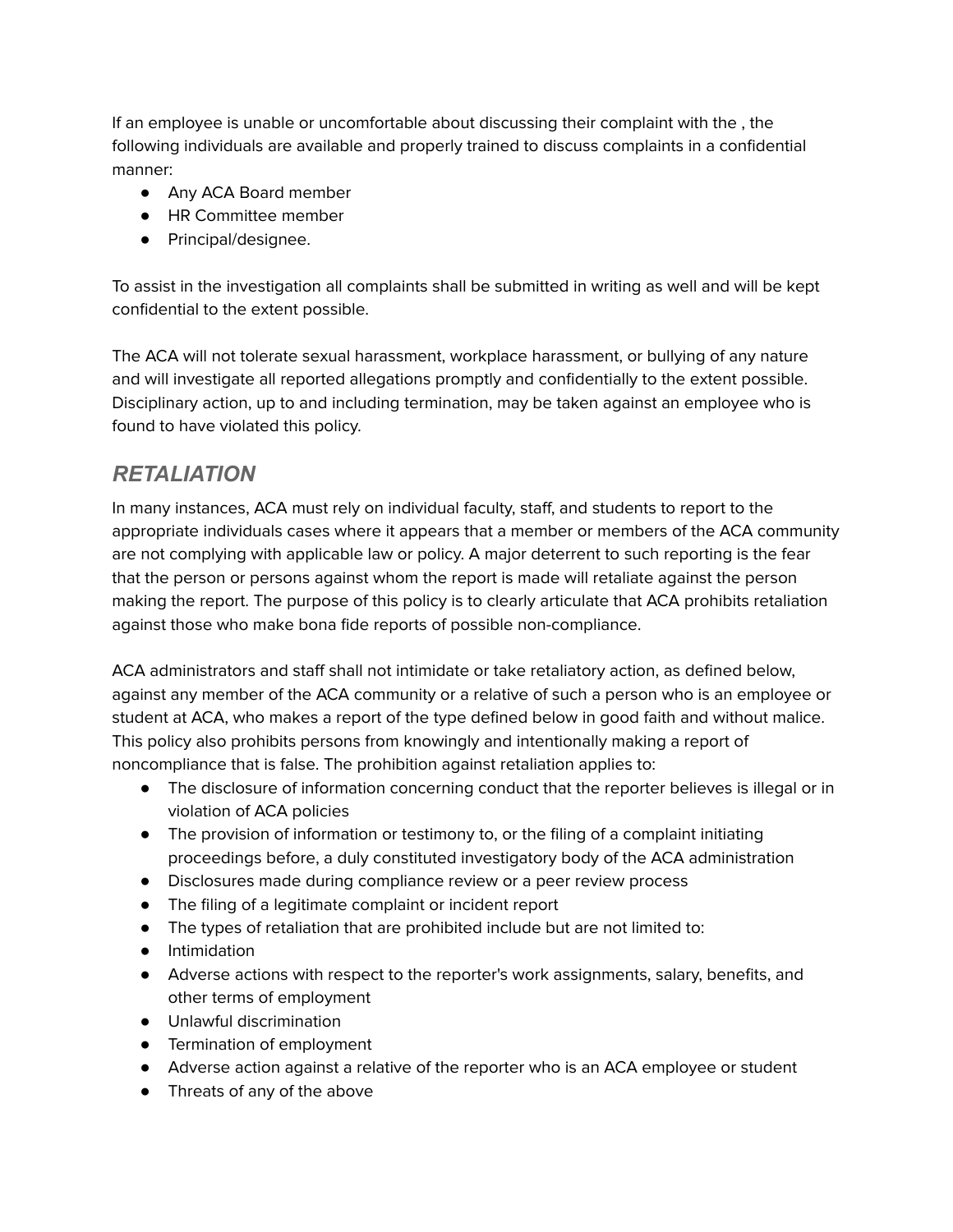*Note:* Adverse personnel, academic or other disciplinary action against an employee or student whose conduct or performance warrants such action for reasons unrelated to the reporting of a concern will not be deemed a violation of this policy.

Individuals who violate this policy shall be subject to appropriate disciplinary proceedings as set forth in the Student and Staff handbooks, and if found to have violated the policy, may be subjected to disciplinary action up to and including termination of employment.

# <span id="page-38-0"></span>*BULLYING & AGGRESSION BY PARENTS*

ACA encourages the interaction with parents and the community and believes that students benefit when the relationship between home and school is a positive one. The vast majority of parents, guardians, and others visiting the school are keen to work with the staff and are supportive of the school. However, a minority of parents may have a negative attitude towards the school and sometimes, this can result in aggression, verbal and/or physical bullying towards school staff.

ACA expects its staff to behave professionally in these difficult situations and attempt to defuse the situation where possible, seeking the involvement as appropriate of Administrators. ACA recognizes that all employees have the right to work in an environment which is free of bullying. The ACA undertakes that allegations of bullying will be dealt with seriously and confidentially, using the procedures set out below, and that employees will be protected against retaliation for making or being involved in a complaint.

#### <span id="page-38-1"></span>**INFORMAL PROCEDURES**

1. When a parent or member of the community behaves in an unacceptable way towards a member of the school staff, the Administrator will seek to resolve the situation through discussion and mediation.

2. Attempts shall be made to resolve the complaint quickly and informally if possible (within 3 school days), and ideally on the spot.

3. Complainant's desired outcome such as a warning letter to the parents, and possibilities re-address should be discussed (this is not an admission of liability). 4. Complaints will not normally be investigated if more than 60 days have passed since the incident or event took place.

#### <span id="page-38-2"></span>**FORMAL PROCEDURES**

1. If the misconduct continues, or it is not appropriate to resolve the problem informally, either because of the serious nature of the complaint or where informal attempts at resolution have failed, the issue shall be raised to the formal stage, like School Council.

2. The perpetrator shall be notified that he or she is under observation for a period of time.

3. If the misconduct continues, the perpetrator will be restrained from entering the ACA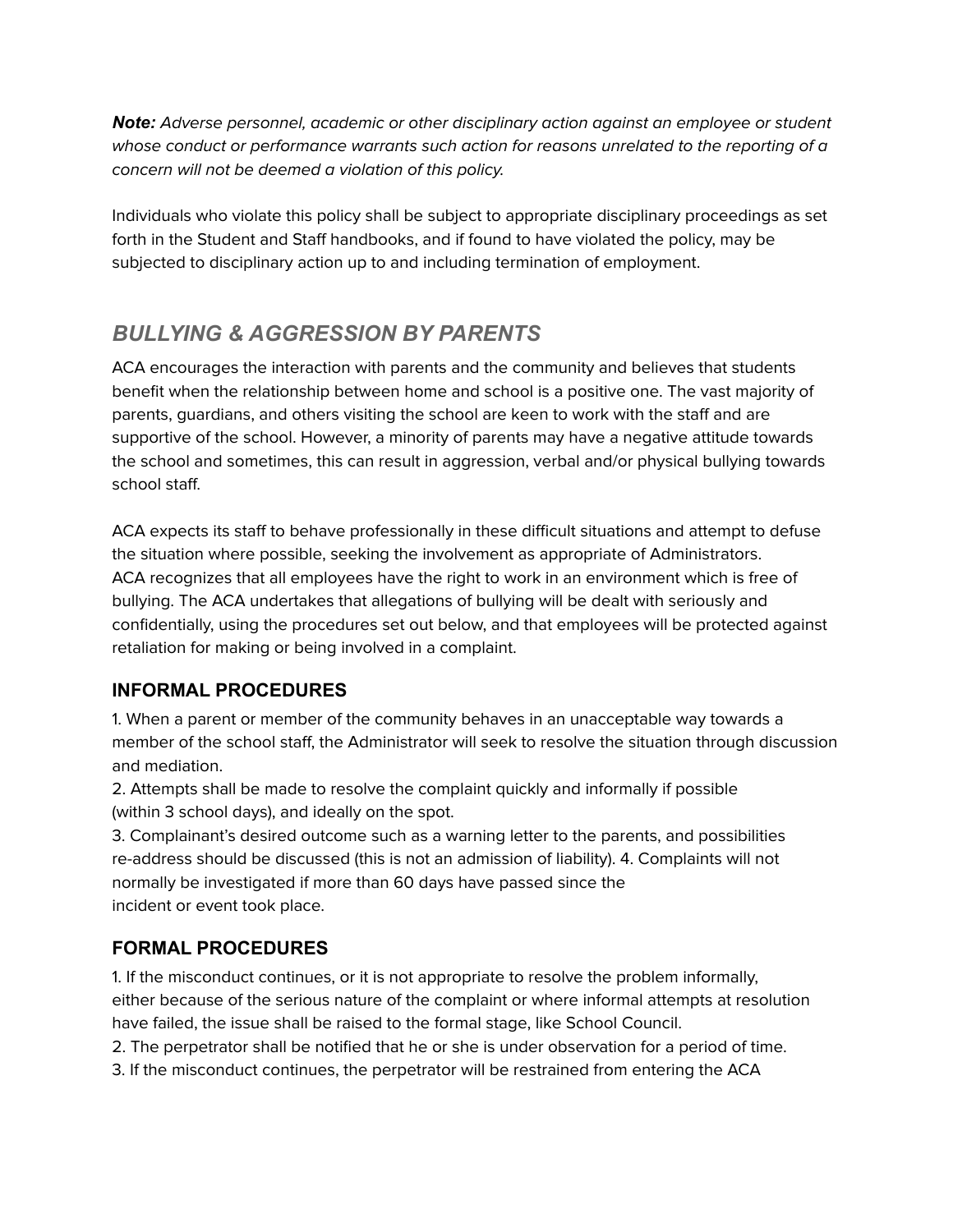premises for a period of time, subject to review. All communication from the parent will be blocked and ceased. If these measures are breached, the Police will be informed.

Students learn best when there is a positive partnership between home and school. While every effort will be made to work with parents, this will only be possible where parents behave in an acceptable way. Unfortunately, where a parent's behavior is either unacceptable or serious it will not be possible to continue working with him/her, and as a final resort, involving the proper authorities and legal action may be taken.

### <span id="page-39-0"></span>*EFFECTS OF HARASSMENT AND BULLYING*

A victim of harassment or bullying may suffer physical and/or emotional symptoms such as disturbed sleep, nausea, lack of confidence, distraction from carrying duties properly, or motivation and depression. Whatever the form of harassment or bullying, the impact on the employee should not be underestimated. Harassment or bullying can lead to illness, increased absence, poor performance, and confusion over status and role leading to an apparent lack of commitment or even resignation. Harassment and bullying can also result in tension and conflict within the workplace and puts great strains on personal and family life. These all have a direct impact on the effectiveness of the ACA as a school and does not allow employees to feel dignity at work. As such, ACA takes a strong position related to its Dignity at Work policy.

# <span id="page-39-1"></span>**PROBLEM SOLVING AND GRIEVANCE PROCEDURE**

We realize that differences and misunderstandings will occur between individuals, and we encourage resolving these situations at the time of occurrence, directly with the individuals involved, to ensure a fair and equitable resolution. Whenever possible, interpersonal conflict should be attempted to be resolved by face to face discussions with the involved parties. In the event this is not possible, job related or personal conflicts should be discussed with the employee's immediate supervisor. In the majority of instances, the simplest, quickest, and most satisfactory solution is achieved at this level, but if this is not possible or appropriate, you are encouraged to pursue the appeal process.

All matters concerning promotion, non-retention, tenure denial, assignment and interpretation or application of ACA rules and procedures over which ACA has control which directly and adversely affect the grievant may be the source of a faculty complaint or grievance. But no decision may be made at any step of the grievance procedure which conflicts with or modifies a policy approved by the ACA Board.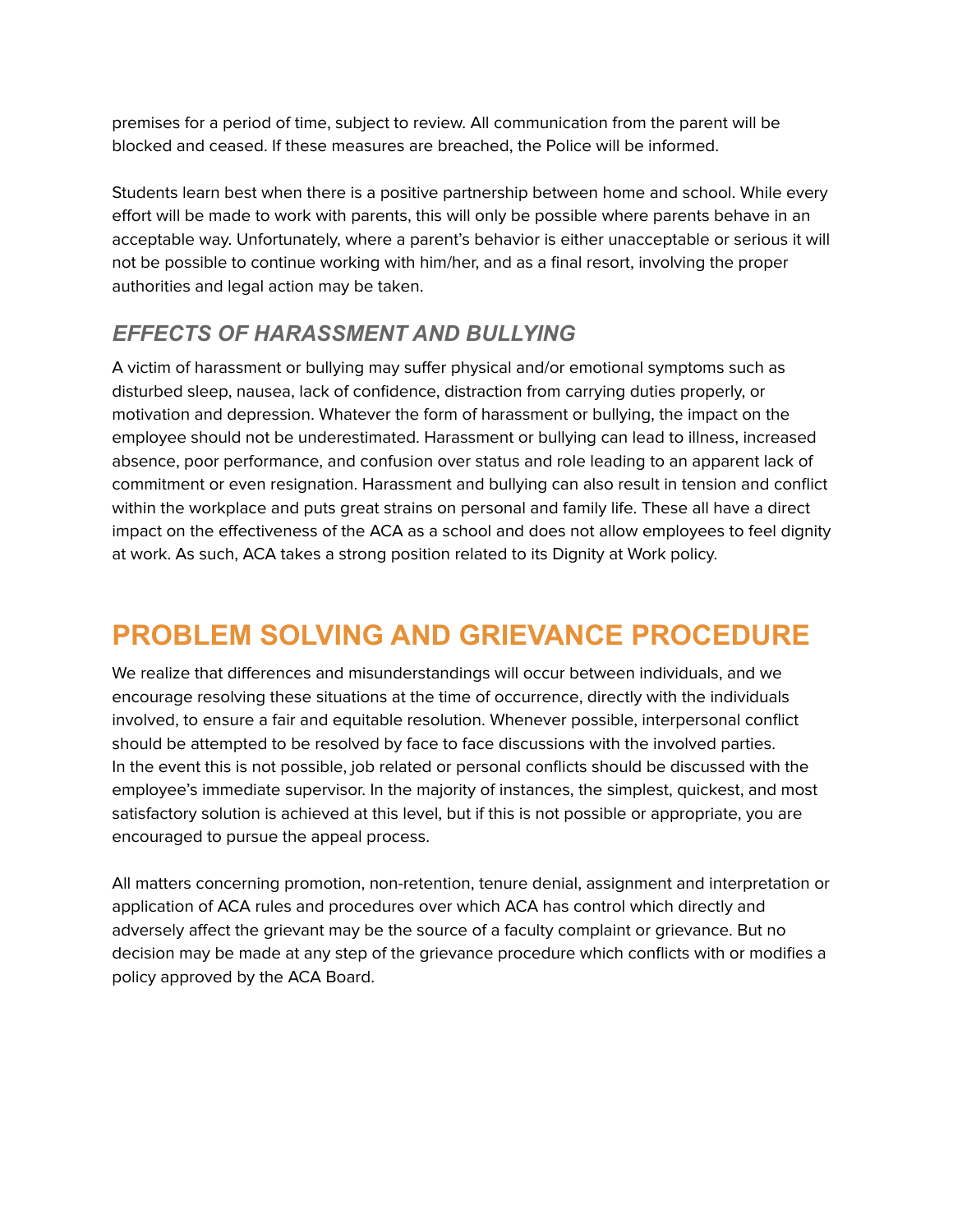## <span id="page-40-0"></span>*STEP 1 – ACA*

Grievances must be initiated within 30 days of the action involved or within 30 days of the employee having reasonable knowledge of the act. Appeals shall be timed from receipt of the written opinion of administrator or from when such opinion is due, whichever comes first.

#### <span id="page-40-1"></span>**Informal Stage**

Present the grievance orally to the for the purpose of informal discussion. The decision will normally be communicated to the employee orally. In the event that the employee does not find the decision acceptable, he/she may request that the decision be put in writing. If the grievance is unresolved after 3 working days, the employee may appeal to a formal stage. The formal stage must be in writing and must be filed within 3 working days.

#### <span id="page-40-2"></span>**Formal Stage**

Present the grievance in writing to the for formal consideration. The shall within 5 working days after the receipt of the written grievance hold a conference with the aggrieved and/or a designated representative and shall within 5 working days after the conclusion of the conference; render a decision in writing to the aggrieved and/or a designated representative. In the event the aggrieved employee is not satisfied with the decision, he/she may appeal in writing to the Human Resource Director. If the grievance related to the shall be initially filed in writing with the HR Director; the grievance related to a Board member shall be initially filed in writing with the Chairman of the Board.

# <span id="page-40-3"></span>*STEP 2 – THE HR DIRECTOR*

Where a grievance has not been resolved to the satisfaction of the employee in Step 1, the matter may be referred to the HR Director in writing by providing full details of the grievance. The HR Director shall within 10 working days of the receipt of the written grievance arrange a meeting at which all parties to the grievance will attend. The HR Director will consider the entire matter at the meeting and will issue a written decision within 10 working days. Copies of the decision will be sent to all of the parties. If the grievance is not resolved to the satisfaction of the employee at Step 2, the grievance may be submitted, in writing to the ACA Board within 10 working days of receipt of the decision reached at Step 2.

### <span id="page-40-4"></span>*STEP 3 – ACA BOARD*

The Chairman of the Board will consider the grievance and may be supplied with all of the documentation submitted in relation to the earlier stages of the procedure. The Board will issue, and send to all parties, copies of a written decision within 30 days of receiving the grievance in writing. The Board's decision will be final.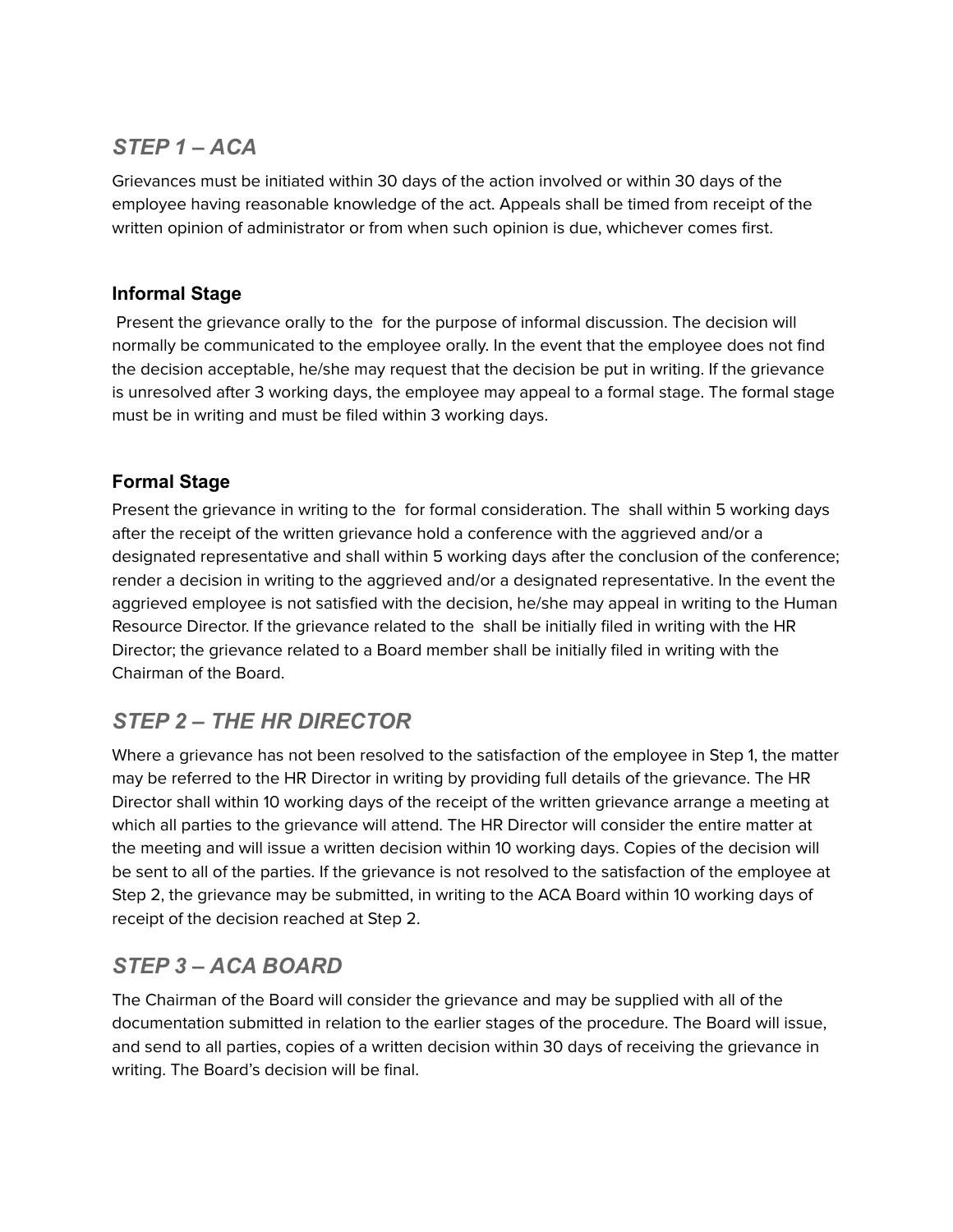# <span id="page-41-0"></span>**EMPLOYEE CORRECTIVE PROCEDURES**

ACA has established guidelines to assist employees in correcting performance problems. Through corrective procedures, the employee is made aware of unacceptable behavior / performance and the changes necessary to meet the ACA standards. The following steps outline the corrective process generally followed. However, the Arizona Cultural Academy reserves the right to terminate an employee's employment and/or place an employee on probation without prior warning when it deems appropriate.

## <span id="page-41-1"></span>*VERBAL WARNING*

This is used when an employee's actions do not meet the ACA's standards. The administrator informs the employee that the performance/behavior must be corrected.

### <span id="page-41-2"></span>*WRITTEN WARNING*

A written memo is given to the employee stating the nature of the warning, the expected behavior/performance change and the time allotted to show correction. The memo will also state the consequences should the employee fail to correct his/her behavior / performance. In addition, a copy of the memo will be placed in the employee's file.

## <span id="page-41-3"></span>*PROBATION/IMPROVEMENT PLAN*

A written memo is given to the employee stating the nature of the probation/Improvement Plan, the expected behavior/performance change and the time allotted to show correction. The memo will also state the consequences should the employee fail to correct his/her behavior/performance. Both the employee and the school administrator must sign the memo to acknowledge receipt and a copy will be placed in the employee's personnel file. Employees who disagree with their probationary status may submit a letter for the School Board to review. This letter will be placed in the employee's file to reflect the situation from the employee's point of view. However, it should be noted that an employee's refusal to sign the letter of probation does not nullify the terms or conditions of the probation.

### <span id="page-41-4"></span>*TERMINATION*

The Arizona Cultural Academy reserves the right to terminate employment immediately as deemed necessary by the school administration or School Board.

Termination of employment may occur for any of the following reasons. This list is not all inclusive and ACA reserves the right to end any employee's employment with or without cause or notice (At-Will clause):

- Failure to perform competently and/or in keeping with the administrative practices of the ACA and duties as assigned.
- Work performance that fails to meet expectations.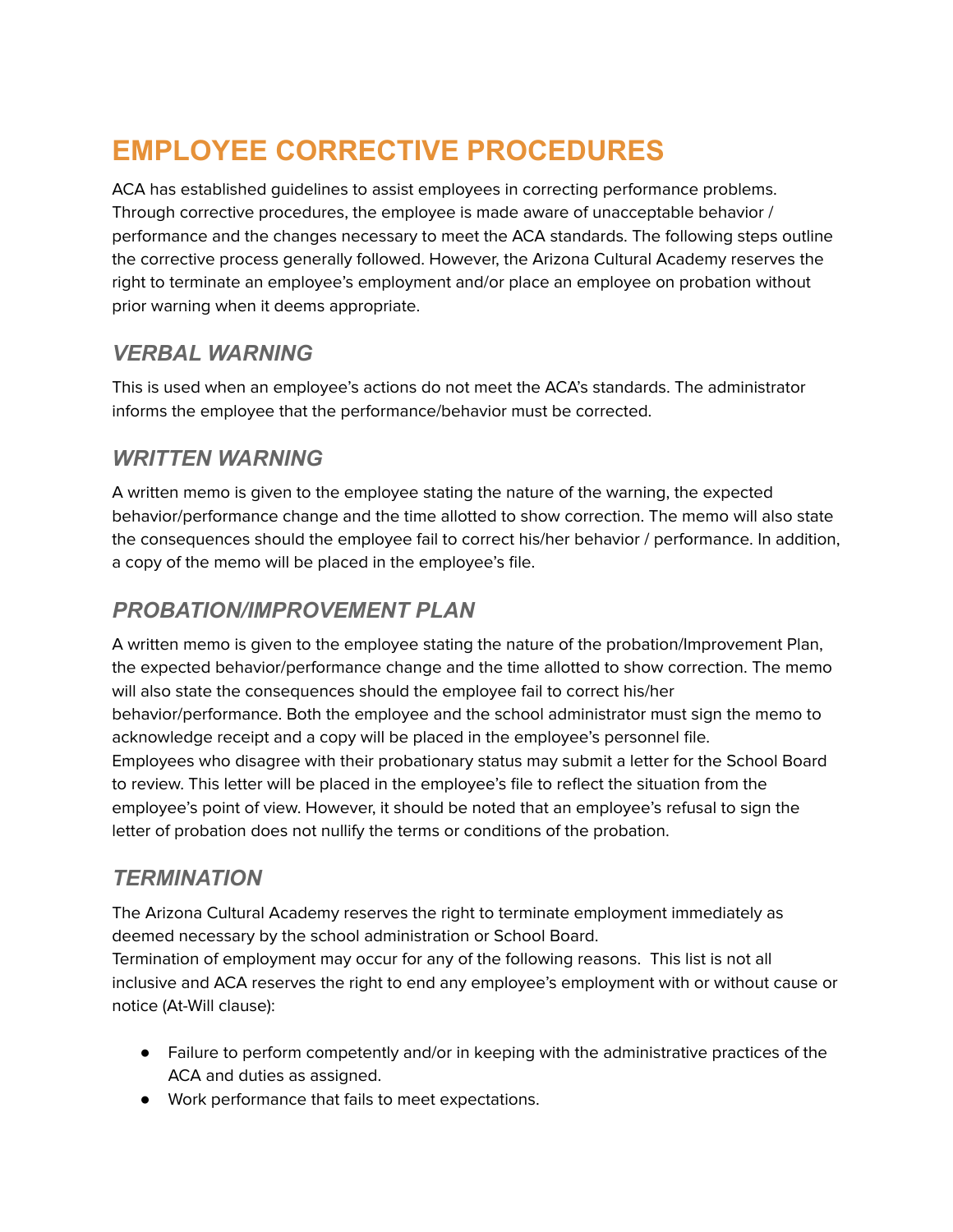- Neglect of duties or failure to serve in capacities as directed by the administration
- Failure to demonstrate progress in an improvement plan within a reasonable amount of time.
- Conduct unbecoming a member of the faculty or staff, even if not specifically addressed in anyACA policy
- Inappropriate contact with students in person or via any other communication platform
- Adding students to your social media accounts
- Conviction for a crime, especially a crime involving children or violence of any kind
- Violation of federal or state law or loss of IVP card eligibility.
- Failure to report under Mandatory Reporting requirements
- FERPA violations or divulging other confidential information
- Failure of a faculty or staff member to regularly attend scheduled classes, meetings, or respond to parents/administrators.
- Chronic absenteeism/tardiness
- Failure to report time accurately or clock in and out for another employee
- Insubordination, unprofessional conduct, or failure to cooperate with other employees to the extent that, in the opinion of the Principal/Principal/designee, dissension interrupts the orderly performance of duties. This may include gossiping or rumor mongering.
- Directly or indirectly intimidating, harassing, bullying, threatening, or coercing an employee or other stakeholder in any way.
- Violation of the Dignity at Work or Fraternization Policy
- Violation of ACA Technology AUP
- Failure to comply with any rules, regulations, and policies of ACA or lawful directives of the Principal or their Principal/designee.
- Use of controlled substances or appearing at any time on ACA property or school related events under the influence of controlled substances.
- Reporting to work or appearing at any time on ACA property or during ACA related events to be under the influence of alcohol.
- Theft, fraud, or misuse of ACA property.
- Financial exigency or discontinuation of a program or position.

# <span id="page-42-0"></span>**CLEAN AIR POLICY**

ACA is committed to providing a safe and healthful environment for all students, employees and volunteers and visitors. ACA must also comply with the Smoke Free Act provisions. Smoking or use of electronic cigarettes is therefore prohibited on all ACA premises. Any employee or volunteer who wishes to smoke during work hours must do so off campus during their regular break time.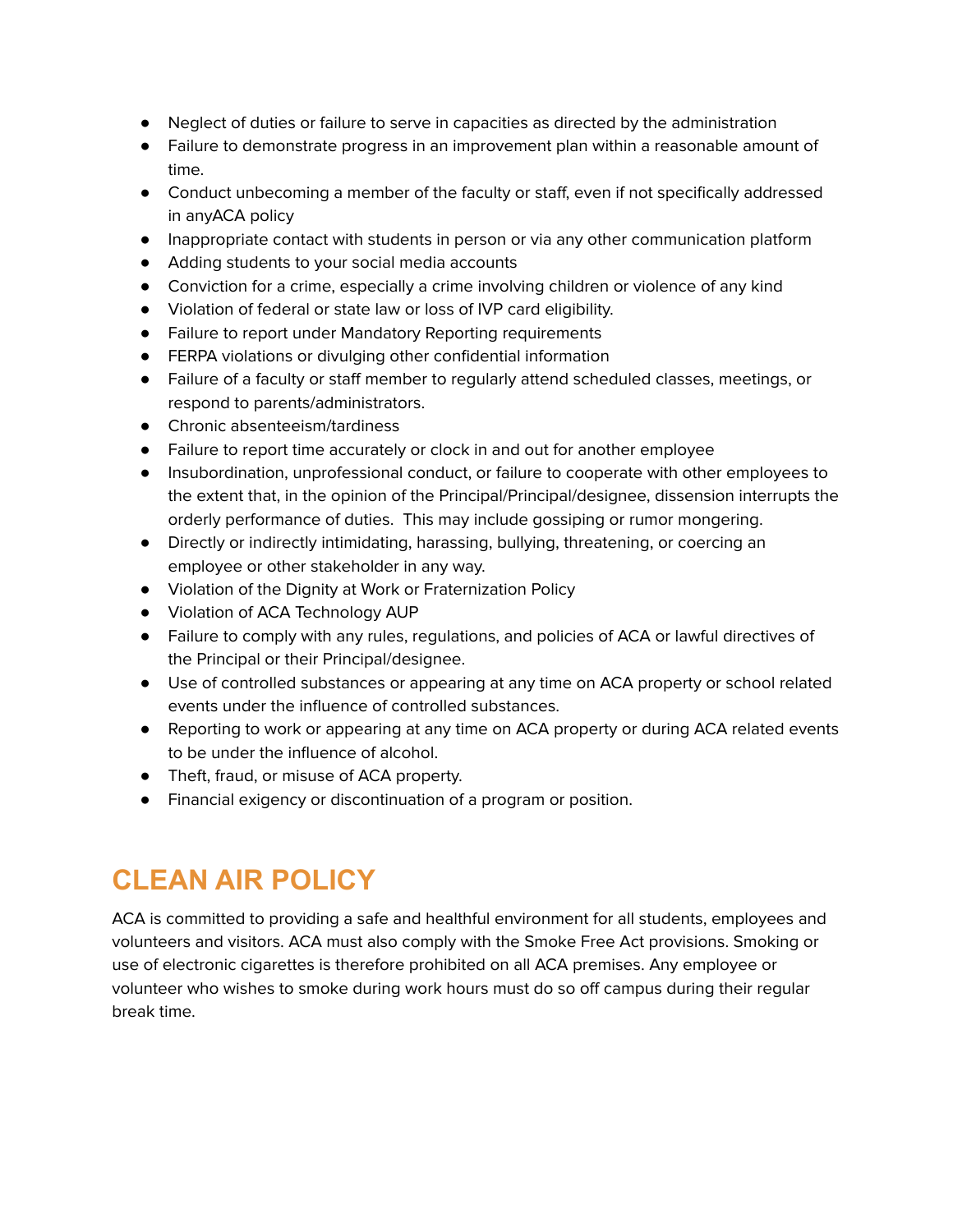# <span id="page-43-0"></span>**DRUGS, ALCOHOL & WEAPON FREE CAMPUS**

In order to protect the students, employees and everyone on campus, ACA has a zero tolerance policy towards drugs or alcohol possession or use on campus, during off campus school activities or outside of school hours. The administration has the right to require drug testing of any and all employees and students at its discretion and without notice. Refusal to take a drug test upon request will be considered the same as a positive drug test and may result in being expelled or, in the case of an employee, separation of employment.

It is also prohibited for anyone to bring weapons on campus, except for law enforcement officers. Any student or staff found to be in violation of this policy shall be expelled from ACA or separated from employment.

# <span id="page-43-1"></span>**MANDATORY REPORTING**

All ACA employees are mandatory reporters under the Mandatory Reporting Statute A.R.S. 13-3620, 13-3623. This statute requires school personnel to report any case of suspected child abuse to the Department of Child Services (DCS). ALL STAFF MEMBERS ARE MANDATORY REPORTERS. The school administrator MUST be immediately notified of suspected cases. The reporting individual must be the one whom the information was initially disclosed to. Be sure to ask the four critical questions:

- 1. What happened?
- 2. When did it happen?
- 3. Where did it happen?
- 4. Who did it?

You may become aware of suspected child abuse when:

- A child discloses information to you indicating physical abuse and neglect
- A child has unexplained injuries or an explanation that is inconsistent with the injuries that leads you to suspect abuse
- A third party discloses information that leads you to believe abuse or neglect has occurred

Reports regarding child abuse are confidential and the name of the reporting party will not be disclosed. **Calls can be made to 1-888-767-2445**.

School personnel should take the role of reporters, not investigators, when handling suspected child abuse cases. To minimize the trauma for the child, children should not be re-questioned once the information is disclosed, regardless of which staff member received the initial disclosure.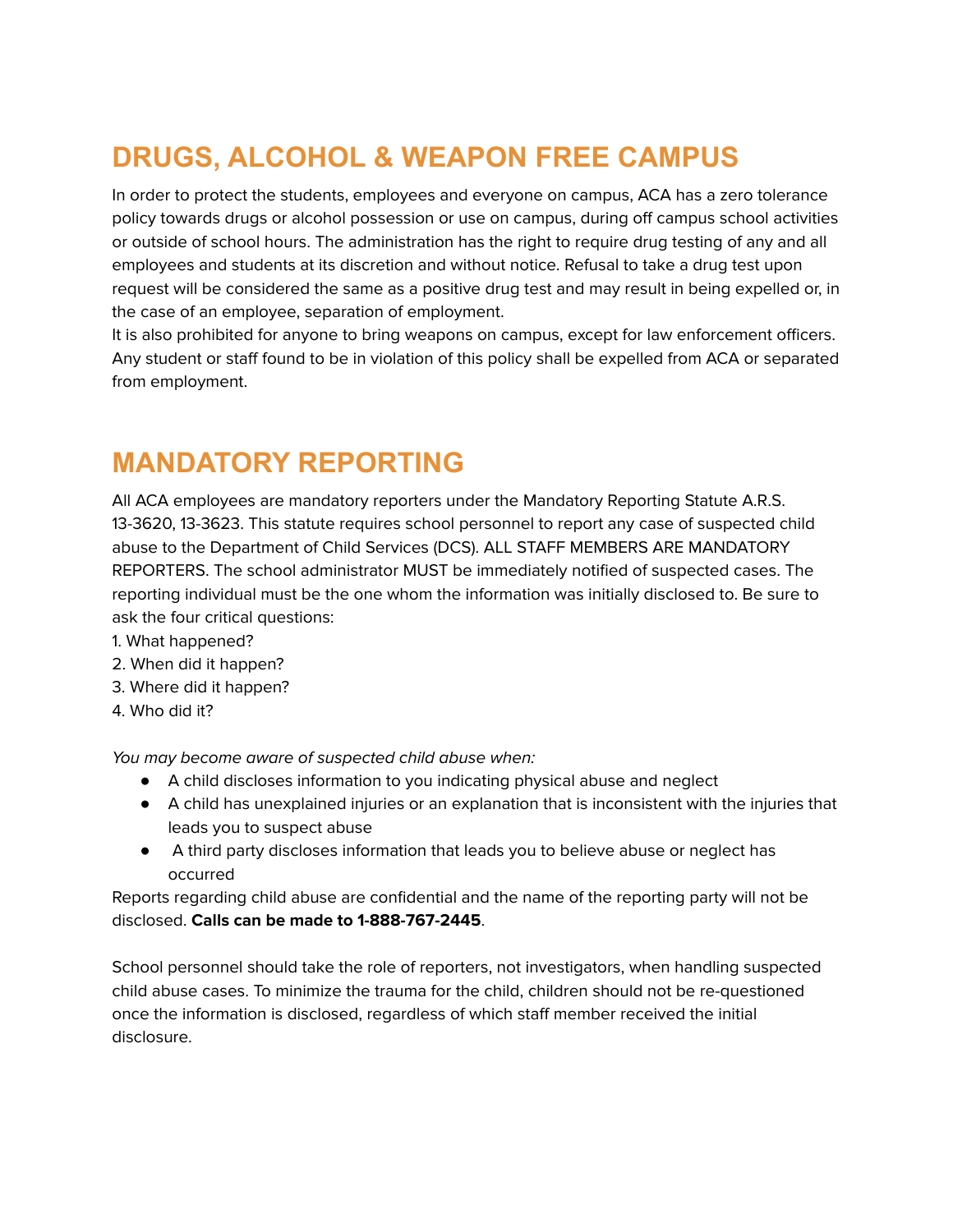All observations of suspicious bruising, injury, markings, or unusual behavior which may be the result of abuse or neglect must be reported to the school nurse and the school administration. Be alert.

If a third party provides the information regarding possible abuse of a child (another child or parent) the third party should be directed to speak with administration. They will then contact the authorities.

Disclosure about suspected child abuse should not be discussed with others.

#### What to Report

- **Physical Abuse** includes any physical, threatened, or mental injury inflicted on a child by a person responsible for care of a child
- **Sexual Abuse** includes any act or threatening of criminal sexual conduct by a person responsible for the child's care or by a person in a position of authority over a child
- **Emotional Abuse** includes any attitude or behavior with interferes with a child's mental health or social development
- **Neglect** is the failure to provide a child with necessary food, shelter, clothing or medical care; the failure to protect a child from conditions or actions that seriously endanger the child's physical or mental health when reasonably able to do so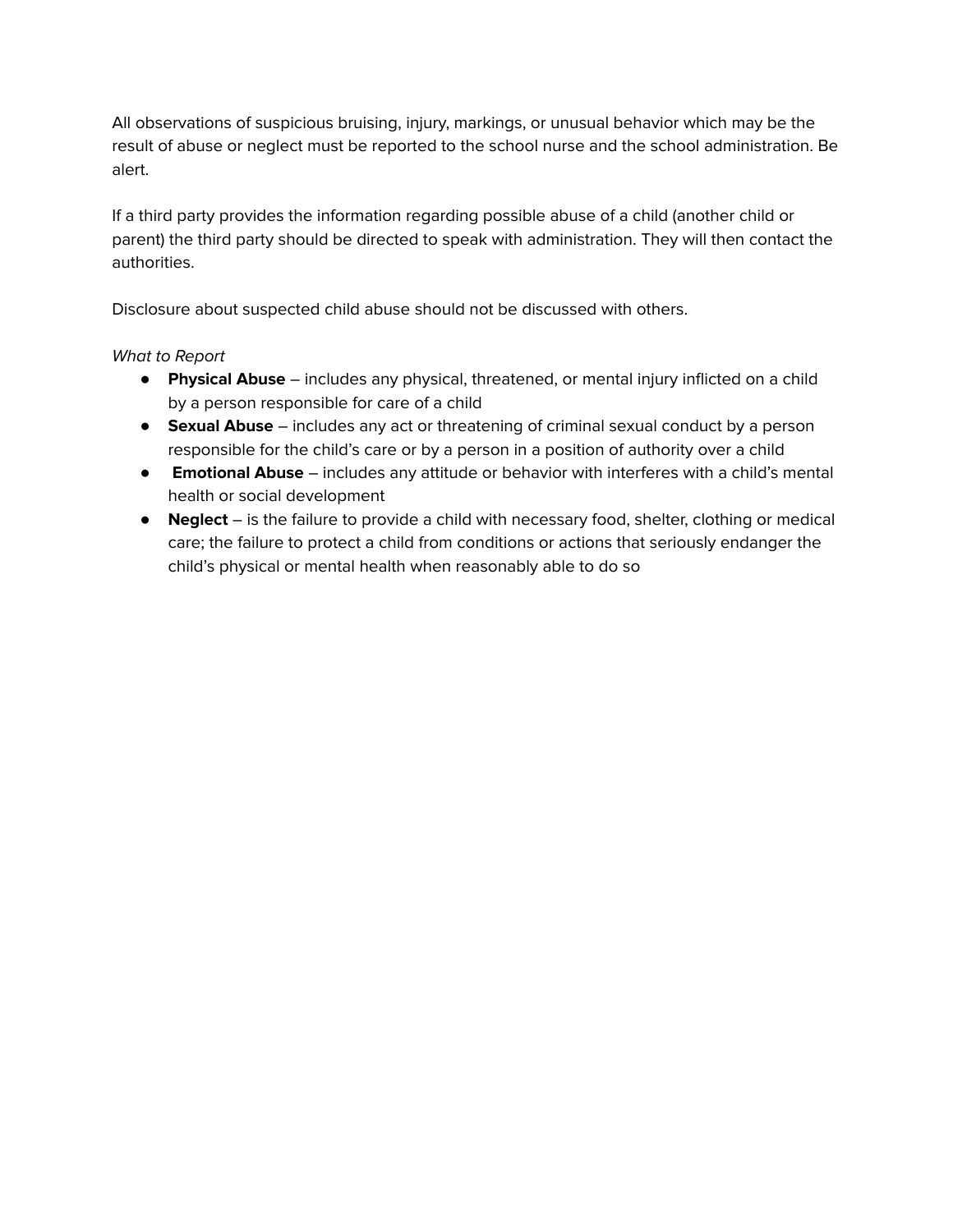<span id="page-45-0"></span>**III. SECTION THREE**

<span id="page-45-1"></span>**ACA ORGANIZATIONAL ROLES**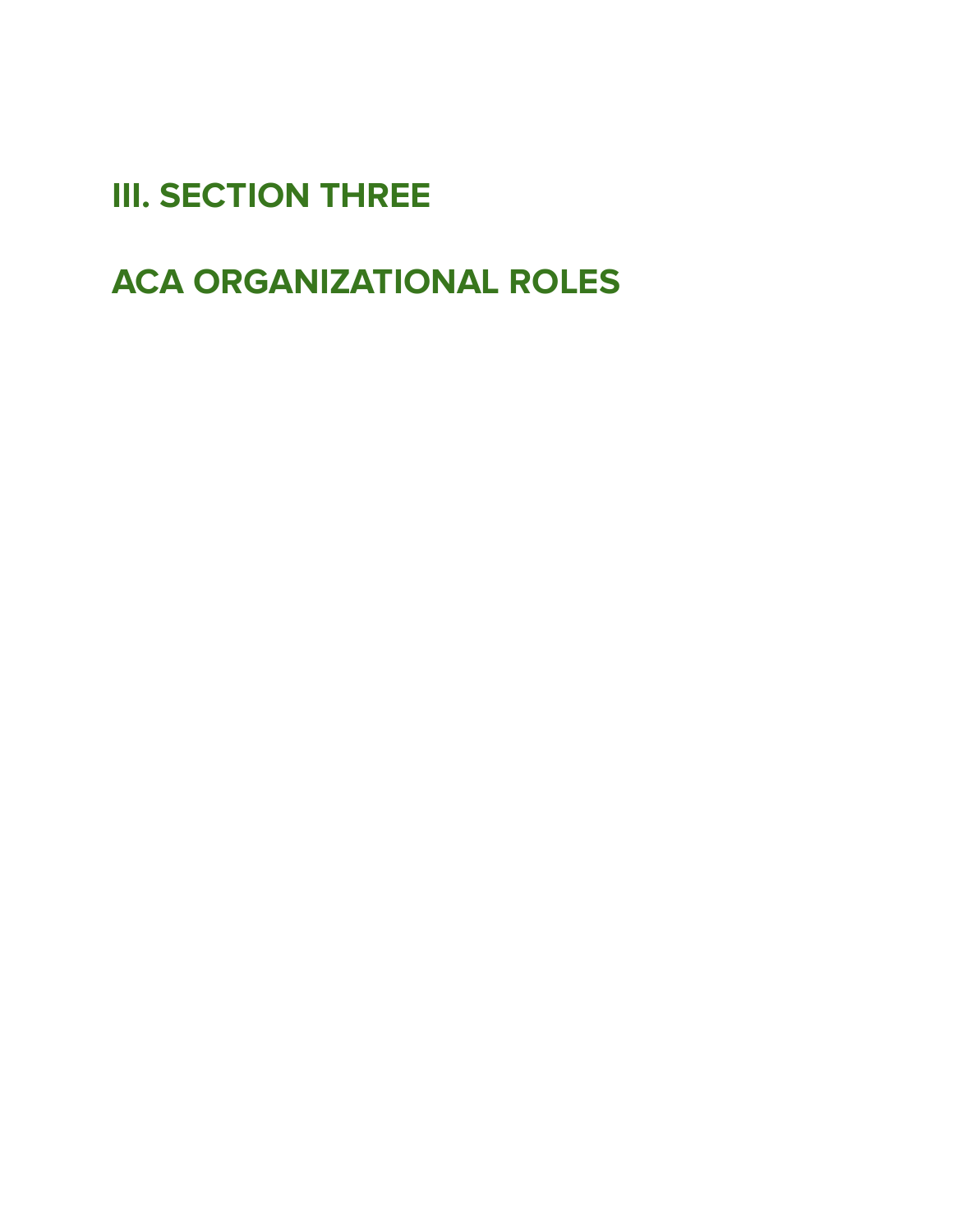# <span id="page-46-0"></span>**THE GOVERNING BODY**

### <span id="page-46-1"></span>*THE BOARD*

According to Article 3 of the ACA bylaws, the governing body of "The Corporation" is called the Board of Benefactors, which serves in the capacity of "Board of trustees."

Three to nine volunteers serve on the ACA Board for a term of four years.

New Board members are elected by the current Board members among the most active ACA Parents or Volunteers from the local community, who are most supportive of ACA, its mission, most experienced and capable of serving in such capacity.

# <span id="page-46-2"></span>**PARENT TEACHER ASSOCIATION**

The Assembly of ACA Parents and Employees constitute the ACA – PTA. ACA PTA is an essential and integral part of ACA structure that cannot be substituted or relegated to any other entity.

## <span id="page-46-3"></span>*PTA Objectives*

- To promote the welfare of children in the home, school, and community
- To encourage and enhance the relationship between home and school so that parents,
- administrators, and teachers may cooperate in the education of the students.
- To sponsor projects and events for the benefit of ACA students.
- To maximize parental involvement in the educational process to activate them from "customers" to "full partners".
- To hold regular meetings between Parents and Staff to share information and approximate points of view
- To recruit volunteers to staff various ACA Committees, plus other educational and social ACA functions
- To select / elect PTA representatives
- To help the ACA Board and ACA Council reach resolutions on issues referred to it b y the Board or Council
- To Represent the interest and concerns of both ACA parents and employees before the ACA Board and ACA Administration

#### <span id="page-46-4"></span>*Basic Policy*

● The PTA organization shall be noncommercial, and nonpartisan. The organization and its name, its members, and their names in their official capacities,

● shall not endorse any commercial or political entity or engage in activities not related to promoting the objectives of the organization as specified above.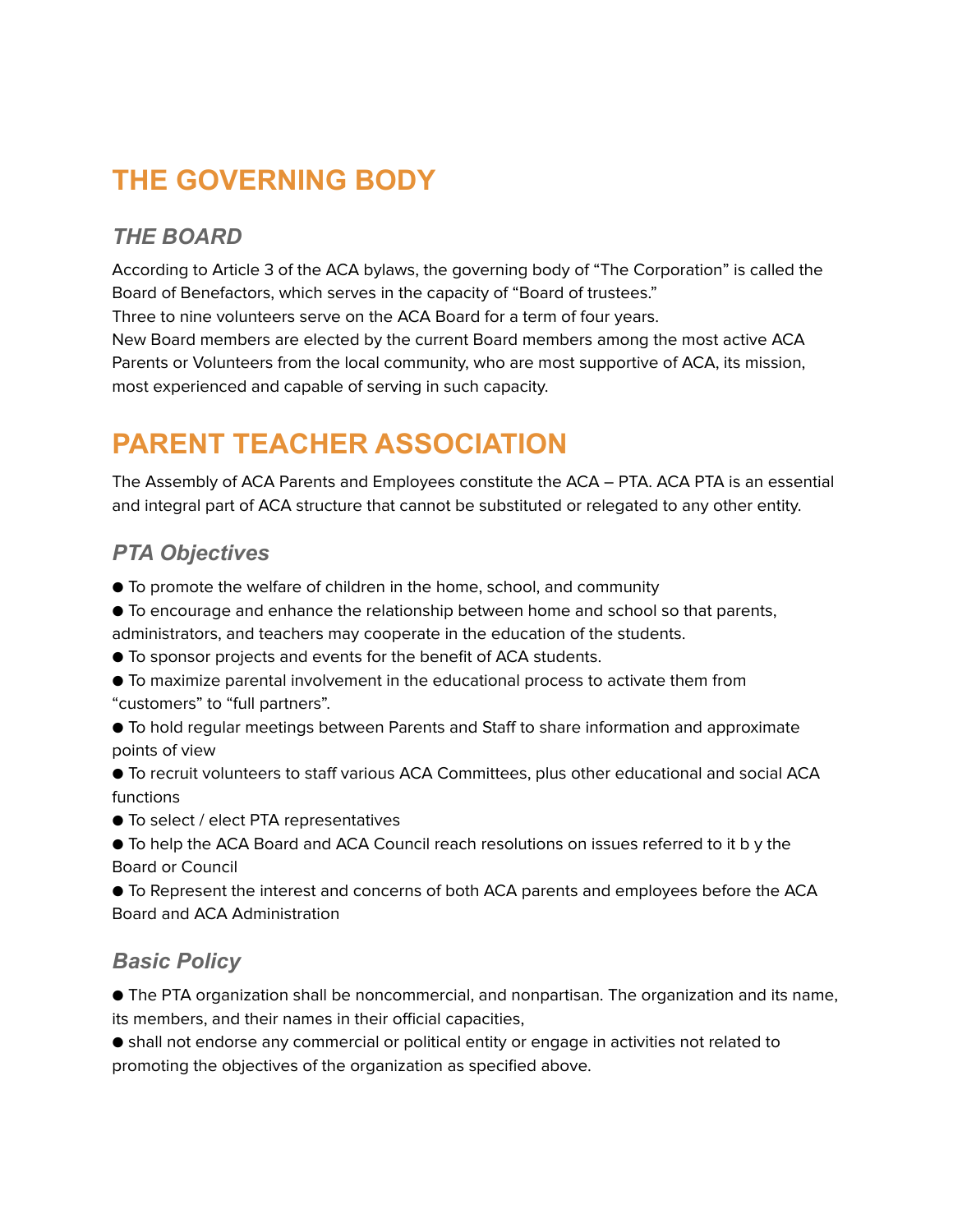● The ACA organization, and therefore the PTA, shall not directly or indirectly participate or intervene (in any way, including the publishing or distributing of statements) in any political campaign on behalf of, or in opposition to, any candidate for public office.

● The organization may cooperate with other organizations and agencies concerned with child welfare, but persons representing the organization, in such matters, shall make no commitments that bind the organization without the ACA Board's approval.

● The ACA, it's PTA and its Members shall not practice or permit discrimination on the basis of sex, age, race, national origin, religion, veteran status, or disability.

● Members of this Organization shall be volunteers and shall be reimbursed for authorized PTA expenses, but shall not be compensated for their time or service to the PTA.

● All items remaining after any PTA event remain the property of the PTA and may be disbursed at the ACA Board's discretion, with preference given to classrooms, school staff, youth groups and volunteers, as deemed appropriate.

● In the event of the dissolution of the organization, its assets shall be submitted to the ACA Board.

#### <span id="page-47-0"></span>*PTA President*

- To be an ACA parent or ACA employee for at least six (6) months.
- To call for and preside over quarterly General PTA meetings.
- To conduct the meetings according to Robert's Rules of Order.
- To attend monthly board meetings and submit office and financial report.
- To direct parents' concerns to the right channel according to the grievance procedure posted on the ACA Parent/Student Handbook.
- To organize volunteer/community activities that may help achieve ACA's mission.
- To cooperate with the to maintain a supportive relationship between the School and the PTA.
- To meet with the and discuss the calendar of events for the year.
- To meet with the to discuss upcoming activities and plans and seek approval.
- To be aware of all PTA finances and financial transactions all the time.
- To provide a summary year-end report of his/her year in office for the new President at the Joint Executive Meeting.

# <span id="page-47-1"></span>**ACA SCHOOL COUNCIL**

#### <span id="page-47-2"></span>*Mission*

● To support and assist the ACA in managing the daily affairs of ACA.

● The Council accomplishes its mission through strategic planning, communication with the Board, the PTA representative, the , ACA staff, and ACA parents, and through to development of a plan of action for ACA's progress and development.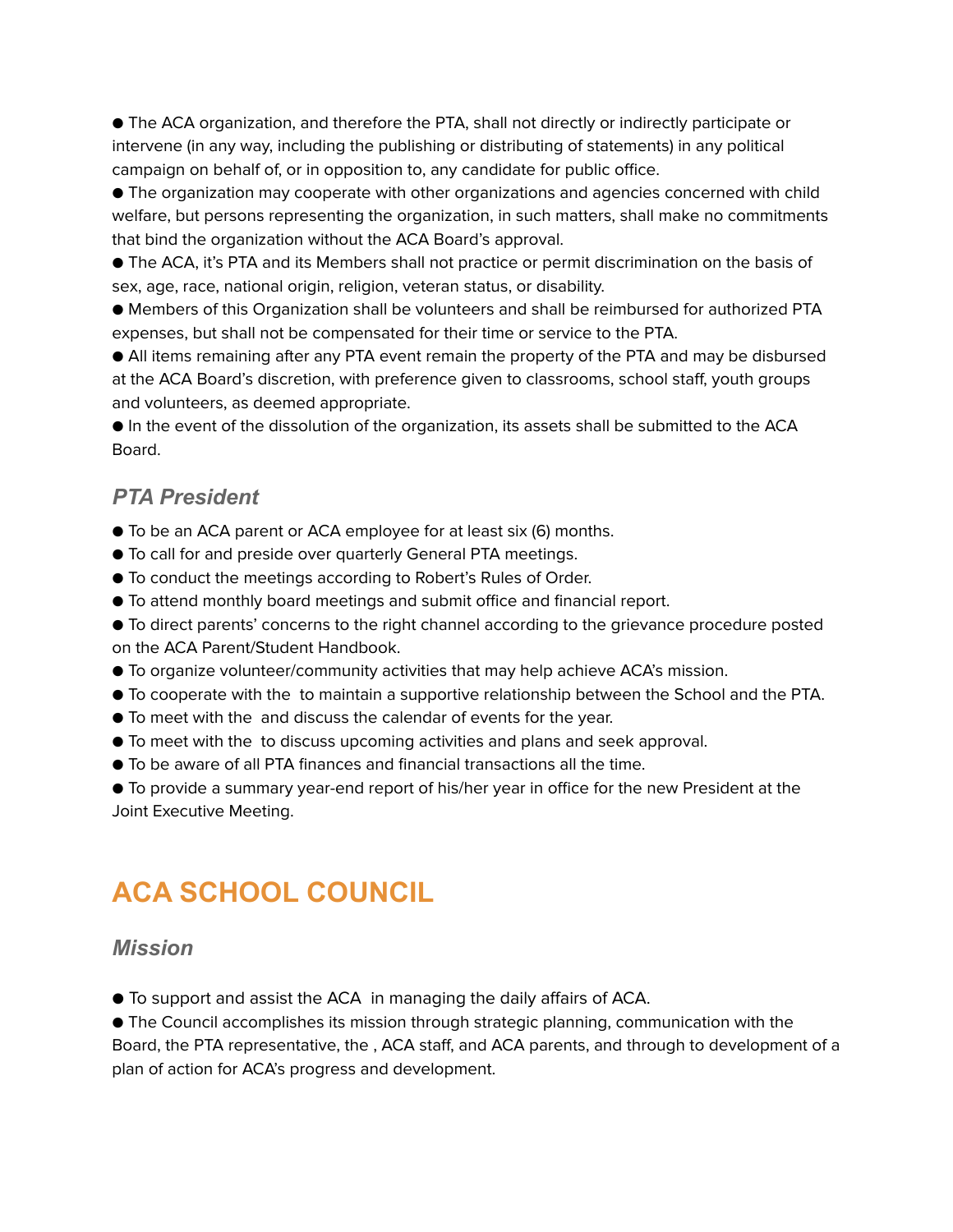● The Council may participate in budget and expenditures development and other functions vital to the success of the school if so desired by the Board and the .

● The Council shall be in charge of resolving conflicts between various parties of ACA. Membership

● The ACA Council shall be composed of all the stakeholders.

● Members representing ACA staff categories (teachers and others) shall be designated by a voting system that is open to all stakeholders and is transparent in process.

● Council members representing parents and the community at large serve on a voluntary basis. They are nominated and voted on for a two year term.

● Once a member is elected he or she has an obligation to serve till the end of their term.

● Each Council member must notify the Chairman in advance if he or she has a legitimate excuse to miss the meeting.

● A Council member representing a staff category who resigns, will be replaced by the candidate who came second in the vote count.

● A Council member representing a parent or the community at large may submit a resignation at any time, but he or she may be required to attend meetings till the candidate who came second in the vote is able to attend.

● A new nominated member shall make a self-introduction presentation to the Council and the newly elected member shall be expected to attend the following Council meeting.

● It is the responsibility of the new member to understand the member's guide; he or she shall seek assistance from the President if needed.

- All members shall observe confidentiality rights, especially during the closed sessions.
- The Council shall discuss the membership of that member if such infraction occurs.

● All responses shall be submitted to the President. Mass e-mails to the members only can be sent by the President and the Secretary for sending meeting reminders, minutes, and agenda.

# <span id="page-48-0"></span>**ACA FACILITY MANAGEMENT DEPARTMENT & SECURITY**

The ACA Campus Facility Management assumes the charge of the following, under the direction of the Principal/designee.

Campus Security The ACA for safety reasons, operates as a closed campus during school hours. The Facility Management Principal/designee secures the campus and provides access to parties who have legitimate business on campus. Those may include:

- ACA officers
- Registered volunteers
- ACA hired staff: , Imam, administrators, teaching staff, students, their parents and guardians
- Vendors and/or hired personnel

ACA Visitors All visitors entering campus during school session must check in with the Facility Management Principal/designee or reception desk in the Administration office.